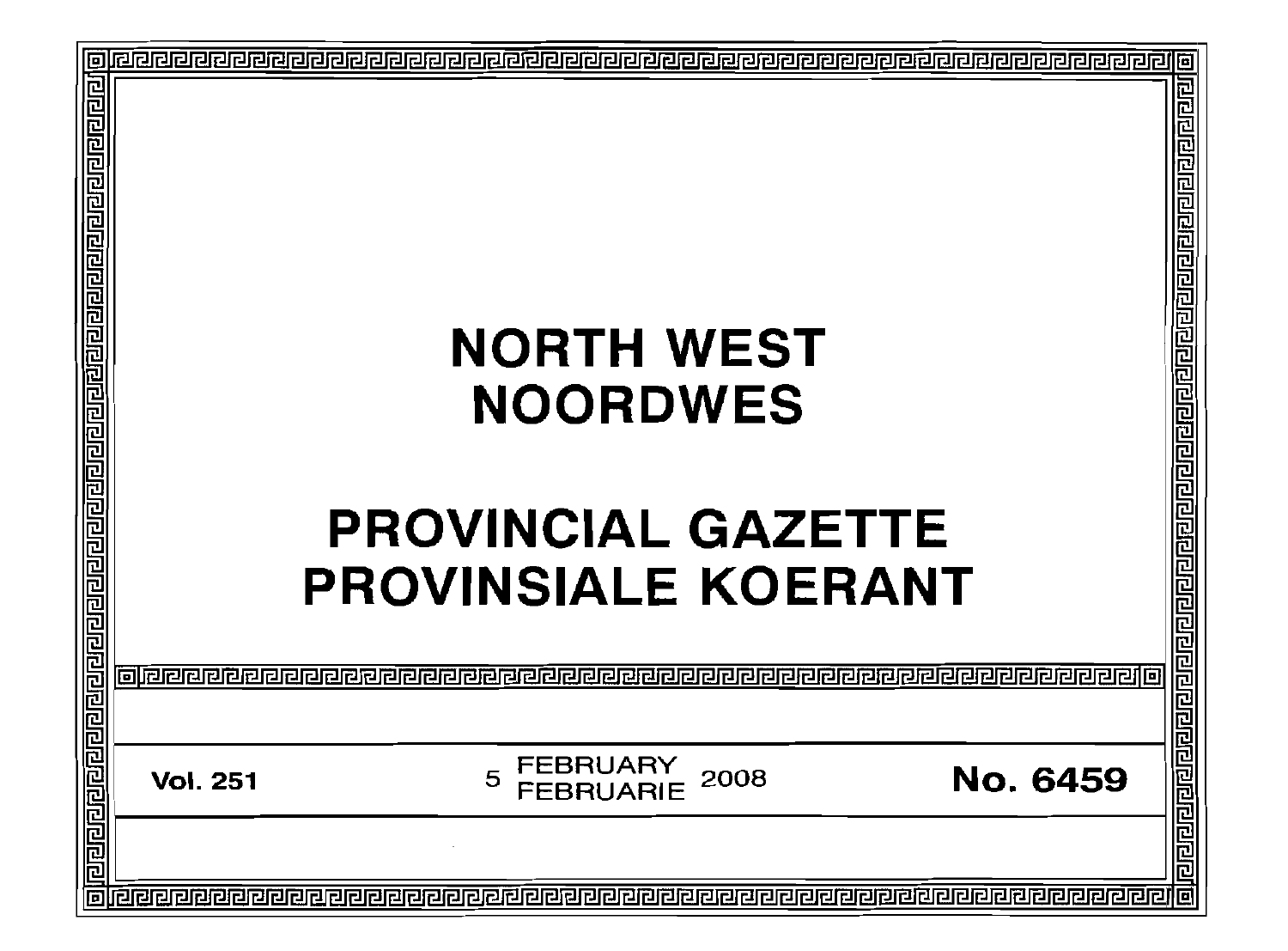6459

6459

## **CONTENTS**

#### No. *Page Gazette* **GENERAL NOTICES** 31 Town-planning and Townships Ordinance (15/1986): Establishment of township: Grimbeekpark Extension 18 .......... 32 do.: do.: Mooinooi Extension 6 . 33 do.: Extension of boundaries: Portion 461, farm Krokodildrift 446 Ja . 34 do.: Klerksdorp Amendment Scheme 355 .. 35 do.: Fochville Amendment Scheme F106/2008 . 36 do.: Potchefstroom Amendment Scheme 1420 . 37 do.: Potchefstroom Amendment Scheme 1502 .. 38 do.: Potchefstroom Amendment Scheme 1517 . 39 do.: Rustenburg Amendment Scheme 391 . 40 do.: Rustenburg Amendment Scheme 387 .. 41 do.: Rustenburg Amendment Scheme 359 . 42 do.: Rezoning: Erf 255, Elandsrand........ 43 do.: Rustenburg Amendment Scheme 310 .. 44 Development Facilitation Act (67/1995): Establishment of a land development area: Farm Goedehoop 409 JP . 45 Division of Land Ordinance (20/1986): Division of land: Remainder of Portions 17, 18 and 23 and Portion 120, De Rust 478 Ja . 50 Town-planning and Ordinance (15/1986): Potchefstroom Amendment Scheme 1516 . 51 do.: Klerksdorp Amendment Scheme 368 . 52 do.: Rustenburg Amendment Scheme 405 .. 53 do.: Rustenburg Amendment Scheme 406 . 54 do.: Rustenburg Amendment Scheme 407 . 55 do.: Rustenburg Amendment Scheme 408 . 56 do.: Rustenburg Amendment Scheme 409 . 57 do.: Rustenburg Amendment Scheme 410 . 58 do.: Rustenburg Amendment Scheme 268 .. 59 do.: Rustenburg Amendment Scheme 325 . 60 do.: Rustenburg Amendment Scheme 329 .. 61 do.: Rustenburg Amendment Scheme 293 .. 62 Removal of Restrictions Act (84/1967): Amendment Notice .. 63 do.: do .. 64 do.: Removal of conditions: Portion 46, farm Vyfhoek 428 la . 65 do.: do.: Portions 52, 58 and 60, farm Vyfhoek 428 la . 66 do.: do.: Portion 187, farm Vyfhoek 428 la .. **LOCAL AUTHORITY NOTICES** 12 Town-planning and Townships 9 10 11 11 12 13 13 14 15 15 16 17 17 18 19 19 20 21 21 22 23 23 24 25 25 26 27 27 28 28 29 29

Ordinance (15/1986): Madibeng Local Municipality: Establishment of township: Thaba Ithile ..

## **INHOUD**

#### Page Gazette<br>No. No. No. No. No. 2006 - No. No. No. No. No.  $No.$

#### **ALGEMENE KENNISGEWINGS**

| 31       | Ordonnansie op Dorpsbeplanning en<br>Dorpe (15/1986): Stigting van dorp:   |    |      |
|----------|----------------------------------------------------------------------------|----|------|
|          | Grimbeekpark-uitbreiding 18                                                | 9  | 6459 |
| 32<br>33 | do.: do.: Mooinoooi-uitbreiding 6<br>do.: Uitbreiding van grense: Gedeelte | 10 | 6459 |
|          | 461, plaas Krokodildrift 446 JQ                                            | 11 | 6459 |
| 34       | do.: Klerksdorp-wysigingskema 355                                          | 11 | 6459 |
| 35       | do.: Fochville-wysigingskema F106/2008                                     | 12 | 6459 |
| 36       | do.: Potchefstroom-wysigingskema 1420                                      | 13 | 6459 |
| 37       | do.: Potchefstroom-wysigingskema 1502                                      | 14 | 6459 |
|          |                                                                            |    |      |
| 38       | do.: Potchefstroom-wysigingskema 1517                                      | 14 | 6459 |
| 39       | do.: Rustenburg-wysigingskema 391                                          | 15 | 6459 |
| 40       | do.: Rustenburg-wysigingskema 387                                          | 15 | 6459 |
| 41       | do.: Rustenburg-wysigingskema 359                                          | 16 | 6459 |
| 42       | do.: Hersonering: Erf 255, Elandsrand                                      | 17 | 6459 |
| 43       | do.: Rustenburg-wysigingskema 310                                          | 17 | 6459 |
| 44       | Ontwikkelingsfasilitering<br>Wet<br>op                                     |    |      |
|          | (67/1995): Vestiging van 'n grondontwik-                                   |    |      |
|          | kelingsgebied: Plaas Goedehoop 409 JP                                      | 18 | 6459 |
| 45       | Ordonnansie op die Verdeling van Grond                                     |    |      |
|          | (20/1986): Verdeling van grond: Restant                                    |    |      |
|          | van Gedeeltes 17, 18 en 23 en Gedeelte                                     |    |      |
|          | 120, De Rust 478 JQ                                                        | 19 | 6459 |
| 50       | Ordonnansie op Dorpsbeplanning en                                          |    |      |
|          | (15/1986):<br>Potchefstroom:<br>Dorpe                                      |    |      |
|          | wysigingskema 1516                                                         | 20 | 6459 |
| 51       | do.: Klerksdorp-wysigingskema 368                                          | 20 | 6459 |
| 52       | do.: Rustenburg-wysigingskema 405                                          | 21 | 6459 |
| 53       | do.: Rustenburg-wysigingskema 406                                          | 22 | 6459 |
| 54       | do.: Rustenburg-wysigingskema 407                                          | 22 | 6459 |
| 55       | do.: Rustenburg-wysigingskema 408                                          | 23 | 6459 |
| 56       | do.: Rustenburg-wysigingskema 409                                          | 24 | 6459 |
| 57       | do.: Rustenburg-wysigingskema 410                                          | 25 | 6459 |
| 58       | do.: Rustenburg-wysigingskema 268                                          | 25 | 6459 |
| 59       | do.: Rustenburg-wysigingskema 325                                          | 26 | 6459 |
| 60       | do.: Rustenburg-wysigingskema 329                                          | 26 | 6459 |
| 61<br>62 | do.: Rustenburg-wysigingskema 293                                          | 27 | 6459 |
|          | op Opheffing van Beperkings<br>Wet<br>(84/1967): Regstellingskennisgewing  | 28 | 6459 |
| 63       |                                                                            | 28 | 6459 |
| 64       | Opheffing van voorwaardes:<br>do.:                                         |    |      |
|          | Gedeelte 46, plaas Vyfhoek 428 IQ                                          | 28 | 6459 |
| 65       | do.: do.: Gedeeltes 52, 58 en 60, plaas                                    |    |      |
|          |                                                                            | 29 | 6459 |
| 66       | do.: do.: Gedeelte 187, plaas Vyfhoek                                      |    |      |
|          |                                                                            | 30 | 6459 |
|          | PLAASLIKE BESTUURSKENNISGEWINGS                                            |    |      |
| 12       | Ordonnansie op Dorpsbeplanning en                                          |    |      |
|          | Dorpe (15/1986): Madibeng Plaaslike                                        |    |      |
|          | Munisipaliteit: Stigting van dorp: Thaba                                   |    |      |
|          |                                                                            | 31 | 6459 |
| 25       | Ordonnansie op Dorpsbeplanning en                                          |    |      |
|          | Dorpe (15/1986): Verklaring tot goed-                                      |    |      |
|          | gekeurde dorp: Meiringspark-uitbreiding                                    |    |      |
|          |                                                                            | 31 | 6459 |

6459

30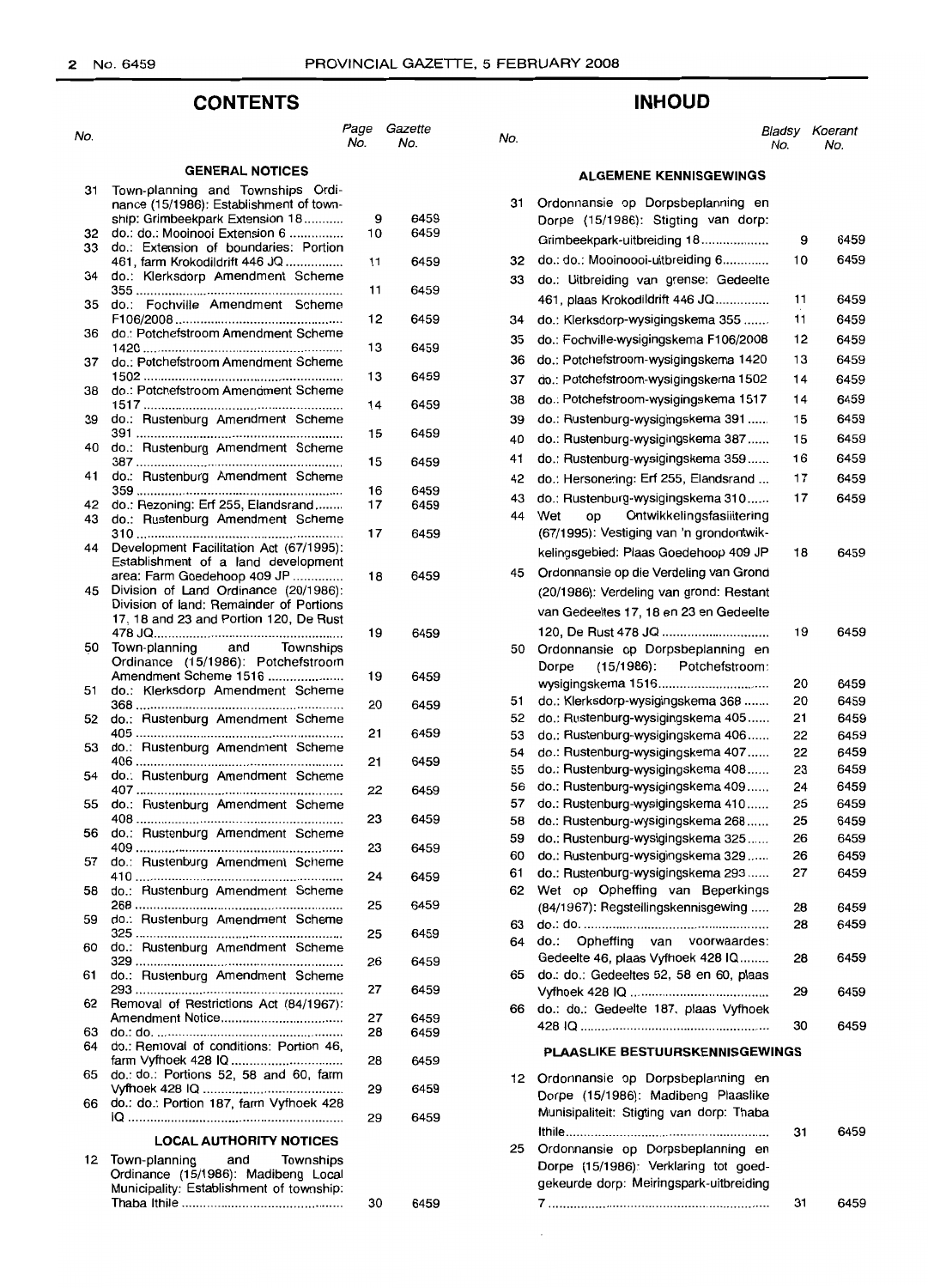$\cdot$ 

| No. |                                                                                                                                                                           | Page<br>No. | Gazette<br>No. | No. |                                                                                                                                                                                       | Bladsv<br>No. | Koerant<br>No. |
|-----|---------------------------------------------------------------------------------------------------------------------------------------------------------------------------|-------------|----------------|-----|---------------------------------------------------------------------------------------------------------------------------------------------------------------------------------------|---------------|----------------|
| 25  | Ordonnansie op Dorpsbeplanning en<br>Dorpe (15/1986): Verklaring tot goedge-<br>keurde dorp: Meiringspark-uitbreiding 7.                                                  | -31         | 6459           |     | 28 Ordonnansie op Dorpsbeplanning en<br>Dorpe (15/1986): Plaaslike Munisipaliteit<br>van Madibeng: Stigting van dorp: Brits-                                                          |               |                |
| 28  | Town-planning and Townships<br>Ordinance (15/1986): Local Municipality                                                                                                    |             |                |     | 29 do.: do.: do.: Meerhof-uitbreidings                                                                                                                                                | 34            | 6459           |
|     | of Madibeng: Establishment of township:                                                                                                                                   | 33          | 6459           |     | 30 Town-planning and Townships                                                                                                                                                        | 35            | 9459           |
| 30. | 29 do.: do.: do.: Meerhof Extension 8 and 9<br>do.: do.: Peri-Urban Areas Amendment                                                                                       | 34          | 6459           |     | Ordinance (15/1986): Local Municipality<br>of Madibeng: Peri-Urban Areas                                                                                                              |               |                |
|     | 31 Local Authorities Rating Ordinance<br>(11/1977): City of Matiosana: Calling for<br>objections to the provisional supple-<br>mentary valuation roll from 1 July 2006 to | 36          | 6459           |     | Amendment Scheme 2058<br>31 Ordonnansie op Eiendomsbelasting van<br>Piaaslike Besture (11/1977): Stad<br>Matiosana: Besware teen die voorlopige<br>aanvullende waarderingslys vanaf 1 | 36            | 6459.          |
|     |                                                                                                                                                                           | 36          | 6459           |     | Julie 2006 tot 30 Junie 2007 aanvra                                                                                                                                                   | 36            | 6459           |

 $\sim$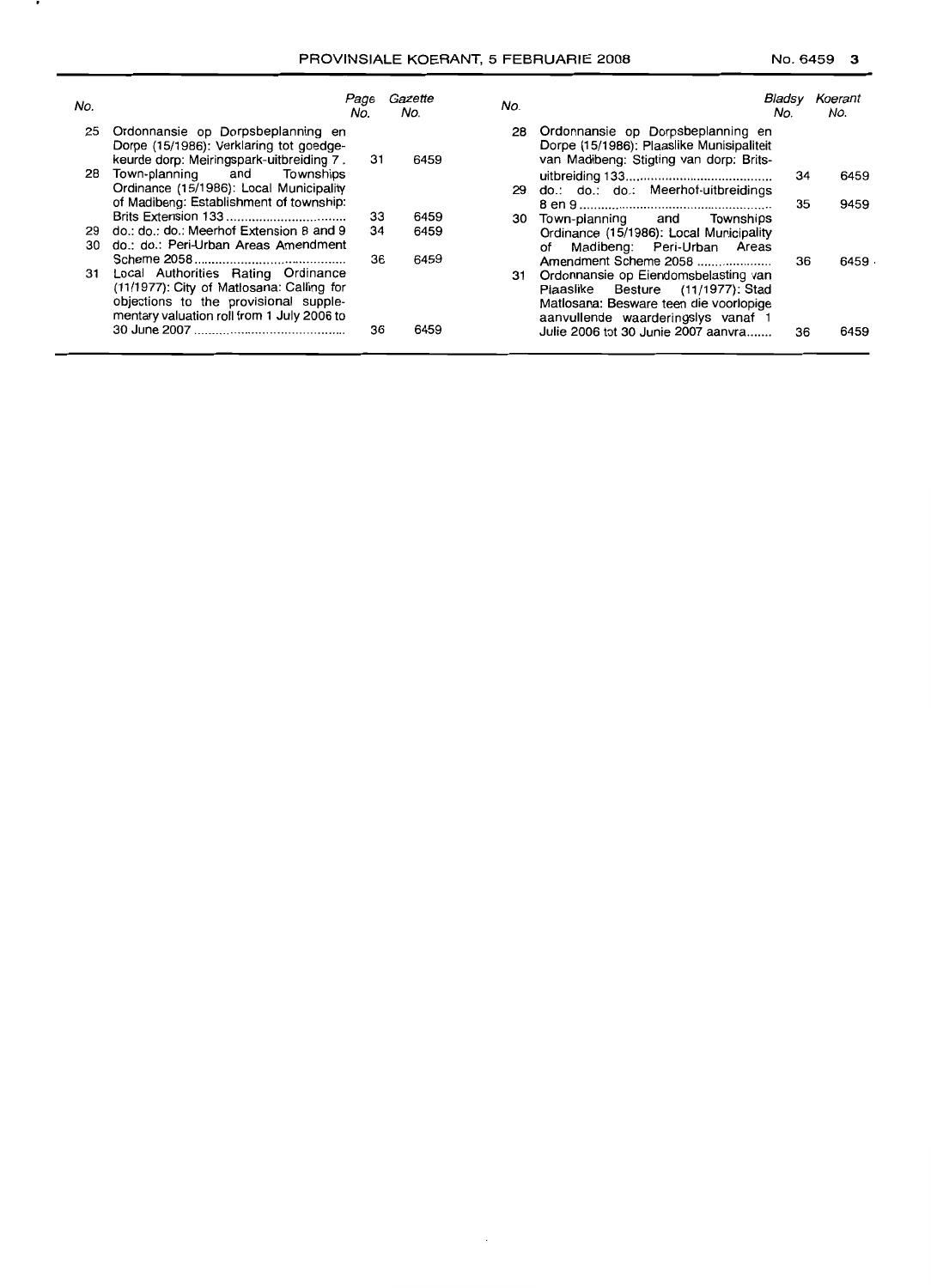| <b>IMPORTANT NOTICE</b>                                                                                                                                       |                                        |  |  |
|---------------------------------------------------------------------------------------------------------------------------------------------------------------|----------------------------------------|--|--|
| The                                                                                                                                                           |                                        |  |  |
| <b>North West Province Provincial Gazette Function</b>                                                                                                        |                                        |  |  |
| will be transferred to the                                                                                                                                    |                                        |  |  |
| <b>Government Printer</b> in Pretoria                                                                                                                         |                                        |  |  |
| as from 1 February 2006                                                                                                                                       |                                        |  |  |
| <b>NEW PARTICULARS ARE AS FOLLOWS:</b>                                                                                                                        |                                        |  |  |
| <b>Physical address:</b>                                                                                                                                      | <b>Postal address:</b>                 |  |  |
| <b>Government Printing Works</b><br>149 Bosman Street                                                                                                         | Private Bag X85<br>Pretoria            |  |  |
| Pretoria                                                                                                                                                      | 0001                                   |  |  |
| New contact persons: Louise Fourie Tel.: (012) 334-4686<br>Mrs H. Wolmarans Tel.: (012) 334-4591                                                              |                                        |  |  |
| Fax number: (012) 323-8805                                                                                                                                    |                                        |  |  |
| <b>E-mail addresses:</b><br>hester.wolmarans@gpw.gov.za<br>louis.fourie@gpw.gov.za                                                                            |                                        |  |  |
| <b>Contact persons for subscribers:</b>                                                                                                                       |                                        |  |  |
|                                                                                                                                                               | Mrs S. M. Milanzi Tel.: (012) 334-4734 |  |  |
|                                                                                                                                                               | Mrs J. Wehmeyer Tel.: (012) 334-4753   |  |  |
|                                                                                                                                                               | Fax.: (012) 323-9574                   |  |  |
| This phase-in period is to commence from 1 February 2006 (suggest date of advert)<br>and notice comes into operation as from 1 February 2006.                 |                                        |  |  |
| Subscribers and all other stakeholders are advised to send their advertisements<br>directly to the Government Printing Works, 7 days before publication date. |                                        |  |  |
| In future, adverts have to be paid in advance<br>before being published in the Gazette.                                                                       |                                        |  |  |
| <b>AWIE VAN ZYL</b>                                                                                                                                           |                                        |  |  |

Advertising Manager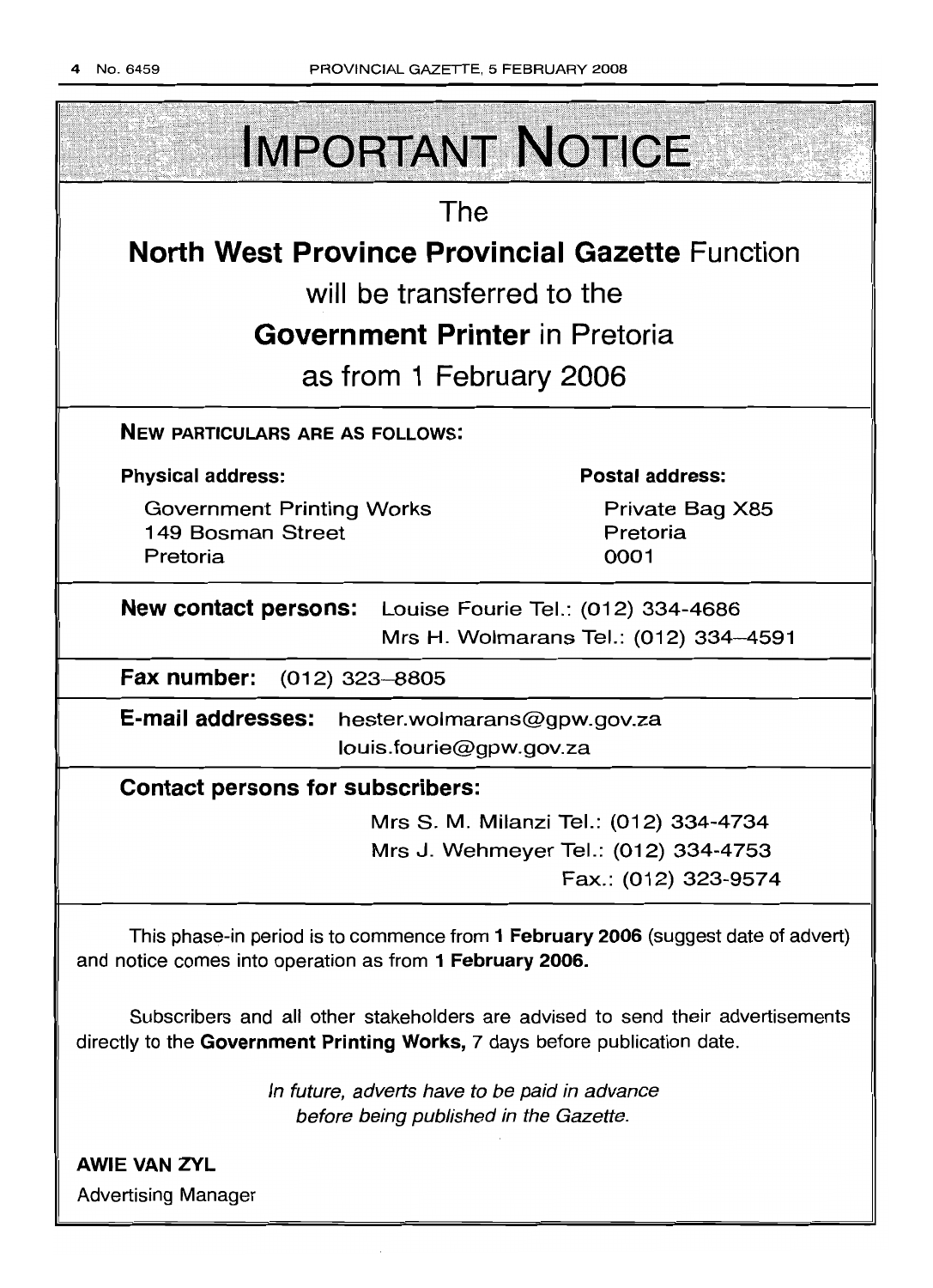| IT IS THE CLIENTS RESPONSIBILITY TO ENSURE THAT THE CORRECT AMOUNT IS PAID<br>AT THE CASHIER OR DEPOSITED INTO THE GOVERNMENT PRINTING WORKS BANK<br>ACCOUNT AND ALSO THAT THE REQUISITION/COVERING LETTER TOGETHER WITH<br>THE ADVERTISEMENTS AND THE PROOF OF DEPOSIT REACHES THE GOVERNMENT<br>PRINTING WORKS IN TIME FOR INSERTION IN THE PROVINCIAL GAZETTE.<br>NO ADVERTISEMENTS WILL BE PLACED WITHOUT PRIOR PROOF OF PRE-PAYMENT. |                                                                                                       |  |
|-------------------------------------------------------------------------------------------------------------------------------------------------------------------------------------------------------------------------------------------------------------------------------------------------------------------------------------------------------------------------------------------------------------------------------------------|-------------------------------------------------------------------------------------------------------|--|
|                                                                                                                                                                                                                                                                                                                                                                                                                                           |                                                                                                       |  |
|                                                                                                                                                                                                                                                                                                                                                                                                                                           | $\frac{1}{4}$ page R 187.37<br>Letter Type: Arial<br>Size: 10<br>Line Spacing: At:<br>Exactly<br>11pt |  |
|                                                                                                                                                                                                                                                                                                                                                                                                                                           |                                                                                                       |  |
|                                                                                                                                                                                                                                                                                                                                                                                                                                           |                                                                                                       |  |
|                                                                                                                                                                                                                                                                                                                                                                                                                                           |                                                                                                       |  |
|                                                                                                                                                                                                                                                                                                                                                                                                                                           |                                                                                                       |  |
|                                                                                                                                                                                                                                                                                                                                                                                                                                           |                                                                                                       |  |
|                                                                                                                                                                                                                                                                                                                                                                                                                                           |                                                                                                       |  |
|                                                                                                                                                                                                                                                                                                                                                                                                                                           | $\frac{1}{4}$ page R 374.75                                                                           |  |
|                                                                                                                                                                                                                                                                                                                                                                                                                                           | Letter Type: Arial<br>Size: 10                                                                        |  |
|                                                                                                                                                                                                                                                                                                                                                                                                                                           | Line Spacing: At:                                                                                     |  |
|                                                                                                                                                                                                                                                                                                                                                                                                                                           | Exactly<br>11pt                                                                                       |  |
|                                                                                                                                                                                                                                                                                                                                                                                                                                           |                                                                                                       |  |
|                                                                                                                                                                                                                                                                                                                                                                                                                                           |                                                                                                       |  |
|                                                                                                                                                                                                                                                                                                                                                                                                                                           |                                                                                                       |  |
|                                                                                                                                                                                                                                                                                                                                                                                                                                           |                                                                                                       |  |
|                                                                                                                                                                                                                                                                                                                                                                                                                                           |                                                                                                       |  |
|                                                                                                                                                                                                                                                                                                                                                                                                                                           |                                                                                                       |  |
|                                                                                                                                                                                                                                                                                                                                                                                                                                           |                                                                                                       |  |
|                                                                                                                                                                                                                                                                                                                                                                                                                                           | $\frac{1}{4}$ page R 562.13                                                                           |  |
|                                                                                                                                                                                                                                                                                                                                                                                                                                           | Letter Type: Arial<br><b>Size: 10</b><br>Line Spacing: At:                                            |  |
|                                                                                                                                                                                                                                                                                                                                                                                                                                           | Exactly<br>11pt                                                                                       |  |
|                                                                                                                                                                                                                                                                                                                                                                                                                                           |                                                                                                       |  |
|                                                                                                                                                                                                                                                                                                                                                                                                                                           |                                                                                                       |  |
|                                                                                                                                                                                                                                                                                                                                                                                                                                           |                                                                                                       |  |
|                                                                                                                                                                                                                                                                                                                                                                                                                                           |                                                                                                       |  |
|                                                                                                                                                                                                                                                                                                                                                                                                                                           |                                                                                                       |  |
|                                                                                                                                                                                                                                                                                                                                                                                                                                           |                                                                                                       |  |
|                                                                                                                                                                                                                                                                                                                                                                                                                                           |                                                                                                       |  |
|                                                                                                                                                                                                                                                                                                                                                                                                                                           | $\frac{1}{4}$ page R 749.50                                                                           |  |
|                                                                                                                                                                                                                                                                                                                                                                                                                                           | Letter Type: Arial<br>Size: 10<br>Line Spacing: At:                                                   |  |

Exactly 11pt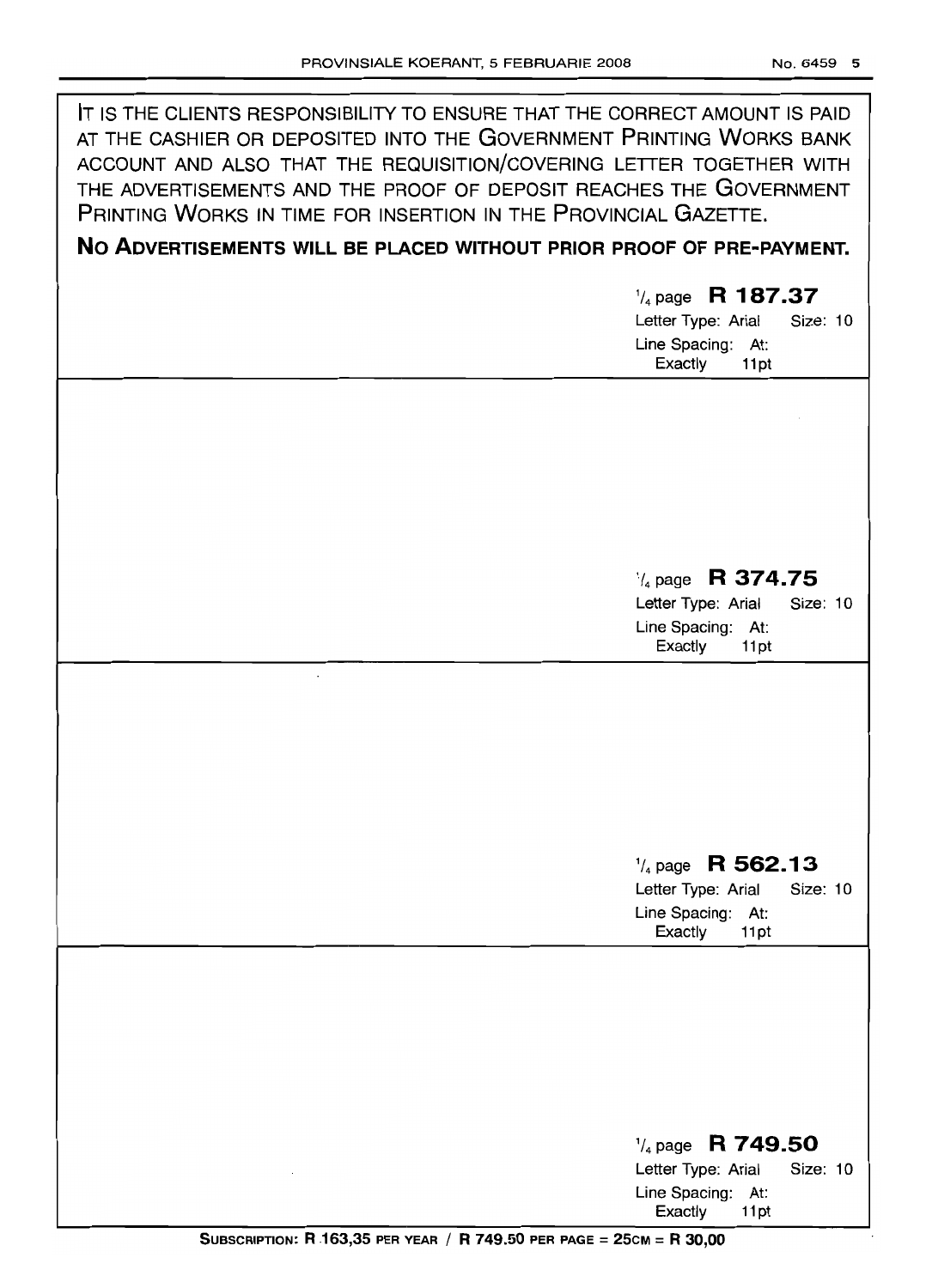

## **THE GOVERNMENT PRINTER INDEMNIFIED AGAINST LIABILITY**

- 4. The Government Printer will assume no liability in respect of-
	- (1) any delay in the publication of a notice or publication of such notice on any date other than that stipulated by the advertiser;
	- (2) erroneous classification of a notice, or the placement of such notice in any section or under any heading other than the section or heading stipulated by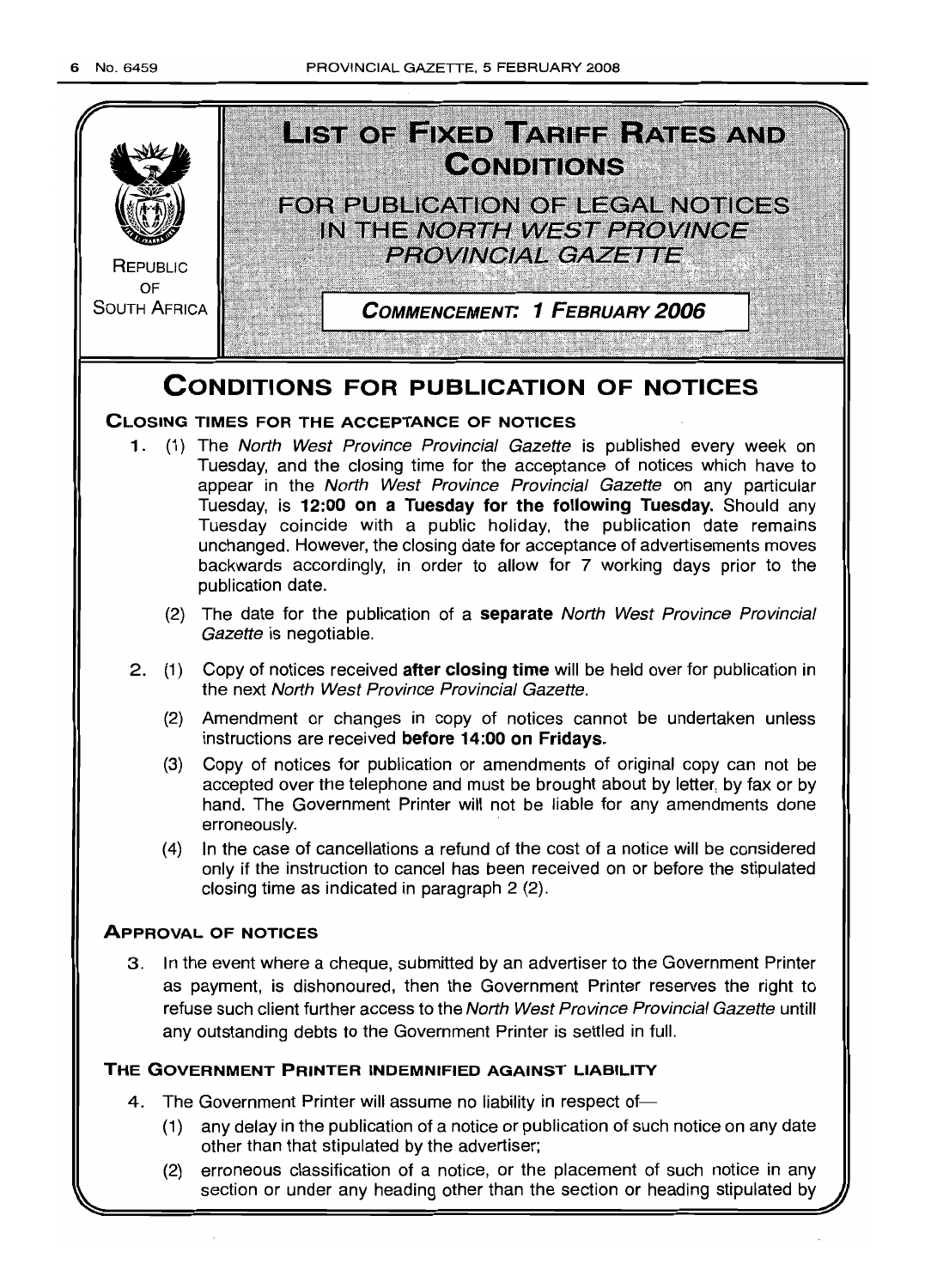- (3) any editing, revision, omission, typographical errors or errors resulting from faint or indistinct copy.
- (4) The Government Printing Works is not responsible for any amendments.

## LIABILITY OF ADVERTISER

5. Advertisers will be held liable for any compensation and costs arising from any action which may be instituted against the Government Printer in consequence of the publication of any notice.

## **COPY**

- 6. Copy of notices must be typed on one side of the paper only and may not constitute part of any covering letter or document.
- 7. At the top of any copy, and set well apart from the notice, the following must be stated:

Where applicable

- (1) The heading under which the notice is to appear.
- (2) The cost of publication applicable to the notice, in accordance with the "Word Count Table".

## PAYMENT OF COST

- 9. With effect from 1 April 2005 no notice will be accepted for publication unless the cost of the insertion(s) is prepaid in CASH or by CHEQUE or POSTAL ORDERS. It can be arranged that money can be paid into the banking account of the Government Printer, in which case the deposit slip accompanies the advertisement before publication thereof.
- 10. (1) The cost of a notice must be calculated by the advertiser in accordance with the word count table.
	- (2) Where there is any doubt about the cost of publication of a notice, and in the case of copy, an enquiry, accompanied by the relevant copy, should be addressed to the Advertising Section, Government Printing Works, Private Bag X8S, Pretoria, 0001 [Fax: (012) 323-8805], before publication.
- 11. Overpayment resulting from miscalculation on the part of the advertiser of the cost of publication of a notice will not be refunded, unless the advertiser furnishes adequate reasons why such miscalculation occurred. In the event of underpayments, the difference will be recovered from the advertiser, and the notice(s) will not be published until such time as the full cost of such publication has been duly paid in cash or by cheque or postal orders, or into the banking account.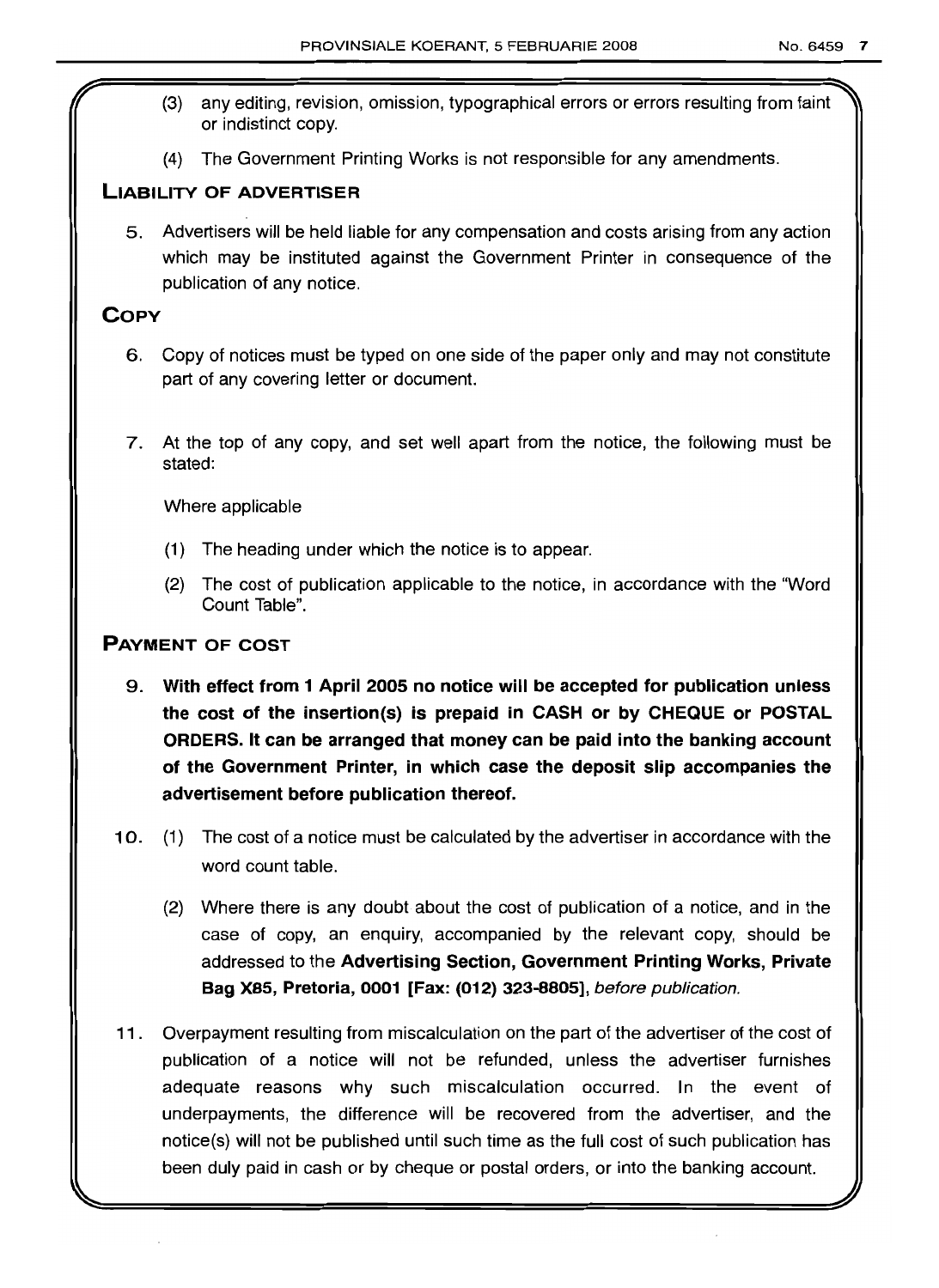- 12. In the event of a notice being cancelled, a refund will be made only if no cost regarding the placing of the notice has been incurred by the Government Printing Works.
- 13. The Government Printer reserves the right to levy an additional charge in cases where notices, the cost of which has been calculated in accordance with the Word Count Table, are subsequently found to be excessively lengthy or to contain overmuch or complicated tabulation.

## PROOF OF PUBLICATION

14. Copies of the North West Province Provincial Gazette which may be required as proof of publication, may be ordered from the Government Printer at the ruling price. The Government Printer will assume no liability for any failure to post such North West Province Provincial Gazette(s) or for any delay in despatching it/them..

## **GOVERNMENT PRINTERS BANK ACCOUNT PARTICULARS**

Bank:

ABSA

BOSMAN STREET

Account No.: 4057114016

Branch code: 632005

Reference No.: 00000050

Fax No.: (012) 323 8805 and (012) 323 0009

## Enquiries:

| Mrs. L. Fourie    | Tel.: (012) 334-4686 |
|-------------------|----------------------|
| Mrs. H. Wolmarans | Tel.: (012) 334-4591 |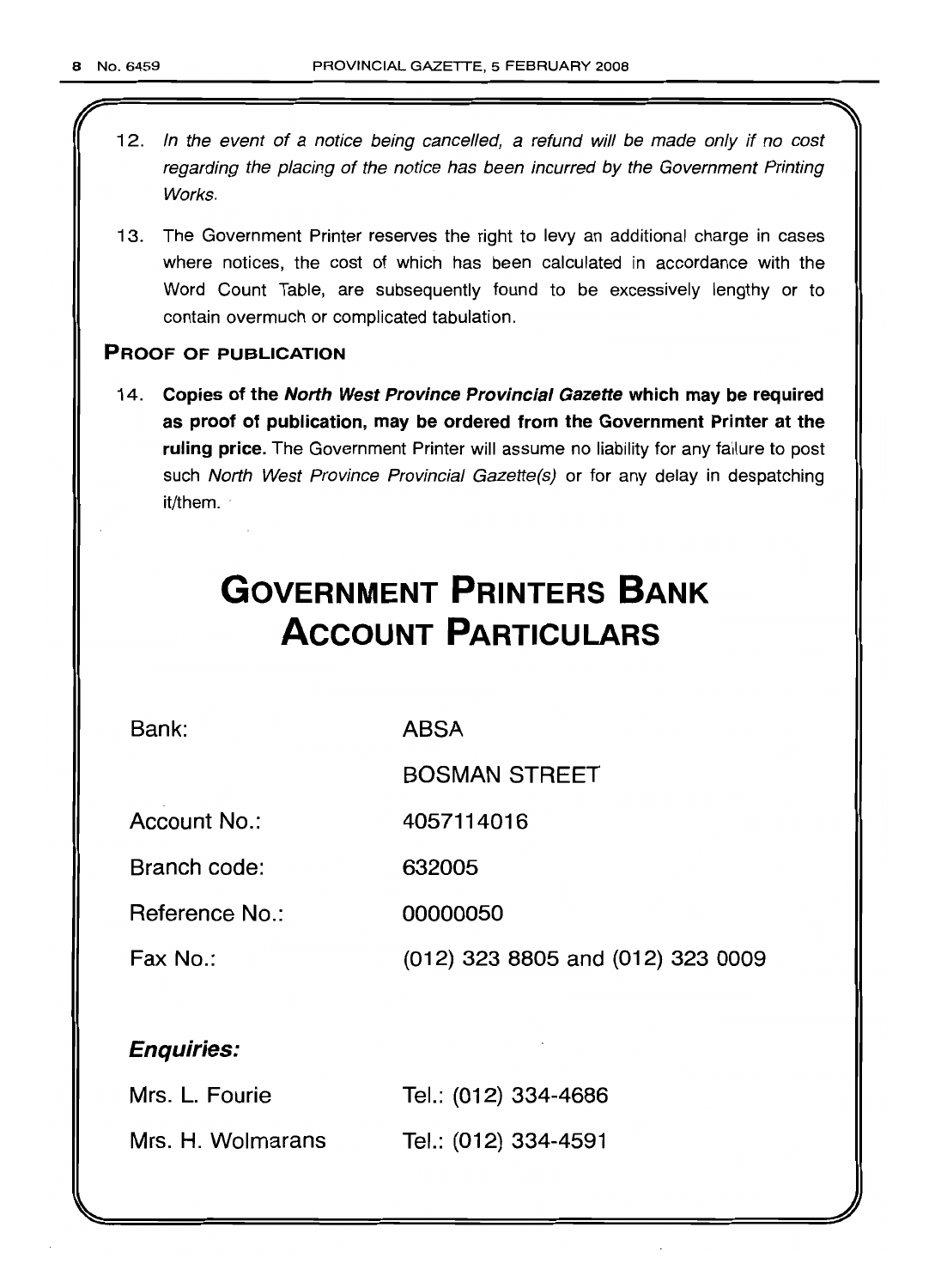## **GENERAL NOTICES • ALGEMENE KENNISGEWINGS**

#### **NOTICE 31 OF 2008**

#### APPLICATION FOR ESTABLISHMENT OF TOWNSHIP

The City Council of Potchefstroom hereby gives notice in terms of section 96 of the Town-planning and Townships Ordinance, 1986 (Ordinance 15 of 1986), that an application for Township Establishment for the township referred to in the Annexure hereto, has been received by it.

Particulars of the application will lie for inspection during normal office hours at the office of the Municipal Manager, Room 210, 2nd Floor, Dan Tloome Complex, corner of Gouws and Wolmarans Streets, Potchefstroom, for a period of 28 days from 29 January 2008.

Objections to or representations in respect of the application must be lodged with or made in writing and in duplicate to the Municipal Manager, Tlokwe City Council, at the above-mentioned address or at P.O. Box 113, Potchefstroom, 2520, within a period of 28 days from 29 January 2008.

#### **ANNEXURE**

#### Name of township: **Grimbeekpark Extension 18.**

Full name of applicant: PlanCentre on behalf of the property owners, Die Trustees van Tyd tot Tyd van die Olie 4 Trust (IT591/1995).

Number of erven in proposed township:

45 "Residential 1" erven.

1 "Undermentioned" ert.

1 "Street" ert.

Land description: Portion 23 (a portion of Portion 3) of the farm Elandsheuvel 436 IQ, Province North West.

Location: The concerned site, Portion 23 (a portion of Portion 3) of the farm Elandsheuvel 436, Registration Division IQ, is situated on the eastern side of Grimbeekpark Extension 6, Potchefstroom, is accessable from Herman Street and is south of the Parys Road (R53).

Applicant: PlanCentre, P.O. Box 21108, Noordbrug, 2522. Tel. (018) 297-0100. Ref. 2650.

Notice No.: 5/2008

#### **KENNISGEWING 31 VAN 2008**

**- .**

#### AANSOEK OM STIGTING VAN DORP

Die Stadsraad van Potchefstroom gee hiermee ingevolge artikel 96 van die Ordonnansie op Dorpsbeplanning en Dorpe, 1986 (Ordonnansie 15 van 1986), kennis dat 'n aansoek om die dorp in die Bylae hieronder genoem, te stig deur hom ontvang is.

Besonderhede van die aansoek Ie ter insae gedurende kantoorure by die kantoor van die Munisipale Bestuurder, Kantoor 210, 2de Vloer, Dan Tloome Kompleks, hoek van Gouws- en Wolmaransstraat, Potchefstroom, vir 'n tydperk van 28 dae vanaf 29 Januarie 2008.

Besware teen of vertoë ten opsigte van die aansoek moet binne 'n tydperk van 28 dae vanaf 29 Januarie 2008 skriftelik en in tweevoud by die Munisipale Bestuurder, Stadsraad van Tlokwe, by bovermelde adres of by Posbus 113, Potchefstroom, 2520, ingedien of gerig word.

#### **BYLAE**

#### Naam van dorp: **Grimbeekpark Uitbreiding 18.**

Naam van aansoeker: PlanCentre namens die grondeienaars, Die Trustees van Tyd tot Tyd van die Olie 4 Trust (IT591/1995).

Aantal erwe in die voorgestelde dorp:

45 "Residensieel 1" erwe.

1 "Onbepaalde" ert.

1 "Straat" ert.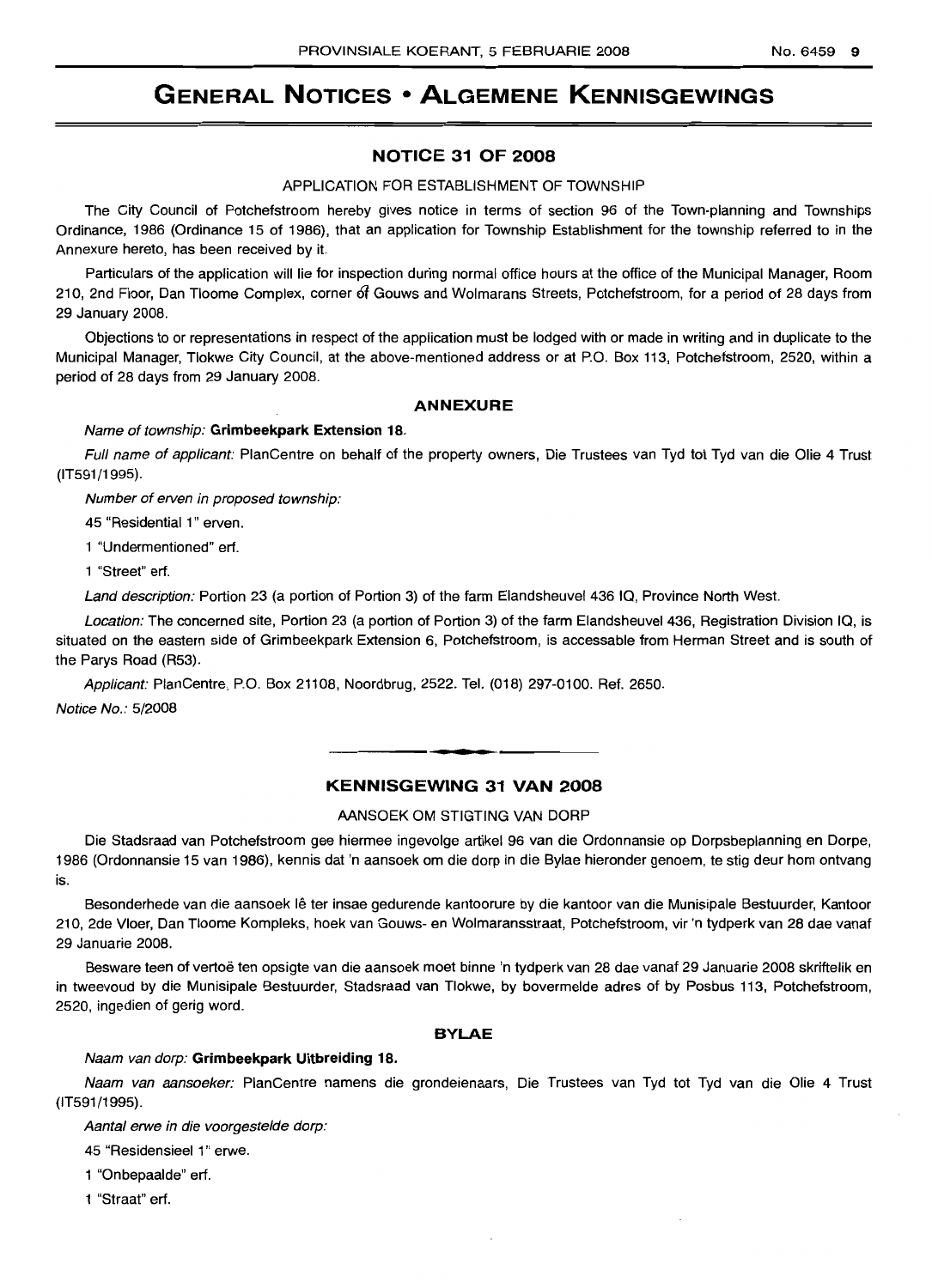Grond beskrywing: Gedeelte 23 ('n gedeelte van Gedeelte 3) van die plaas Elandsheuvel 436 IQ, Provinsie Noordwes.

Ligging Die voorgestelde dorpsgebied, Gedeelte 23 ('n gedeelte van Gedeelte 3) van die plaas Elandsheuvel 436, Registrasie Afdeling IQ, is geleë aan die oostelike kant van Grimbeekpark Uitbreiding 6, Potchefstroom is toeganklik vanaf Hermanstraat en is ook suid van die Paryspad (R53).

Applikant: PlanCentre, Posbus 21108, Noordbrug, 2522. Tel. (018) 297-0100. Verw. 2650. Kennisgewing No.: 5/2008.

29-5

## **NOTICE 32 OF 2008**

#### NOTICE OF APPLICATION FOR ESTABLISHMENT OF TOWNSHIP

The Madibeng Local Municipality hereby gives notice in terms of section 69 (6) (a) of the Town-planning and Townships Ordinance, 1986 (Ordinance 15 of 1986), that an application for Township Establishment for the township referred to in the Annexure hereto, has been received by it.

Particulars of the application will lie for inspection during normal office hours at the Municipal Offices of Madibeng, Van Velden Street, Brits, for a period of 28 days from 29 January 2008.

Objections to or representations in respect of the application must be lodged with or made in writing and in duplicate to the Municipal Manager, at the above-mentioned address or at P.O. Box 106, Brits, 0250, within a period of 28 days from 29 January 2008.

#### **ANNEXURE**

#### Name of township: **Mooinooi Extension** 6.

Full name of applicant: EPS Consulting Engineers on behalf of Amazing Grace Bible Church.

Number of erven in proposed township:

- 8 "Residential 3" erven (2 units per hectare).
- 1 "Institutional" ert.
- Public roads.

Land description: Portion 24 of the farm Elandskraal 469 J.Q.

Location: The proposed development is situated along the R105 road opposite Mooinooi Extension 3.

## **KENNISGEWING 32 VAN 2008**

**1\_**

#### KENNISGEWING VAN AANSOEK OM STIGTING VAN DORP

Die Madibeng Plaaslike Munisipaliteit gee hiermee ingevolge artikel 69 (6) (a) van die Ordonnansie op Dorpsbeplanning en Dorpe, 1986 (Ordonnansie 15 van 1986), kennis dat 'n aansoek om die dorp in die Bylae hieronder genoem, te stig, deur hom ontvang is.

Besonderhede van die aansoek lê ter insae gedurende gewone kantoorure by die Munisipale Kantore van Madibeng, Van Veldenstraat, Brits, vir 'n tydperk van 28 dae vanaf 29 Januarie 2008.

Besware teen of vertoe ten opsigte van die aansoek moet binne 'n tydperk van 28 dae vanaf 29 Januarie 2008 skriftelik en in tweevoud by die Munisipale Bestuurder, by bovermelde adres of by Posbus 106, Brits, 0250 ingedien of gerig word.

#### **BYLAE**

#### Naam van dorp: **Mooinooi Uitbreiding** 6.

Naam van aansoeker: EPS Raadgewende Ingenieurs namens Amazing Grace Bible Church.

Aantal erwe in die voorgestelde dorp:

- 8 "Residensieel 3" erwe (25 eenhede per hektaar).
- 1 erf "Inrigting".
- Openbare paaie.

Grondbeskrywing: Gedeelte 24 van die plaas Elandskraal 469 J.Q.

Ligging: Die voorgestelde dorp is geleë aanliggend aan die R104 oorkant Mooinooi Uitbreiding 3.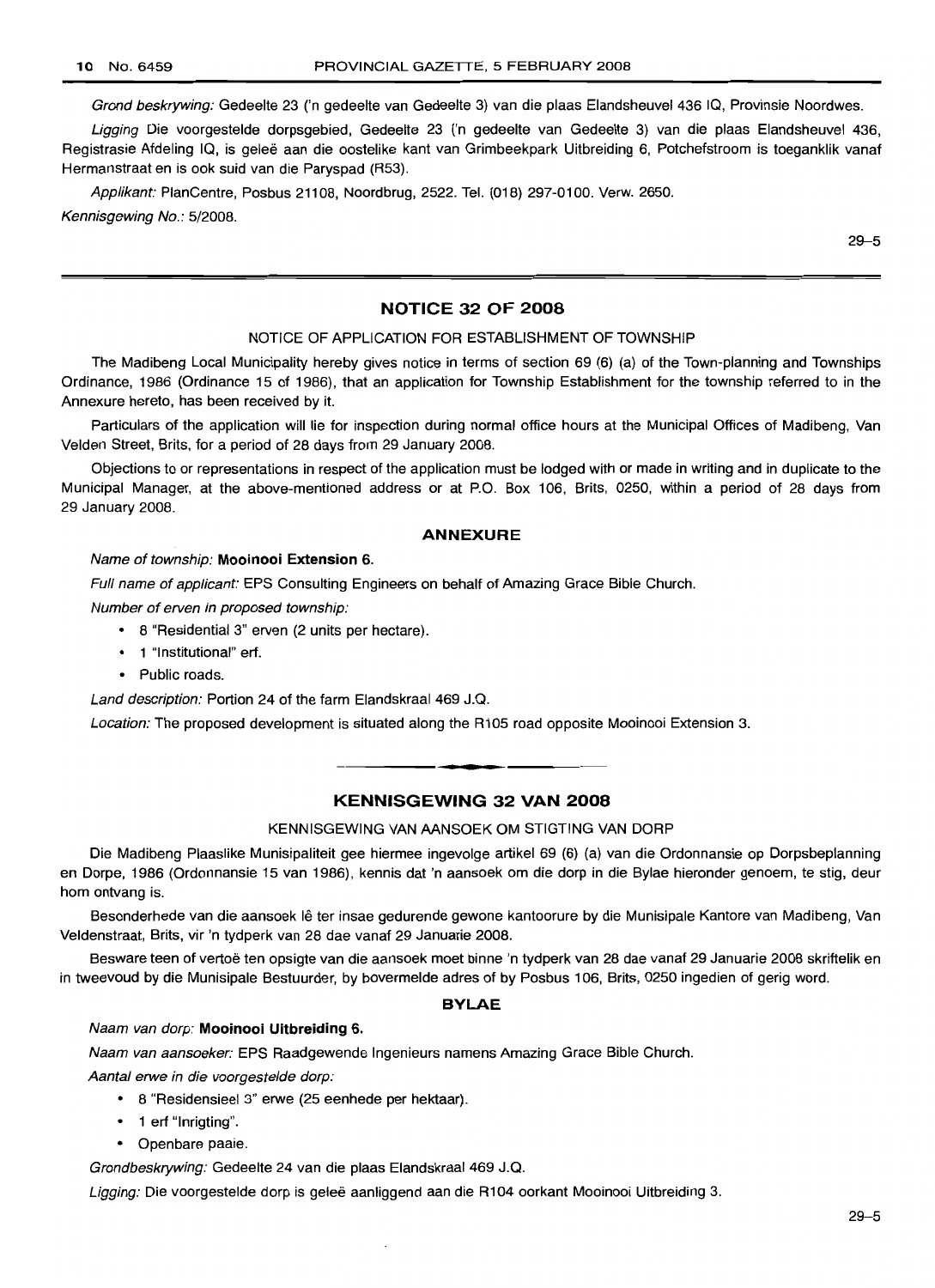## **NOTICE 33 OF 2008**

#### NOTICE OF APPLICATION FOR EXTENSION OF BOUNDARIES OF APPROVED TOWNSHIP

I, Jeff de Klerk, being the authorized agent of the owner, hereby gives notice in terms of section 69(6)(a) read in conjunction with section 88(2) of the Town-planning and Townships Ordinance, 1986 (Ordinance 15 of 1986), that an application is made to extend the boundaries of the township known as Brits Extension 98 to include Portion 461 of the farm Krokodildrift No. 446-JQ, district Brits.

The portion concerned is situated directly east and adjoining Erf 3836, Brits Extension 98, with proposed zoning of "Special" for shops, offices, business buildings, professional suites, restaurants, places of amusement and entertainment, social halls, gymnasia, sport centres, conference centres, and, with the special consent of the Municipality, dwelling units.

Particulars of the application will lie for inspection during normal office hours at the office of The Regional Director: North West Department of Developmental Local Government and Housing, c/o Von Willich and Gerhard Maritz Streets, Dassierand (Potchefstroom), and the Senior Town Planner, Room 425, Local Municipality of Madibeng, Van Velden Street, Brits, for a period of 28 days from 29 January 2008, being the date of first publication of this notice.

Objections to or representations in respect of the application must be lodged with or made in writing to either The Regional Director: North West Department of Developmental Local Government and Housing, Private Bag X1213, Potchefstroom, 2520, or the Municipal Manager at PO Box 106, Brits, 0250, and Jeff de Klerk Town Planning Services at POBox 105, Ifafi, 0260, within a period of 28 days from 29 January 2008.

#### **KENNISGEWING 33 VAN 2008**

.**- .**

## KENNISGEWING VAN AANSOEK OM UITBREIDING VAN GRENSE VAN GOEDGEKEURDE DORP

Ek, Jeff de Klerk, synde die gemagtigde agent van die eienaar, gee hiermee ingevolge artikel 69(6)(a) saamgelees met artikel 88(2) van die Ordonnansie op Dorpsbeplanning en Dorpe, 1986 (Ordonnansie 15 van 1986), kennis dat ek by die Plaaslike Munisipaliteit van Madibeng aansoek gedoen het om uitbreiding van grense van die dorp Brits Uitbreiding 98, om Gedeelte 461 van die plaas Krokodildrift No. 446-JQ, distrik Brits, in te sluit.

Die betrokke eiendom is gelee direk oos en aangrensend aan Erf 3836, Brits Uitbreiding 98, met voorgestelde sonering van "Spesiaal" vir winkels, kantore, besigheidsgeboue, professionele kamers, restaurante, vermaaklikheidsplekke, onthaalplekke, geseligheidsale, gimnasiums, sportsentrums, konferensiesentrums en, met die spesiale toestemming van die Munisipaliteit, wooneenhede.

Besonderhede van die aansoek lê ter insae gedurende gewone kantoorure by die kantoor van Die Streeksdirekteur, Noordwes Departement van Ontwikkelende Plaaslike Regering en Behuising, h/v Von Willich- en Gerhard Maritzstraat, Dassierand (Potchefstroom), en die Senior Stadsbeplanner, Kamer 425, Plaaslike Munisipaliteit van Madibeng, Van Veldenstraat, Brits, vir 'n tydperk van 28 dae vanaf 29 Januarie 2008, synde die datum van eerste publikasie van hierdie kennisgewing.

Besware of vertoë ten opsigte van die aansoek moet binne 'n tydperk van 28 dae vanaf 29 Januarie 2008 skriftelik by Die Streeksdirekteur, Noordwes Departement van Ontwikkelende Plaaslike Regering en Behuising, Privaatsak X1213, Potchefstroom, 2520, of tot die Munisipale Bestuurder by Posbus 106, Brits, 0250, asook Jeff de Klerk Stadsbeplanningsdienste, Posbus 105, Ifafi, 0260, ingedien word.

29-5

## **NOTICE 34 OF 2008**

NOTICE OF APPLICATION FOR AMENDMENT OF TOWN-PLANNING SCHEME IN TERMS OF SECTION 56 (1) (b) (i) OF THE TOWN-PLANNING AND TOWNSHIPS ORIDNANCE, 1986 (ORDINANCE 15 OF 1986)

#### **KLERKSDORP LAND USE MANAGEMENT SCHEME, 2005**

#### **AMENDMENT SCHEME 355**

Mrs. L.J. Einkamerer, owner of Erf 3210, Stilfontein Extension 4, hereby gives notice in terms of section 56 (1) (b) (i) of the Town-planning and Townships Ordinance, 1986, that we have applied to the City of Matlosana for the amendment of the townplanning scheme known as Klerksdorp Land Use Management Scheme, 2005, as amended, by the rezoning of Erf 3210, Stilfontein Extension 4, from "Residential 1" to "Special".

Particulars of the applicant will lie for inspection during normal office hours at the office of the Municipal Manager, Room 128, Klerksdorp Civic Centre, for the period of 28 days from 17 January 2008.

Objections to or representations in respect of the applications must be lodged with or made in writing to the Municipal Manager, City of Matlosana, at the above address or posted to P.O. Box 99, Klerksdorp, 2570, within a period of 28 days from 17 January 2008.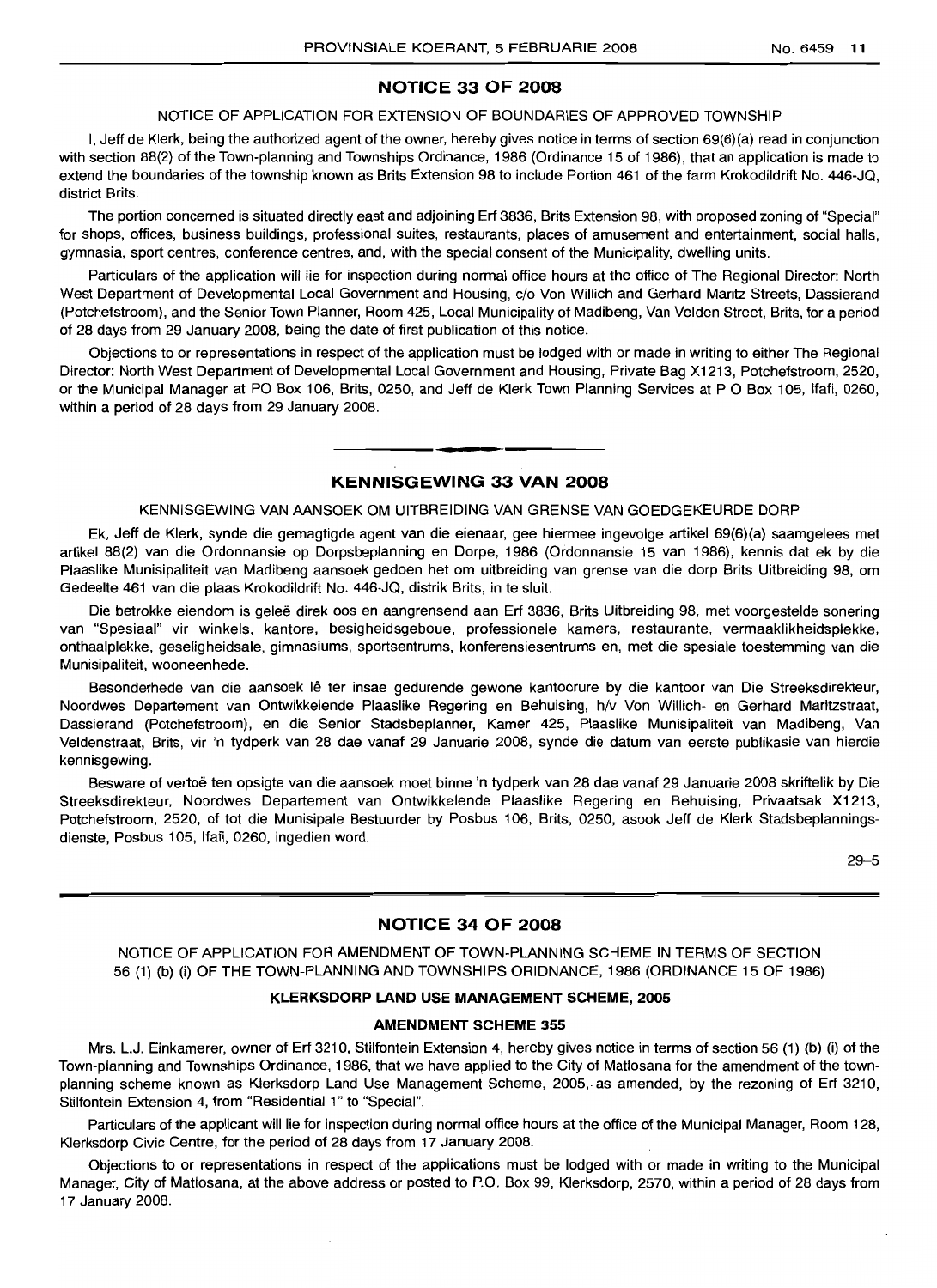#### KENNISGEWING 34 VAN 2008

KENNISGEWING VAN AANSOEK OM WYSIGING VAN DORPSBEPLANNINGSKEMA INGEVOLGE ARTIKEL 56 (1) (b) (i) VAN DIE ORDONNANSIE OP DORPSBEPLANNING EN DORPE, 1986 (ORDONNANSIE 15 VAN 1986)

#### KLERKSDORP LAND USE MANAGEMENT SCHEME, 2005

#### WYSIGINGSKEMA 355

Me. L.J. Einkamerer, eienaar van Erf 3210, Stilfontein Uitbreiding 4, gee hiermee ingevolge artikel 56 (1) (b) (i) van die Ordonnansie op Dorpsbeplanning en Dorpe, 1986, kennis dat ons by die Stad van Matlosana aansoek gedoen het om die wysiging van die Klerksdorp Land Use Management Scheme, 2005, soos gewysig, deur die hersonering van Erf 3210, Stilfontein Uitbreiding 4, vanaf "Residensieel 1" na "Spesiaal" met 'n Bylae 690.

Besonderhede van die aansoek lê ter insae gedurende gewone kantoorure by die kantoor van die Munisipale Bestuurder, Kamer 128, Klerksdorp Burgersentrum, vir 'n tydperk van 28 dae vanaf 17 Januarie 2008.

Besware teen of vertoe ten opsigte van die aansoek moet binne 'n tydperk van 28 dae vanaf 17 Januarie 2008 skriftelik by of tot die Munisipale Bestuurder, Stad van Matlosana, by bovermelde adres of by Posbus 99, Klerksdorp, 2570, ingedien of gerig word.

29-5

## NOTICE 35 OF 2008

#### FOCHVILLE AMENDMENT SCHEME Fl0G/2008

NOTICE OF APPLICATION FOR THE AMENDMENT OF THE TOWN-PLANNING SCHEME IN TERMS OF SECTION 56 (1) (b) (i) OF THE TOWN-PLANNING AND TOWNSHIPS ORDINANCE, 1986 (ORDINANCE 15 OF 1986)

I, Schalk Willem Roeland, being the authorized agent of the owner of Erf 2584, Fochville Extension 5, hereby gives notice in terms of section 56 (1) (b) (i) of the Town-planning and Townships Ordinance, 1986, that I have applied to Merafong City Local Municipality for the amendment of the town-planning scheme known as the Fochville Land Use Management Document, 2000, for the rezoning of the property described above, situated at corner of Derde and Wolder Streets, Fochville, from "Residential 1" to "Special" for medical consulting rooms, offices and related uses.

Particulars of the application will lie for inspection during normal office hours at the office of the Municipal Manager, P.O. Box 3, Carletonville, 2500, for a period of 28 days from 29 January 2008.

Objections to or representations in respect of the application must be lodged with or made in writing to the Municipal Manager, at the above address or at Mr S.w. Roeland, P.O. Box 633, Fochville, 2515, within a period of 28 days from 29 January 2008.

Address of the owner: Mr S.w. Roeland, PO Box 633, Fochville, 2515.

## KENNISGEWING 35 VAN 2008

**•**

#### FOCHVILLE-WYSIGINGSKEMA Fl06/2008

KENNISGEWING VAN AANSOEK OM WYSIGING VAN DIE DORPSBEPLANNINGSKEMA INGEVOLGE ARTIKEL 56 (1) (b) (i) VAN DIE ORDONNANSIE OP DORPSBEPLANNING EN DORPE, 1986 (ORDONNANSIE 15 VAN 1986)

Ek, Schalk Willem Roeland, synde die gemagtigde agent van die eienaar van Erf 2584, Fochville Uitbreiding 5, gee hiermee ingevolge artikel 56 (1) (b) (i) van die Ordonnansie op Dorpsbeplanning en Dorpe, 1986, kennis dat ek by die Merafong-Stad Plaaslike Munisipaliteit aansoek gedoen het om die wysiging van die dorpsbeplanningskema bekend as Fochville Grondgebruiksbeheer Dokument, 2000, deur die hersonering van die eiendom hierbo beskryf, welke eiendom gelee is te hoek van Derde- en Wolderstraat, Fochville, van "Residensieel 1" na "Spesiaal" vir mediese spreekkamers, kantore en aanverwante gebruike.

Besonderhede van die aansoek Ie ter insae gedurende gewone kantoorure by die kantoor van die Munisipale Bestuurder, Posbus 3, Carletonville, 2500, vir 'n tydperk van 28 dae vanaf 29 Januarie 2008.

Besware teen of vertoë ten opsigte van die aansoek moet binne 'n tydperk van 28 dae vanaf 29 Januarie 2008 skriftelik by of tot die Munisipale Bestuurder by bovermelde adres of by Mm. S. W. Roeland, Posbus 633, Fochville, 2515, ingedien word.

Naam en adres van gemagtigde agent van eienaar: Mnr. S.W. Roeland, Posbus 633, Fochville, 2515.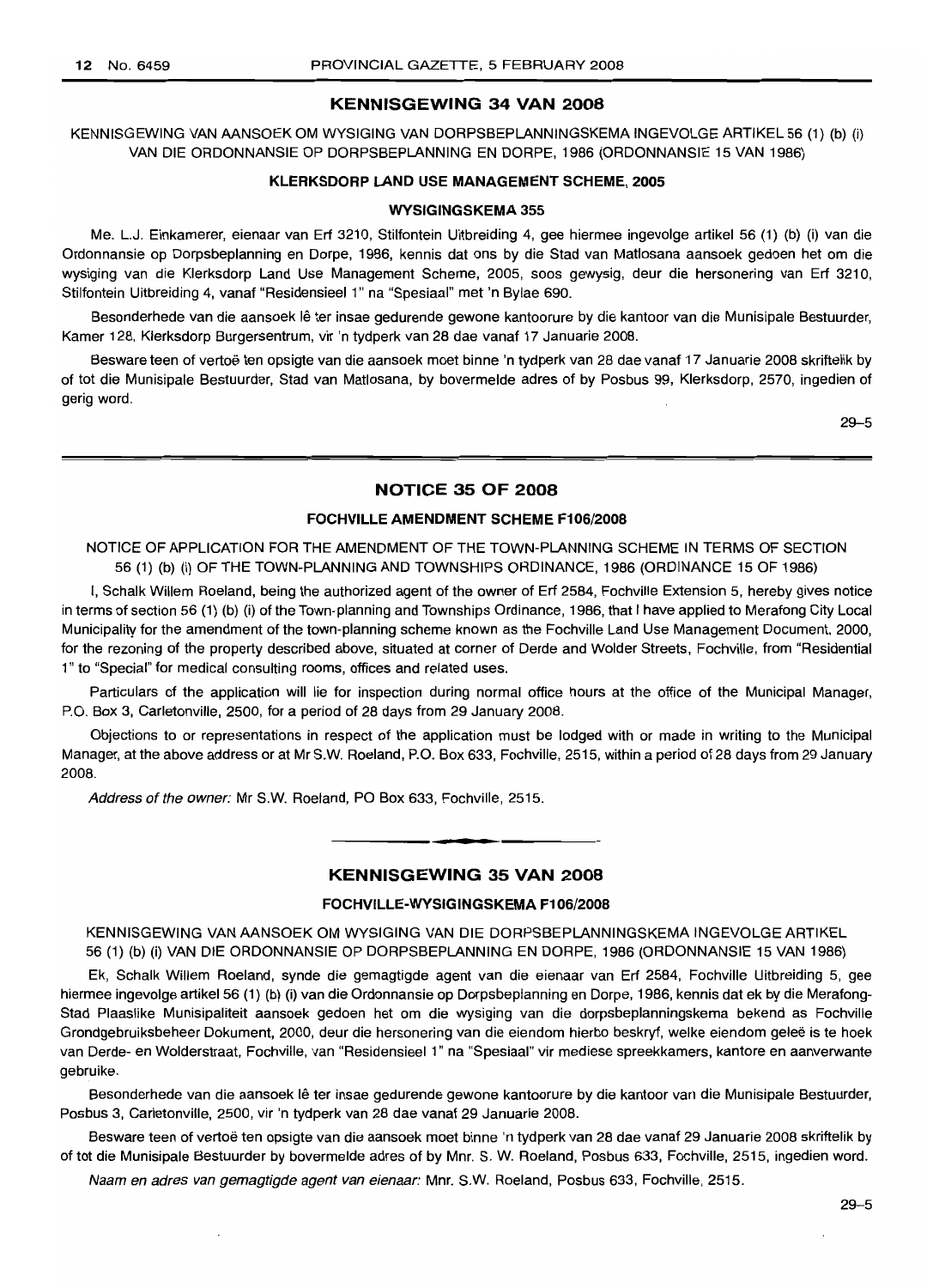## **NOTICE 36 OF 2008**

NOTICE OF APPLICATION FOR AMENDMENT OF TOWN-PLANNING SCHEME IN TERMS OF SECTION 56 (1) (b) (i) OF THE TOWN-PLANNING AND TOWNSHIPS ORDINANCE, 1986 (ORDINANCE 15 OF 1986)

#### **POTCHEFSTROOM AMENDMENT SCHEME 1420**

We, PlanCorp, being the authorized agent of the owner of Erf 356, Grimbeekpark Extension 10, Potchefstroom, I.Q., North West, hereby give notice in terms of section 56 (1) (b) (i) of the Town-planning and Townships Ordinance, 1986, that we have applied to the Municipality of Tlokwe for the amendment of the town-planning scheme known as the Potchefstroom Townplanning Scheme, 1980, by the rezoning of the above-mentioned property situated at 34 Freezia Street, from "Residential 1" to "Residential 3".

Particulars of the application will lie for inspection during normal office hours at the office of the Municipal Manager, Municipal Offices, c/o Gouws and Wolmarans Streets, Potchefstroom, for a period of 28 days from 29 January 2008.

Objections to or representations in respect of the application must be lodged with or made in writing to the Municipal Manager, Municipality of Tlokwe, at the above address or posted to him at P.O. Box 113, Potchefstroom, 2520, within a period of 28 days from 29 January 2008.

Address of authorised agent: PlanCorp CC, PO Box 21126, Noordbrug, 2522.

## **KENNISGEWING 36 VAN 2008**

.**- .**

KENNISGEWING VAN AANSOEK OM WYSIGING VAN DIE DORPSBEPLANNINGSKEMA, INGEVOLGE ARTIKEL 56 (1) (b) (i) VAN DIE ORDONNANSIE OP DORPSBEPLANNING EN DORPE, 1986 (ORDONNANSIE 15 VAN 1986)

#### **POTCHEFSTROOM-WYSIGINGSKEMA 1420**

Ons, PlanCorp, synde die gemagtigde agent van die eienaar van Erf 356, Grimbeekpark Uitbreiding 10, Potchefstroom, IQ, Noordwes, gee hiermee ingevolge artikel 56 (1) (b) (i) van die Ordonnansie op Dorpsbeplanning en Dorpe, 1986, kennis dat ons by die Munisipaliteit van Tlokwe aansoek gedoen het om die wysiging van die dorpsbeplanningskema bekend as die Potchefstroom-dorpsbeplanningskema, 1980, soos gewysig, deur die hersonering van bogenoemde eiendom geleë te Freeziastraat 34 vanaf "ResidensieeI1" na "Residensieel 3".

Besonderhede van die aansoek lê ter insae gedurende gewone kantoorure by die kantoor van die Munisipale Bestuurder, Munisipale Kantore, h/v Gouws- en Wolmaransstraat, Potchefstroom, vir 'n tydperk van 28 dae vanaf 29 Januarie 2008.

Besware teen of vertoë ten opsigte van die aansoek moet binne 'n tydperk van 28 dae vanaf 29 Januarie 2008, skriftelik tot die Munisipale Bestuurder, Munisipaliteit van Tlokwe, by bovermelde adres of by Posbus 113, Potchefstroom, 2520, ingedien of gerig word.

Adres van gemagtigde agent: PlanCorp BK, Posbus 21126, Noordbrug, 2522.

29-5

## **NOTICE 37 OF 2008**

NOTICE OF APPLICATION FOR AMENDMENT OF THE POTCHEFSTROOM TOWN-PLANNING SCHEME, 1980, IN TERMS OF SECTION 56 (1) (b) (i) OF THE TOWN-PLANNING AND TOWNSHIPS ORDINANCE, 1986 (ORDINANCE 15 OF 1986)

#### **POTCHEFSTROOM AMENDMENT SCHEME 1502**

PlanCentre, being the authorized agent of the owner of Erf 354, Van der Hoffpark Extension 4, Potchefstroom, Registration Division IQ, hereby give notice in terms of section 56 (1) (b) (i) of the Town-planning and Townships Ordinance, 1986, that we have applied to the Potchefstroom Local Municipality for the amendment of the town-planning scheme known as the Potchefstroom Town-planning Scheme, 1980, as amended, by the rezoning of the above-mentioned property situated on 34 Klinkenberg Street, from "Special" with Annexure 45 to "Special" with Annexure 1081 in order to make provision for shops, offices, professional suites and refreshment rooms.

Particulars of the application will lie for inspection during normal office hours at the office of the Municipal Manager, Potchefstroom Municipal Offices, Wolmarans Street, Potchefstroom, for a period of 28 days from 4 December 2007.

Objection to or representations in respect of the application must be lodged with or made in writing to the Municipal Manager at the above address or posted to him at P.O. Box 113, Potchefstroom, 2520, within a period of 28 days from 4 December 2007.

Address of authorised agent: PlanCentre, PO Box 21108, Noordbrug, 2522. [Tel: (018) 297-0100.] (2766.)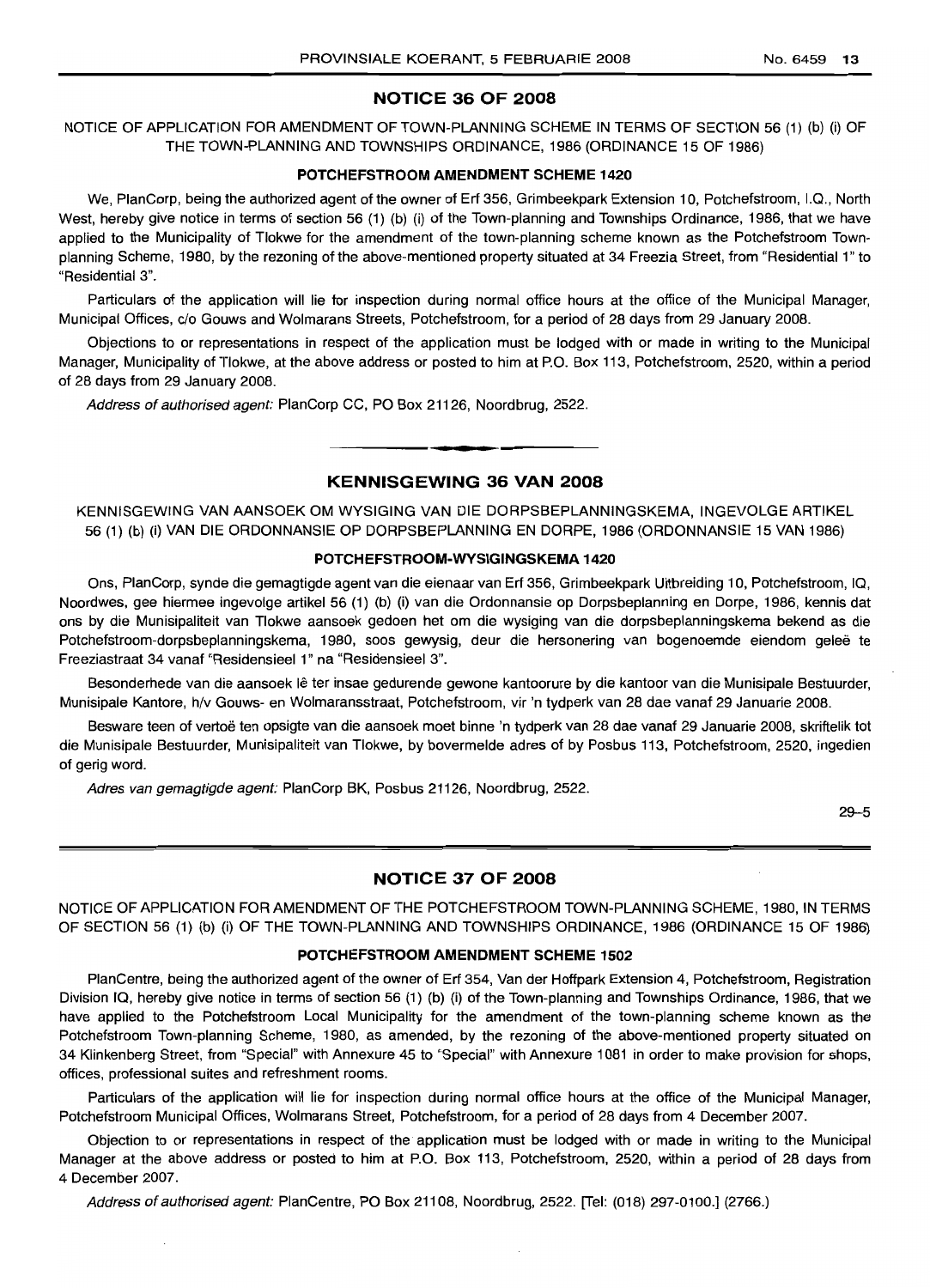## **KENNISGEWING 37 VAN 2008**

KENNISGEWING VAN AANSOEK OM WYSIGING VAN DIE POTCHEFSTROOM-DORPSBEPLANNINGSKEMA, 1980, INGEVOLGEARTIKEL56 (1) (b) (i) VAN DIE ORDONNANSIE OP DORPSBEPLANNING EN DORPE, 1986 (ORDONNANSIE 15 VAN 1986)

#### **POTCHEFSTROOM-WYSIGINGSKEMA 1502**

PlanCentre, synde die gemagtigde agent van die eienaar van Erf 354, Van der Hoffpark Uitbreiding 4, Potchefstroom, Registrasie Afdeling IQ, gee hiermee ingevolge artikel 56 (1) (b) (i) van die Ordonnansie op Dorpsbeplanning en Dorpe, 1986, kennis dat ons by die Potchefstroom Plaaslike Munisipaliteit aansoek gedoen het om die wysiging van die dorpsbeplanningskema bekend as die Potchefstroom-dorpsbeplanningskema, 1980, soos gewysig, deur die hersonering van bogenoemde eiendom geleë te Klinkenbergstraat 34, vanaf "Spesiaal" met Bylae 45 na "Spesiaal" met Bylae 1081 ten einde voorsiening te maak vir winkels, kantore, professionele kamers en verversingsplekke.

Besonderhede van die aansoek lê ter insae gedurende gewone kantoorure by die kantoor van die Munisipale Bestuurder, Potchefstroom Munisipale Kantore, Wolmaransstraat, Potchefstroom, vir 'n tydperk van 28 dae vanaf 4 Desember 2007.

Besware teen of vertoë ten opsigte van die aansoek moet binne 'n tydperk van 28 dae vanaf 4 Desember 2007, skriftelik tot die Munisipale Bestuurder by bovermelde adres of by Posbus 113, Potchefstroom, 2520, ingedien of gerig word.

Adres van gemagtigde agent: PlanCentre, Posbus 21108, Noordbrug, 2522. [Tel: (018) 297-0100.] (2766.)

29-5

## **NOTICE 38 OF 2008**

NOTICE OF APPLICATION FOR AMENDMENT OF TOWN-PLANNING SCHEME IN TERMS OF SECTION 56 (1) (b) (i) OF THE TOWN-PLANNING AND TOWNSHIPS ORDINANCE, 1986 (ORDINANCE 15 OF 1986)

#### **POTCHEFSTROOM AMENDMENT SCHEME 1517**

We, PlanCorp, being the authorized agent of the owner of the Remaining Extent of Erf 1392, Potchefstroom, I.Q., North West, hereby give notice in terms of section 56 (1) (b) (i) of the Town-planning and Townships Ordinance, 1986, that we have applied to the Municipality of Tlokwe for the amendment of the town-planning scheme known as the Potchefstroom Townplanning Scheme, 1980, by the rezoning of the above-mentioned property situated at 19 Reitz Street, from "Residential 1" to "Residential 3 with annexure to accommodate eight (8) unrelated people".

Particulars of the application will lie for inspection during normal office hours at the office of the Municipal Manager, Municipal Offices, c/o Gouws and Wolmarans Streets, Potchefstroom, for a period of 28 days from 29 January 2008.

Objections to or representations in respect of the application must be lodged with or made in writing to the Municipal Manager, Municipality of Tlokwe, at the above address or posted to him at P.O. Box 113, Potchefstroom, 2520, within a period of 28 days from 29 January 2008.

Address of authorised agent: PlanCorp CC, PO Box 21126, Noordbrug, 2522.

#### **KENNISGEWING 38 VAN 2008**

**• •**

KENNISGEWING VAN AANSOEK OM WYSIGING VAN DORPSBEPLANNINGSKEMA INGEVOLGE ARTIKEL 56 (1) (b) (i) VAN DIE ORDONNANSIE OP DORPSBEPLANNING EN DORPE, 1986 (ORDONNANSIE 15 VAN 1986)

## **POTCHEFSTROOM-WYSIGINGSKEMA 1517**

Ons, PlanCorp, synde die gemagtigde agent van die eienaar van die Resterende Gedeelte van Erf 1392, Potchefstroom, IQ, Noordwes, gee hiermee ingevolge artikel 56 (1) (b) (i) van die Ordonnansie op Dorpsbeplanning en Dorpe, 1986, kennis dat ons by die Munisipaliteit van Tlokwe aansoek gedoen het om die wysiging van die dorpsbeplanningskema bekend as die Potchefstroom-dorpsbeplanningskema, 1980, deur die hersonering van bogenoemde eiendom, geleë te Reitzstraat 19 vanaf "Residensieel 1" na "Residensieel 3 met bylae om agt (8) onverwante persone te akkommodeer".

Besonderhede van die aansoek lê ter insae gedurende gewone kantoorure by die kantoor van die Munisipale Bestuurder, Munisipale Kantore, h/v Gouws- en Wolmaransstraat, Potchefstroom, vir 'n tydperk van 28 dae vanaf 29 Januarie 2008.

Besware teen of vertoe ten opsigte van die aansoek moet binne 'n tydperk van 28 dae vanaf 29 Januarie 2008, skriftelik tot die Munisipale Bestuurder, Munisipaliteit van Tlokwe, by bovermelde adres of by Posbus 113, Potchefstroom, 2520, ingedien of gerig word.

Adres van gemagtigde agent: PlanCorp BK, Posbus 21126, Noordbrug, 2522.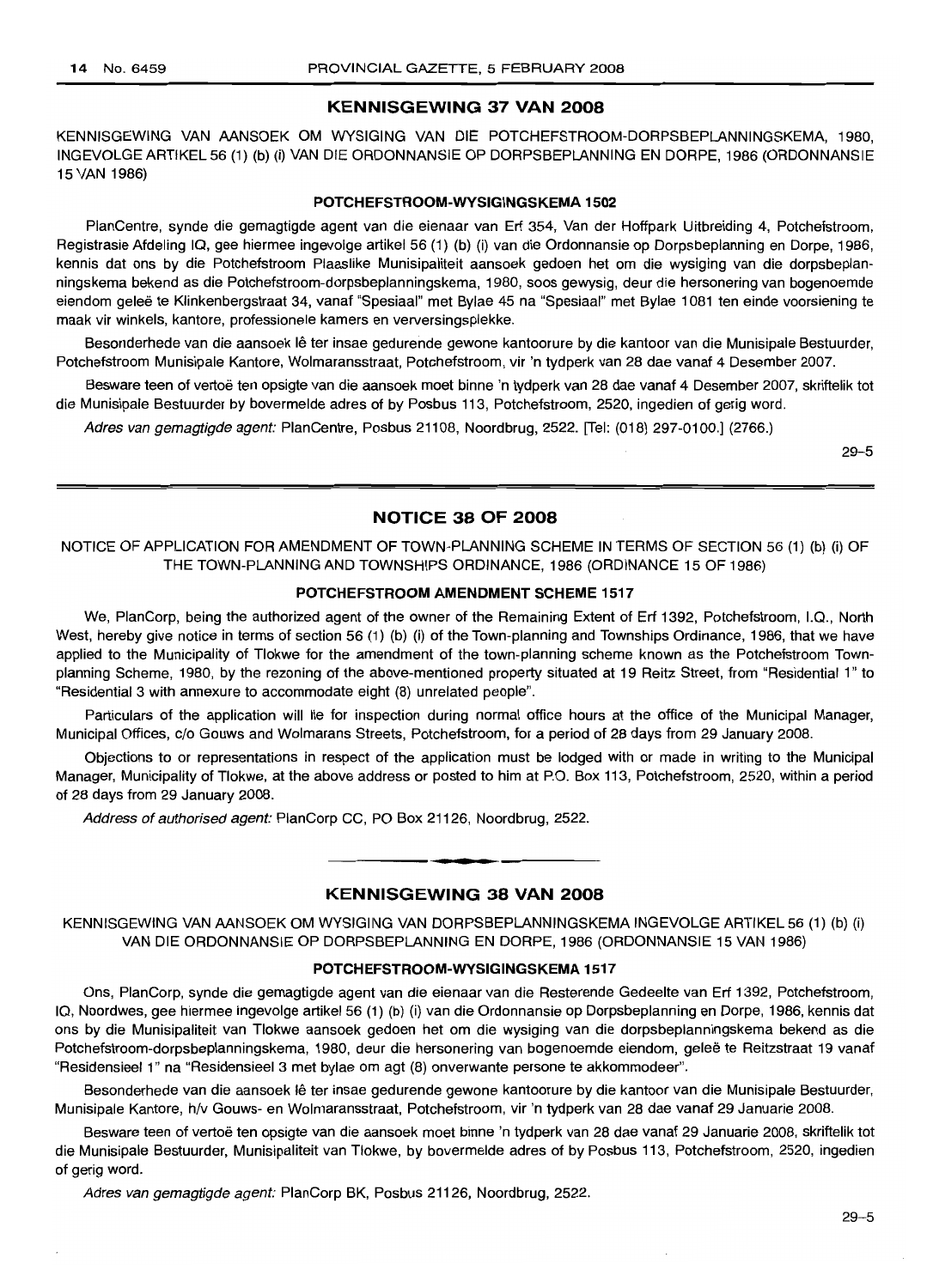#### NOTICE 39 OF 2008

NOTICE OF APPLICATION FOR AMENDMENT OF TOWN-PLANNING SCHEME IN TERMS OF SECTION 56 (1) (b) (i) OF THE TOWN-PLANNING AND TOWNSHIPS ORDINANCE, 1986 (ORDINANCE 15 OF 1986)

#### RUSTENBURG AMENDMENT SCHEME 391

I, Jan-Nolte Ekkerd of the firm EPS, being the authorised agent of the owner of Erf 3, Waterval East, Rustenburg, hereby give notice in terms of section 56 (1) (b) (i) of the Town-planning and Townships Ordinance, 1986, that I have applied to the Rustenburg Local Municipality for the amendment of the town-planning scheme known as Rustenburg Local Use Management Scheme, 2005, by the rezoning of property described above, situated on 1 Salmon Street, Waterval East, Rustenburg, from "Residential 2" with a density of 20 units per hectare to "Residential 2" with a density of 30 units per hectare.

Particulars of the application will lie for inspection during normal office hours at the office of the Municipal Manager, Room 305, at the Missionary Mpheni House, em. of Nelson Mandela and Beyers Naude Drives, Rustenburg, for the period of 28 days from 29 January 2008.

Objections to or representations in respect of the applications must be lodged with or made in writing to the Municipal Manager at the above address or at P.O. Box 16, Rustenburg, 0300, within a period of 28 days from 29 January 2008.

Address of owner: Pia EPS Consulting Engineers (Pty) Ltd, P.O. Box 5002, Rustenburg, 0300. Tel: (014) 597-2001. Fax: (014) 597-4956. .**-.**

#### KENNISGEWING 39 VAN 2007

KENNISGEWING VAN AANSOEK OM WYSIGING VAN DORPSBEPLANNINGSKEMA INGEVOLGE ARTIKEL 56 (1) (b) (i) VAN DIE ORDONNANSIE OP DORPSBEPLANNING EN DORPE, 1986 (ORDONNANSIE 15 VAN 1986)

#### RUSTENBURG-WYSIGINGSKEMA 391

Ek, Jan-Nolte Ekkerd, van die firma EPS, synde die gemagtigde agent van die eienaar van Erf 3, Waterval East, Rustenburg, gee hiermee ingevolge artikel 56 (1) (b) (i) van die Ordonnansie op Dorpsbeplanning en Dorpe, 1986, kennis dat ek by Rustenburg Plaaslike Munisipaliteit, aansoek gedoen het om die wysiging van die dorpsbeplanningskema bekend as Rustenburg Grondgebruiksbestuursskema, 2005, deur die hersonering van die eiendom hierbo beskryf, gelee te Salmonstraat 1, Waterval East, Rustenburg, vanaf "Residensieel 2" met 'n digtheid van 20 eenhede per hektaar na "Residensieel 2" met 'n digtheid van 30 eenhede per hektaar.

Besonderhede van die aansoek lê ter insae gedurende gewone kantoorure by die kantoor van die Munisipale Bestuurder, Kamer 305, Missionary Mpheni House, h/v Nelson Mandela- en Beyers Naudelaan, Rustenburg, vir 'n tydperk van 28 dae vanaf 29 Januarie 2008.

Besware teen of vertoë ten opsigte van die aansoek moet binne 'n tydperk van 28 dae vanaf 29 Januarie 2008 skriftelik by of tot die Munisipale Bestuurder, by bovermelde adres of by Posbus 16, Rustenburg, 0300, ingedien of gerig word.

Adres van eienaar: P/a EPS Raadgewende Ingenieurs (Pty) Ltd, Posbus 5002, Rustenburg, 0300. Tel: (014) 597-2001. Faks: (014) 597-4956.

29-5

## NOTICE 40 OF 2008

NOTICE OF APPLICATION FOR AMENDMENT OF TOWN-PLANNING SCHEME IN TERMS OF SECTION 56 (1) (b) (i) OF THE TOWN-PLANNING AND TOWNSHIPS ORDINANCE, 1986 (ORDINANCE 15 OF 1986)

#### RUSTENBURG AMENDMENT SCHEME 387

I, Jan-Nolte Ekkerd, of the firm EPS, being the authorised agent of the Remaining Portion of Portion 8, Portions 10, 11, 12 and the Remainder of Erf 1318, Rustenburg, hereby give notice in terms of section 56 (1) (b) (i) of the Town-planning and Townships Ordinance, 1986, that I have applied to the Rustenburg Local Municipality for the amendment of the town-planning scheme known as Rustenburg Local Use Management Scheme, 2005, by the rezoning of property described above, situated on 214 and 216, Kruger Street, Rustenburg, from "Residential 1" to "Residential 2" with a density of 40 units per hectare.

Particulars of the application will lie for inspection during normal office hours at the office of the Municipal Manager, Room 319, at the Missionary Mpheni House, em. of Nelson Mandela and Beyers Naude Drives, Rustenburg, for the period of 28 days from 30 January 2008.

Objections to or representations in respect of the applications must be lodged with or made in writing to the Municipal Manager at the above address or at P.O. Box 16, Rustenburg, 0300, within a period of 28 days from 30 January 2008.

Address of owner: Pia EPS Consulting Engineers (Pty) Ltd, P.O. Box 5002, Rustenburg, 0300. Tel: (014) 597-2001. Fax: (014) 597-4956.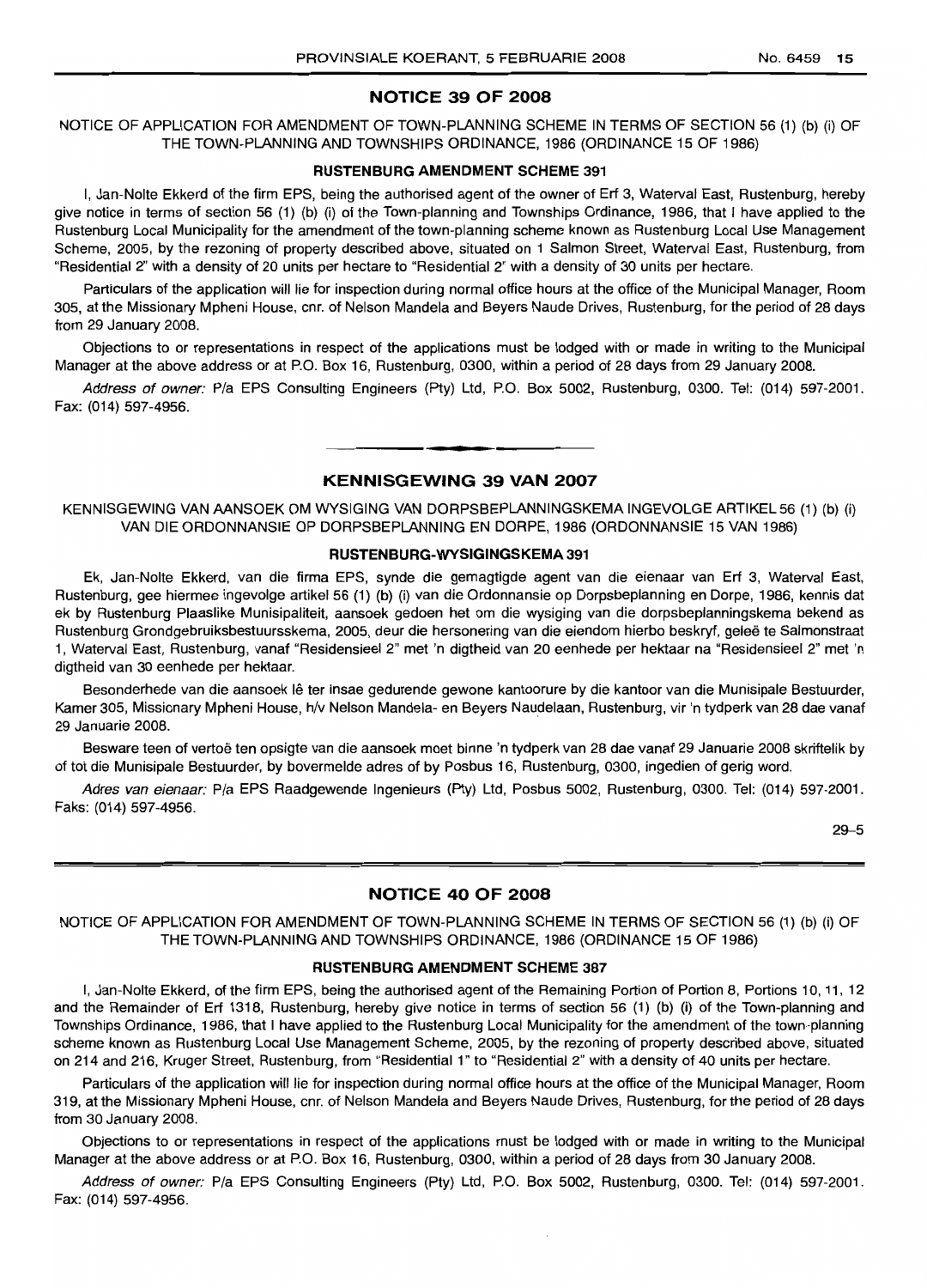## **KENNISGEWING 40 VAN 2008**

KENNISGEWING VAN AANSOEK OM WYSIGING VAN DORPSBEPLANNINGSKEMA INGEVOLGE ARTIKEL 56 (1) (b) (i) VAN DIE ORDONNANSIE OP DORPSBEPLANNING EN DORPE, 1986 (ORDONNANSIE 15 VAN 1986)

#### **RUSTENBURG-WYSIGINGSKEMA 387**

Ek, Jan-Nolte Ekkerd, van die firma EPS, synde die gemagtigde agent van die eienaar van die Resterende Gedeelte van Gedeelte 8, Gedeeltes 10, 11, 12, en die Restant van Erf 1318, Rustenburg, gee hiermee ingevolge artikel 56 (1) (b) (i) van die Ordonnansie op Dorpsbeplanning en Dorpe, 1986, kennis dat ek by Rustenburg Plaaslike Munisipaliteit, aansoek gedoen het om die wysiging van die dorpsbeplanningskema bekend as Rustenburg Grondgebruiksbestuursskema, 2005, deur die hersonering van die eiendomme hierbo beskryf, geleë te Joubertstraat 214 en 216, Rustenburg, vanaf "Residensieel 1" na "Residensieel 2" met 'n digtheid van 40 eenhede per hektaar.

Besonderhede van die aansoek lê ter insae gedurende gewone kantoorure by die kantoor van die Munisipale Bestuurder, Kamer 319, Missionary Mpheni House, h/v Nelson Mandela- en Beyers Naudelaan, Rustenburg, vir 'n tydperk van 28 dae vanaf 30 Januarie 2008.

Besware teen of vertoë ten opsigte van die aansoek moet binne 'n tydperk van 28 dae vanaf 30 Januarie 2008 skriftelik by of tot die Munisipale Bestuurder, by bovermelde adres of by Posbus 16, Rustenburg, 0300, ingedien of gerig word.

Adres van eienaar: *Pia* EPS Raadgewende Ingenieurs (Pty) Ltd, Posbus 5002, Rustenburg, 0300. Tel: (014) 597-2001. Faks: (014) 597-4956.

29-5

#### **NOTICE 41 OF 2008**

NOTICE OF APPLICATION FOR AMENDMENT OF TOWN-PLANNING SCHEME IN TERMS OF SECTION 56 (1) (b) (i) OF THE TOWN-PLANNING AND TOWNSHIPS ORDINANCE, 1986 (ORDINANCE 15 OF 1986)

## **RUSTENBURG AMENDMENT SCHEME 359**

I, Jan-Nolte Ekkerd, of the firm EPS, being the authorised agent of the owner of Portion 3 of Erf 1195, Rustenburg, hereby give notice in terms of section 56 (1) (b) (i) of the Town-planning and Townships Ordinance, 1986, that I have applied to the Rustenburg Local Municipality for the amendment of the town-planning scheme known as Rustenburg Local Use Management Scheme, 2005, by the rezoning of the property described above, situated on 31 Marais Street, Rustenburg, from "Residential 1" to "Special" for offices, medical consulting rooms and service enterprises.

Particulars of the application will lie for inspection during normal office hours at the office of the Municipal Manager, Room 319, at the Missionary Mpheni House, cnr. of Nelson Mandela and Beyers Naude Drives, Rustenburg, for the period of 28 days from 29 January 2008.

Objections to or representations in respect of the applications must be lodged with or made in writing to the Municipal Manager at the above address or at P.O. Box 16, Rustenburg, 0300, within a period of 28 days from 29 January 2008.

Address of owner: *Pia* EPS Consulting Engineers (Pty) Ltd, P.O. Box 5002, Rustenburg, 0300. Tel: (014) 597-2001. Fax: (014) 597-4956.

#### **KENNISGEWING 41 VAN 2007**

.**- .**

KENNISGEWING VAN AANSOEK OM WYSIGING VAN DORPSBEPLANNINGSKEMA INGEVOLGE ARTIKEL 56 (1) (b) (i) VAN DIE ORDONNANSIE OP DORPSBEPLANNING EN DORPE, 1986 (ORDONNANSIE 15 VAN 1986)

#### **RUSTENBURG WYSIGINGSKEMA 359**

Ek, Jan-Nolte Ekkerd, van die firma EPS, synde die gemagtigde agent van die eienaar van Gedeelte 3 van Erf 1195, Rustrenburg, gee hiermee ingevolge artikel 56 (1) (b) (i) van die Ordonnansie op Dorpsbeplanning en Dorpe, 1986, kennis dat ek by Rustenburg Plaaslike Munisipaliteit, aansoek gedoen het om die wysiging van die dorpsbeplanningskema bekend as Rustenburg Grondgebruiksbestuursskema, 2005, deur die hersonering van die eiendom hierbo beskryf, gelee te 31 Maraisstraat, Rustenburg, vanaf "Residensieel 1" na "Spesiaal" vir kantore, mediese spreekkamers enn diensbedrywe.

Besonderhede van die aansoek lê ter insae gedurende gewone kantoorure by die kantoor van die Munisipale Bestuurder, Kamer 319, Missionary Mpheni House, h/v Nelson Mandela- en Beyers Naudelaan, Rustenburg, vir 'n tydperk van 28 dae vanaf 29 Januarie 2008.

Besware teen of vertoë ten opsigte van die aansoek moet binne 'n tydperk van 28 dae vanaf 29 Januarie 2008 skriftelik by of tot die Munisipale Bestuurder, by bovermelde adres of by Posbus 16, Rustenburg, 0300, ingedien of gerig word.

Adres van eienaar: *Pia* EPS Raadgewende Ingenieurs (Pty) Ltd, Posbus 5002, Rustenburg, 0300. Tel: (014) 597-2001. Faks: (014) 597-4956.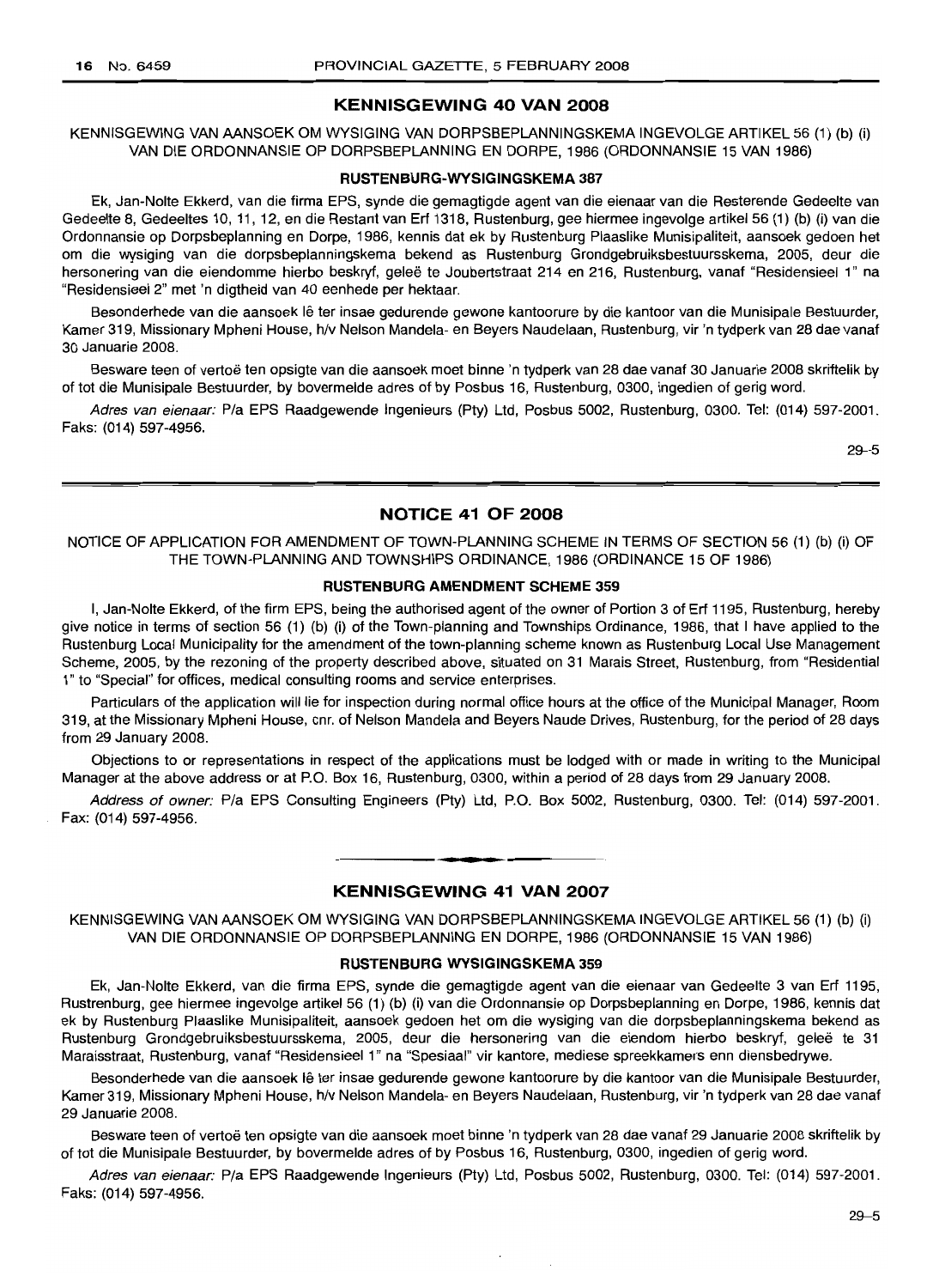#### NOTICE 42 OF 2008

## NOTICE OF APPLICATION FOR AMENDMENT OF TOWN-PLANNING SCHEME IN TERMS OF SECTION 56 (1) (b) (ii) OF THE TOWN-PLANNING AND TOWNSHIPS ORDINANCE, 1986 (ORDINANCE 15 OF 1986)

I, D. J. Barnard, being the authorised agent of Erf 255, Elandsrand, hereby give notice in terms of section 56 (1) (b) (ii) of the Town-planning and Townships Ordinance, 1986, that I have applied to the Local Municipality of Madibeng for the amendment of the town-planning scheme known as Brits Town-planning Scheme, 1/1958, by the rezoning of the property described above, 10 Boegoeberg Street, Elandsrand, from "Special Residential" to "Special for dwelling units, attached or detached".

Particulars of the application will lie for inspection during normal office hours at the Municipal Offices, Van Velden Street, Brits, for the period of 28 days from 24 January 2008.

Objections to or representations in respect of the applications must be lodged with or made in writing to the Municipal Manager at the above address or at P.O. Box 106, Brits, 0250, within a period of 28 days from 24 January 2008.

Address of applicant: PO Box 228, Brits, 0250.

## **-** KENNISGEWING <sup>42</sup> VAN <sup>2008</sup>

KENNISGEWING VAN MNSOEK OM WYSIGING VAN DORPSBEPLANNINGSKEMA INGEVOLGE ARTIKEL 56 (1) (b) (ii) VAN DIE ORDONNANSIE OP DORPSBEPLANNING EN DORPE, 1986 (ORDONNANSIE 15 VAN 1986)

Ek, D. J. Barnard, synde die gemagtigde agent van Erf 255, Elandsrand, gee hiermee ingevolge artikel 56 (1) (b) (ii) van die Ordonnansie op Dorpsbeplanning en Dorpe, 1986, kennis dat ek by Plaaslike Munisipaliteit van Madibeng aansoek gedoen het om die wysiging van die dorpsbeplanningskema bekend as Brits Dorpsbeplanningskema, 1/1958, deur die hersonering van die eiendom hierbo beskryf, geleë te Boegoebergstraat 10, Elandsrand, vanaf "Spesiaal Residensieel" na "Spesiaal vir wooneenhede, vas of losstaande".

Besonderhede van die aansoek lê ter insae gedurende gewone kantoorure by die Munisipale Bestuurder, Van Veldenstraat, Brits, vir 'n tydperk van 28 dae vanaf 24 Januarie 2008.

Besware teen of vertoë ten opsigte van die aansoek moet binne 'n tydperk van 28 dae vanaf 24 Januarie 2008 skriftelik by of tot die Munisipale Bestuurder, by bovermelde adres of by Posbus 106, Brits, 0250, ingedien of gerig word.

Adres van applikant: Posbus 228, Brits, 0250.

29-5

## NOTICE 43 OF 2008

#### RUSTENBURG AMENDMENT SCHEME 310

Notice is hereby given in terms of the provisions of section 57 (1) (a) of the Town-planning and Townships Ordinance, 1986, that the Rustenburg Local Municipality has approved the amendment of the Rustenburg Land Use Management Scheme, 2005, by the rezoning of Portion 6 of Erf 858, Rustenburg, from "Residential 1" to "Residential 2".

Map 3 and the scheme clauses of the amendment scheme are filed with the Regional Director, North West Provincial Administration, Private Bag X1213, Potchefstroom, 2520, and the Municipal Manager, Room 620, Missionary Mpheni House, Beyers Naude Drive, Rustenburg, and are open for inspection at all reasonable times.

This amendment is known as Rustenburg Amendment Scheme 310 and shall come into operation on the date of publication hereof.

#### Mr. A. BOSHOFF, Municipal Manager

Missionary Mpheni House, PO Box 16, Rustenburg, 0300

#### KENNISGEWING 43 VAN 2008

.**-.**

## RUSTENBURG-WYSIGINGSKEMA 310

Kennis geskied hiermee ingevolge die bepalings van artikel 57 (1) (a) van die Ordonnansie op Dorpsbeplanning en Dorpe, 1986, dat die Rustenburg Plaaslike Munisipaliteit die wysiging van die Rustenburg Grondgebruiksbeheerskema, 2005, goedgekeur het deur die hersonering van Gedeelte 6 van Erf 858, Rustenburg, vanaf "Residensieel 1" na "Residensieel 2".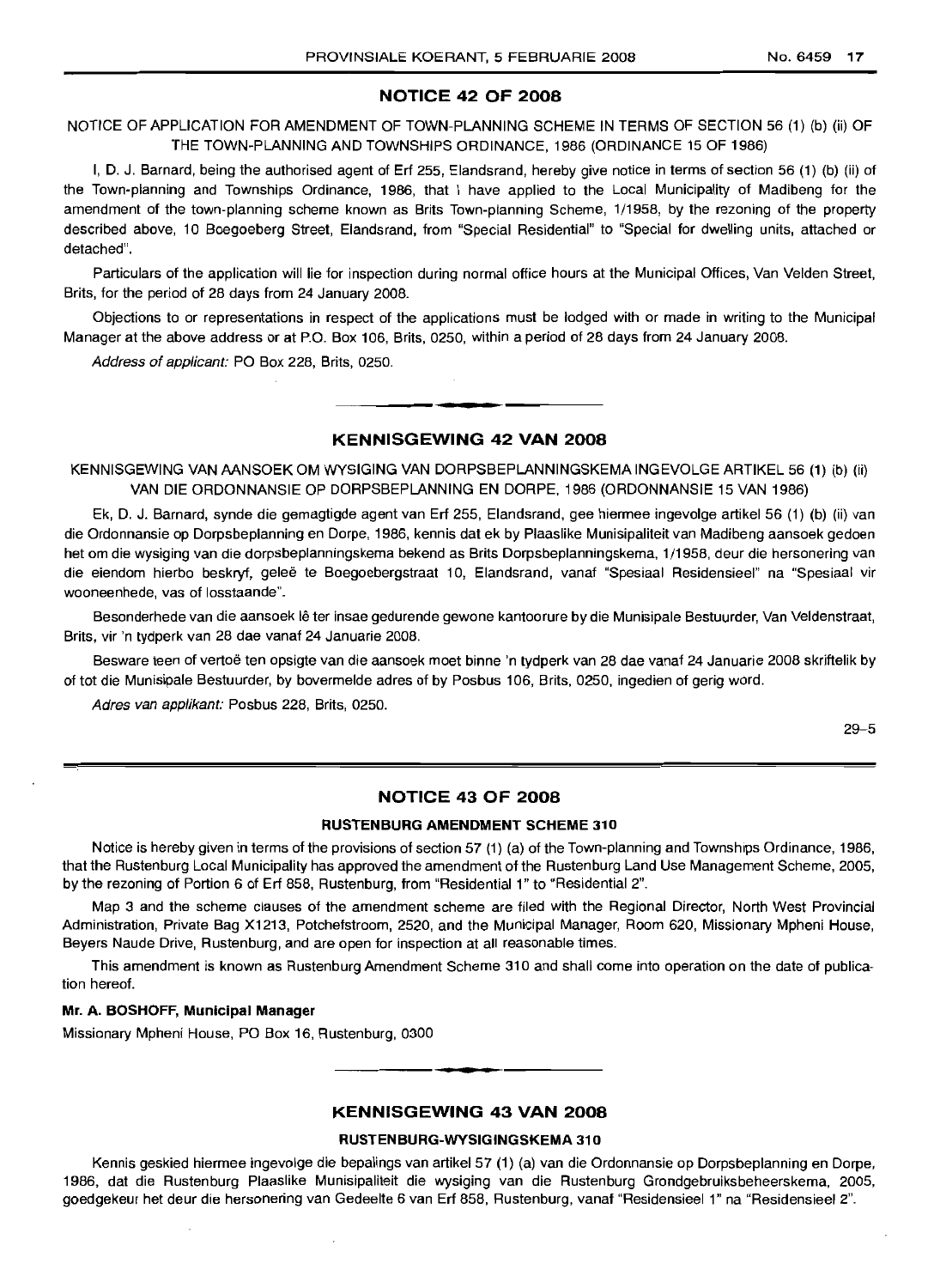Kaart 3 en die skemaklousules van die wysigingskema word in bewaring gehou deur die Streekdirekteur, Noordwes Provinsiale Administrasie, Privaatsak X1213, Potchefstroom, 2520, en die Munisipale Bestuurder, Kamer 620, Missionary Mpheni House, Beyers Naude Drive, Rustenburg, en is te aile redelike tye ter insae beskikbaar.

Hierdie wysiging staan bekend as Rustenburg-wysigingskema 310 en sal in werking tree op die datum van publikasie hiervan.

#### **Mnr. A. BOSHOFF, Munisipale Bestuurder**

Missionary Mpheni House, Posbus 16, Rustenburg, 0300.

29-5

#### **NOTICE 44 OF 2008**

#### NOTICE OF LAND DEVELOPMENT AREA APPLICATION

Northplan Town and Regional Planners (applicant) has lodged an application for the subdivision and establishment of a land development area in terms of the Development Facilitation Act (Act 67 of 1995) as well as the suspension of the Subdivision of Agricultural Land Act, 1970 (Act 70 of 1970) on the farm Goedehoop 409 JP, Kgetlengriver Local Municipality Area and the development will consist of residential, administration/office, maintenance facility within a game farm with the following uses: The subdivision of the land development area into: 34 portions ranging from 0,4-0,96 ha for single residential purposes, 1 portion of 1,0 ha for 2 x units for administration, office, management housing, maintenance facility and personnel housing, 1 portion for access control, recreation and game farm. (A total of 36 portions.)

The relevant plans, documents and information are available for inspection at Designated Officer and Land Development Applicant (Northplan) for a period of 21 days from 29 January 2008. The application will be considered at a Tribunal hearing to be held at the residence on the land development area on 24 April 2008 at 1OhOO and the pre-hearing conference will be held at the same venue at the land development area on 9 April 2008 at 10hOO.

Any person having an interest in the application should please note:

1. You may within a period of 21 (twenty one) days from the date of the first publication of this notice, provide the Designated Officer and Land Development Applicant with your written objections or representations; or

2. if your comments constitute an objection to any aspect of the land development application, you must appear in person or through a representative before the Tribunal at the pre hearing conference.

Any written objection or representation must state the name and address of the person or body making the objection or representation, the interest that such person or body has in the matter, and the reasons for the objection or representation, and must be delivered to the Designated Officer at Paul Ramosa Riekert Building, corner of Von Wielligh & Gerrit Maritz Avenues, Dassierand, Potchefstroom and the Land Development Applicant at his address mentioned underneath, and you may contact the Designated Officer if you have any queries on Tel: (018) 297-5011.

Land development applicant: Northplan Town & Regional Planners, 19B Hans van Rensburg Street/P.O. Box 55425, Polokwane, 0700. Tel: (015) 291-4265.

## **KENNISGEWING 44 VAN 2008**

.**- .**

#### KENNISGEWING VAN GRONDONTWIKKELINGSGEBIEDAANSOEK

Noordplan Stads & Streekbeplanner (applikant) het 'n aansoek geloods in terme van die Wet op Ontwikkelingsfasilitering (Wet 67 van 1995) vir die onderverdeling en vestiging van 'n grondontwikkelingsgebied asook vir die opheffing van die Wet op Onderverdeling van Landbou Grond Wet, 1970 (Wet 70 van 1970) op die plaas Goedehoop No. 409 JP, Kgetlengrivier Plaaslike Munisipaliteit, en sal bestaan uit die volgende: Die ontwikkeling van residensiële gedeeltes, administrasie/kantoor en onderhoud fasiliteit binne 'n wildsplaas. Die gebruike is vir die: Onderverdeling van die grondontwikkelingsgebied in 34 enkel- residensieel gedeeltes met wisselende groottes tussen 0,4 - 0,96 ha, 1 gedeelte van 1,0 ha vir 2 x eenhede vir administrasie/kantoor, bestuursbehuising, onderhoud fasiliteit en personeelbehuising, 1 gedeelte vir toegangsbeheer, ontspanning en wildsplaas. (Totaal van 36 gedeeltes.)

Die betrokke planne, dokumente en inligting is ter insae beskikbaar te Aangewese Beampte en Grondontwikkelingsapplikant (Noordplan) vir 'n tydperk van 21 dae vanaf 29 Januarie 2008. Die aansoek sal oorweeg word tydens 'n tribunaalverhoor wat gehou sal word te die woonhuis op die aansoekterrein op 24 April 2008 om 1OhOO en die voorverhoor samesprekings sal gehou word op 9 April 2008 ook te die woonhuis op die aansoekterrein.

Enige persoon wat 'n belang het by die aansoek, moet asseblief kennis neem:

1. U mag binne 'n tydperk van 21 dae vanaf die eerste publikasie van hierdie kennisgewing, die Aangewese Beampte en Grondontwikkelingsapplikant skriftelik van u beswaar of vertoë; of

2. indien u kommentaar neerkom op 'n beswaar met betrekking tot enige aspek van die grondontwikkelingsaansoek, moet u persoonlik of u verteenwoordiger, voor die Tribunaal verskyn by die voorverhoorkonferensie op die datum hierbo vermeld, of op enige ander datum waarvan u kennis gegee kan word.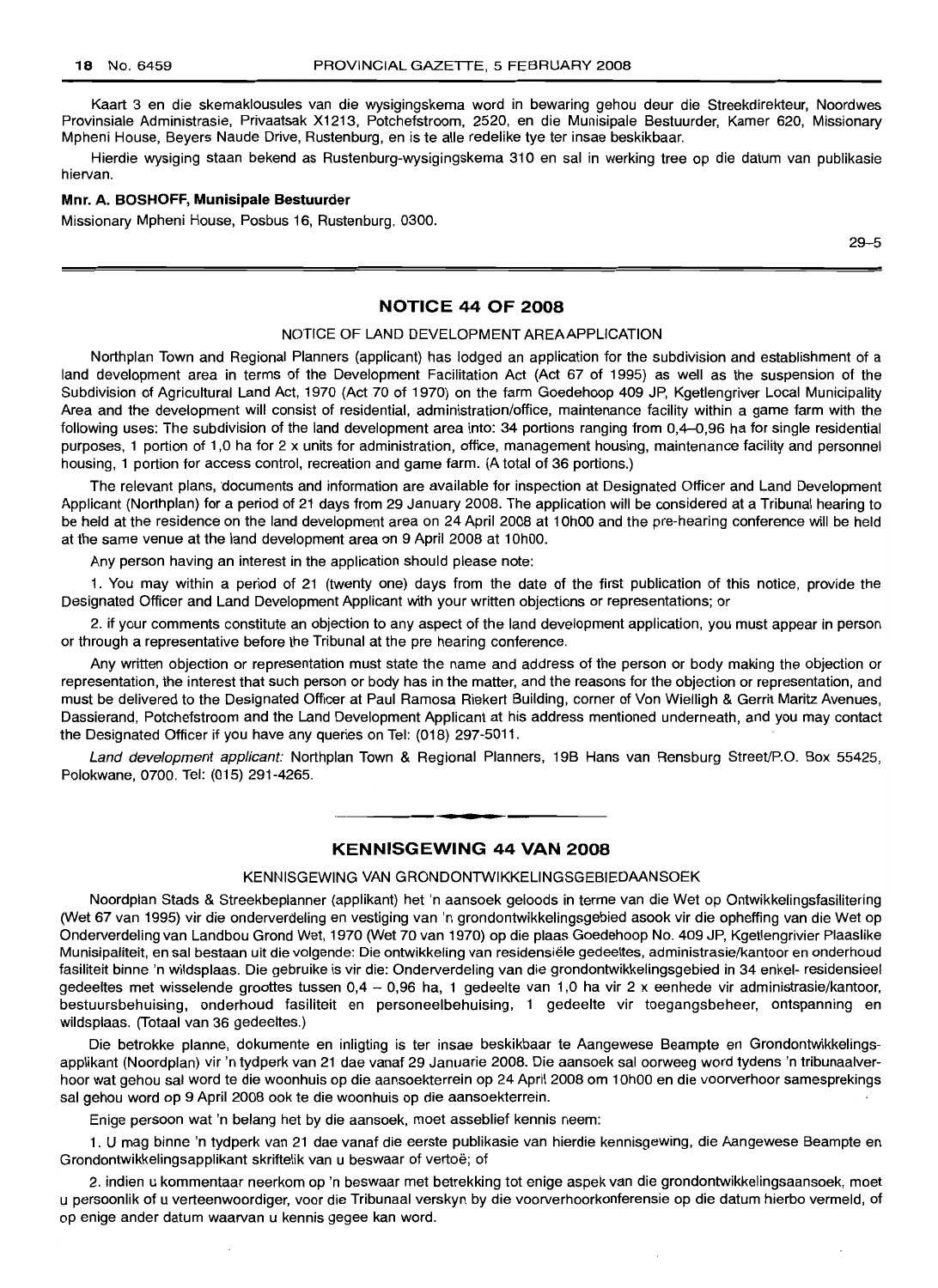Enige geskrewe beswaar of vertoë moet die naam en adres van die persoon of liggaam meld wat die beswaar of voorlegging maak, die belang wat sodanige persoon of liggaam by die saak het, vermeld, en die redes vir die beswaar of vertoë en moet ingedien word by die Aangewese Beampte te Paul Ramosa Riekert Gebou, hoek van Von Weilligh- & Gerrit Maritzlaan, Dassierand, Potchefstroom en Grondontwikkelingsapplikant by sy of haar adres wat hieronder genoem word en u mag in aanraking kom met die Aangewese Beampte indien u enige navrae het by Tel (018) 297-5011.

Grondontwikkelingsapplikant: Noordplan Stads- & Streekbeplanners, Hans van Rensburgstraat 19B/Posbus 55425, Polokwane, 0700. Tel: (015) 291-4265.

29-5

#### **NOTICE 45 OF 2008**

#### NOTICE IN TERMS OF APPLICATION FOR CONSOLIDATION AND SUBDIVISION IN TERMS OF SECTION 6 (8) (a) OF ORDINANCE 20 OF 1986

We, Lombard du Preez Professionele Landmeters (Edms) Bpk, the authorized agent ot the registered owner of the Remainders of Portions 17, 18 and 23 and Portion 120, De Rust No. 478-JQ, hereby give notice in terms of section 6 (8) (a) of the Division of Land Ordinance, 1986 (Ordinance 20 of 1986), that I have applied to the Local Municipality of Madibeng to consolidate and subdivide the abovementioned property as follows:

- (i) Proposed Portion  $A \pm 168$  ha.
- (ii) Proposed Remainder  $\pm$  163,7 ha.

Particulars of the application will lie for inspection during normal office hours at the office of the Local Municipality of Madibeng, Van Velden Street, Brits, for a period of 28 days from 29 January 2008.

Objections to or representations in respect of the application must be lodged with or made in writing to the Municipal Manager at the above address or at P.O. Box 106, Brits, 0250, within a period of 28 days from 29 January 2008.

Address of agent: Lombard du Preez Professionele Landmeters (Edms) Bpk, P.O. Box 798, Brits, 0250. Tel: (012) 252-5959.

#### **KENNISGEWING 45 VAN 2008**

I **\_ •**

KENNISGEWING VAN AANSOEK OM KONSOLIDASIE EN ONDERVERDELING INGEVOLGE ARTIKEL 6 (8) (a) VAN DIE ORDONNANSIE 20/1986

Ons, Lombard du Preez Professionele Landmeters (Edms) Bpk, die gevolmagtigde agent van die eienaar van die Restante van Gedeeltes 17, 18 en 23 en Gedeelte 120 van die plaas De Rust No. 478-JQ, gee hiermee ingevolge artikel 6 (8) (a) van die Ordonnansie op die Verdeling van Grond, 1986 (Ordonnansie 20 van 1986), kennis dat ek by die Plaaslike Munisipaliteit van Madibeng aansoek gedoen het om die konsolidasie en onderverdeling van die boegenoemde eiendom as volg:

- (i) Voorgestelde Gedeelte  $A \pm 168$  ha.
- (ii) Voorgestelde Restant ± 163,7 ha.

Besonderhede van die aansoek lê ter insae gedurende gewone kantoorure by die Munisipale Kantore, Van Veldenstraat, Brits, vir 'n tydperk van 28 dae vanaf 29 Januarie 2008.

Besware teen of vertoe ten opsigte van die aansoek moet binne 'n tydperk van 28 dae vanaf 29 Januarie 2008 skriftelik by of tot die Munisipale Bestuurder by bovermelde adres of aan Posbus 106, Brits, 0250, gerig word.

Adres van agent: Lombard du Preez Professionele Landmeters (Edms) Bpk, Posbus 798, Brits, 0250. Tel: (012) 252-5959.

29-5

#### **NOTICE 50 OF 2008**

NOTICE OF APPLICATION FOR AMENDMENT OF THE POTCHEFSTROOM TOWN-PLANNING SCHEME, 1980, IN TERMS OF SECTION 56 (1) (b) (i) OF THE TOWN-PLANNING AND TOWNSHIPS ORDINANCE, 1986 (ORDINANCE No. 15 OF 1986)

#### **POTCHEFSTROOM AMENDMENT SCHEME** 1516

We, Welwyn Town and Regional Planners, being the authorised agent of the owner of the Remaining Portion of Erf 201, situated in the Town of Potchefstroom, hereby give notice in terms of section 56 (1) (b) (i) of the Town-planning and Townships Ordinance, 1986, that we have applied to the Potchefstroom City Council for the amendment of the town-planning scheme known as the Potchefstroom Town-planning Scheme, 1980, by the rezoning of the property described above, situated at 10 Du Plooy Street, Potchefstroom, from "Residential 1" to "Special" with Annexure 1089, for dwelling house offices and offices.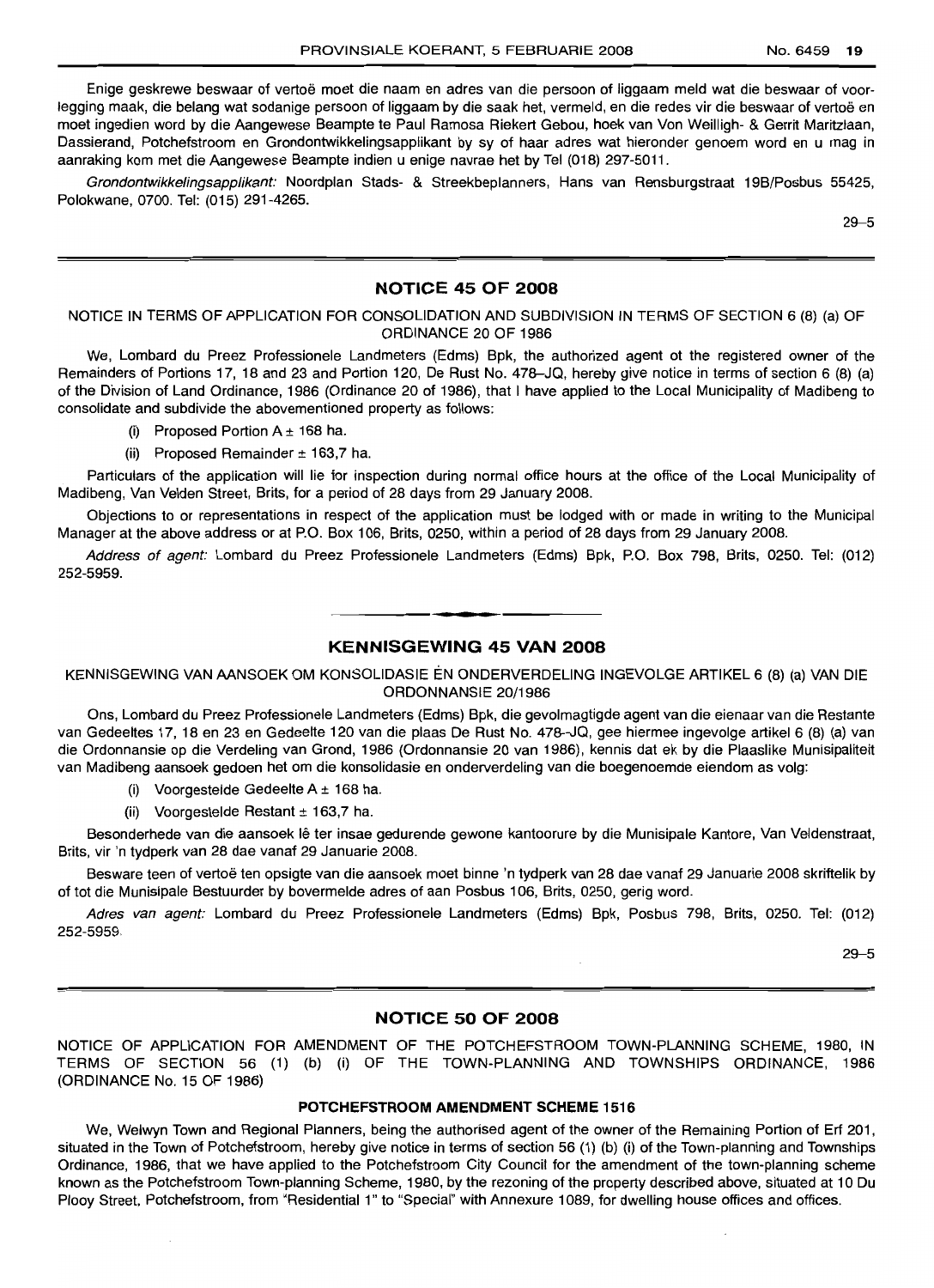Particulars of the application will lie for inspection during normal office hours at the office of the Municipal Manager, Wolmarans Street, Potchefstroom, for a period of 28 days from 5 February 2008.

Objections to or representations in respect of the application must be lodged with or made in writing to the Municipal Manager at the above address or at P.O. Box 113, Potchefstroom, 2520, within a period of 28 days from 5 February 2008.

Address of applicant: Welwyn Town and Regional Planners, P.O. Box 20508, Noordbrug, 2522. Tel: (018) 293-1536.

#### **KENNISGEWING 50 VAN 2008**

**- .**

KENNISGEWING VAN AANSOEK OM WYSIGING VAN DIE POTCHEFSTROOM-DORPSBEPLANNINGSKEMA, 1980, INGEVOLGE ARTIKEL 56 (1) (b) (i) VAN DIE ORDONNANSIE OP DORPSBEPLANNING EN DORPE, 1986 (ORDONNANSIE 15 VAN 1986)

## **POTCHEFSTROOM-WYSIGINGSKEMA 1516**

Ons, Welwyn Stads- en Streekbeplanners, synde die gemagtigde agent van die eienaar van die Resterende Gedeelte van Erf 201, geleë in die dorp Potchefstroom, ingevolge artikel 56 (1) (b) (i) van die Ordonnansie op Dorpsbeplanning en Dorpe, 1986, gee hiermee kennis dat ons by die Potchefstroom Stadsraad aansoek gedoen het om die wysiging van die dorpsbeplanningskema, bekend as die Potchefstroom-dorpsbeplanningskema, 1980, deur die hersonering van die eiendom hierbo beskryf, gelee te Du Plooystraat 10, Potchefstroom, vanaf "Residensieel 1" na "Spesiaal" met Bylae 1089 vir woonhuiskantore en kantore.

Besonderhede van die aansoek lê ter insae gedurende gewone kantoorure, by die kantoor van die Munisipale Bestuurder, Wolmaransstraat, Potchefstroom, vir 'n tydperk van 28 dae vanaf 5 Februarie 2008.

Besware teen of vertoë ten opsigte van die aansoek moet binne 'n tydperk van 28 dae vanaf 5 Februarie 2008, skriftelik of tot die Munisipale Bestuurder by bovermelde adres of by Posbus 113, Potchefstroom, 2520, ingedien of gerig word.

Adres van applikant: Welwyn Stads- en Streekbeplanners, Posbus 20508, Noordbrug, 2522. Tel: (018) 293-1536.

5-12

#### **NOTICE 51 OF 2008**

NOTICE OF APPLICATION FOR THE AMENDMENT OF THE TOWN-PLANNING SCHEME, IN TERMS OF SECTION 56 (1) (b) (i) OF THE TOWN-PLANNING AND TOWNSHIPS ORDINANCE, 1986 (ORDINANCE 15 OF 1986)

#### **KLERKSDORP LAND USE MANAGEMENT SCHEME, 2005: AMENDMENT SCHEME 368**

I, Joze Maleta, authorised agent of the owner of Erf 150, of the township Wilkeville Extension 1, hereby give notice in terms of section 56 (1) (b) (i) of the Town-planning and Townships Ordinance, 1986, that I have applied to the City Coucil of Matlosana, for the amendment of the town-planning scheme, known as the Klerksdorp Land Use Management Scheme, 2005, as amended by the rezoning of Erf 150, of the Township Wilkeville Extension 1, situated adjacent to Lyss Avenue, the Township Wilkeville Extension 1, from "Residential 1" to "Residential 2" with an annexure.

Particulars of the application will lie for inspection during normal office hours at the office of the Municipal Manager, Room 107, Municipal Building, Bram Fisher Street, Kleksdorp, for a period of 28 days from 5 February 2008.

Objections to or representations in respect of the application must be lodged with or made in writing to the Municipal Manager, at the above address or at P.O. Box 99, Klerksdorp, 2570, within a period of 28 days from 6 February 2008.

Address of agent: J. Maleta, P.O. Box 1372, Klerksdorp, 2570. Tel: (018) 462-1991. Ref: e150ken.

#### **KENNISGEWING 51 VAN 2008**

**• E**

KENNISGEWING VAN AANSOEK OM WYSIGING VAN DORPSBEPLANNINGSKEMA INGEVOLGE ARTIKEL 56 (1) (b) (i) VAN DIE ORDONNANSIE OP DORPSBEPLANNING EN DORPE, 1986 (ORDONNANSIE 15 VAN 1986)

#### **KLERKSDORP GRONDGEBRUIK BESTUURSKEMA 2005: WYSIGINGSKEMA 368**

Ek, Joze Maleta, synde die gemagtigde agent van die eienaar van Erf 150, van die dorp Wilkeville Uitbreiding 1, gee hiermee ingevolge artikel 56 (1) (b) (i) van die Ordonnansie op Dorpsbeplanning en Dorpe, 1986, kennis dat ek by die Stadsraad van Matlosana aansoek gedoen het om die wysiging van die dorpsbeplanningskema, bekend as Klerksdorp Grondgebruik Bestuurskema, 2005, soos gewysig, deur die hersonering van Erf 150, van die dorp Wilkeville Uitbreiding 1, geleë aan Lysslaan van die dorp Wilkeville Uitbreiding 1, van "Residensieel 1" na "Residensieel 2" met 'n bylae.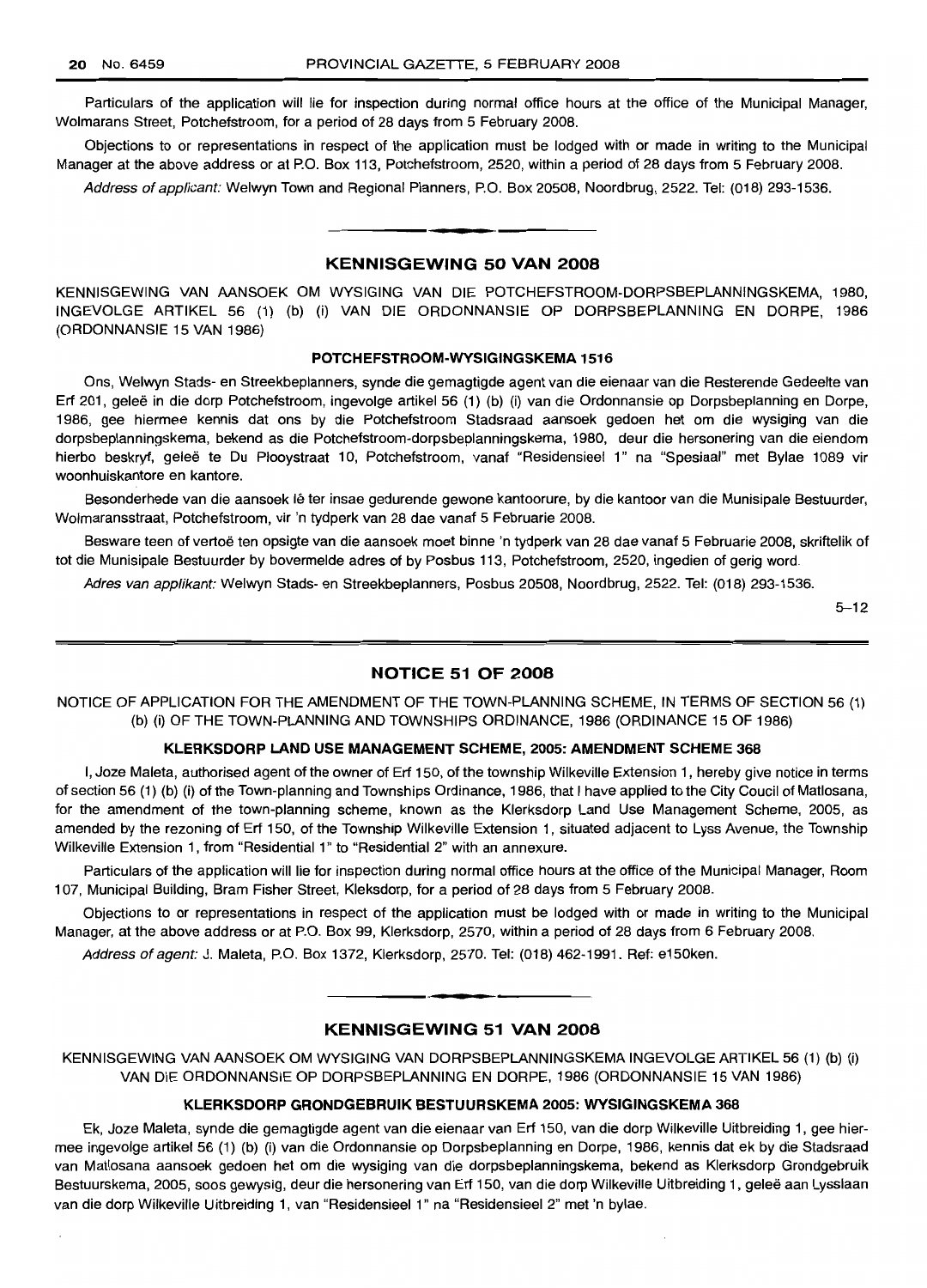Besonderhede van die aansoek lê ter insae gedurende gewone kantoorure, by die kantoor van die Munisipale Bestuurder, Kamer 107, Burgersentrum, Bram Fisherstraat, Klerksdorp, vir 'n tydperk van 28 dae vanaf 5 Februarie 2008.

Besware teen of vertoe ten opsigte van die aansoek moet binne 'n tydperk van 28 dae vanaf 5 Februarie 2008, skriftelik by of tot die Munisipale Bestuurder, by bovermelde adres of by Posbus 99, Klerksdorp, 2570, ingedien of gerig word.

Adres van agent: J. Maleta, Posbus 1372, Klerksdorp, 2570. Tel: (018) 462-1991.

5-12

## **NOTICE 52 OF 2008**

NOTICE OF APPLICATION FOR AMENDMENT OF TOWN-PLANNING SCHEME IN TERMS OF SECTION 56(1)(b)(i) OF THE TOWN-PLANNING AND TOWNSHIPS ORDINANCE, 1986 (ORDINANCE 15 OF 1986)

#### **RUSTENBURG AMENDMENT SCHEME 405**

I, Jan-Nolte Ekkerd of the firm EPS, being the authorised agent of the owner of Portion 4 of Erf 678, Portions 3,1 and Remainder of Erf 679, Portions 5 and 3 of Erf 659, Rustenburg, hereby give notice in terms of section 56(1)(b)(i) of the Townplanning and Townships Ordinance, 1986, that I have applied to the Rustenburg Local Municipality for the amendment of the town-planning scheme known as Rustenburg Land Use Management Scheme 2005 by the rezoning of the properties described above, situated on 77 and 79A Dawes Street and 22A, 22, 20 and 18 Tuin Street, respectively from "Residential 1" to "Residential 2" with a density of 40 units per hectare.

Particulars of the application will lie for inspection during normal office hours at the office of the Municipal Manager, Room 319, at the Missionary Mpheni House, em. of Nelson Mandela and Beyers Naude Drives, Rustenburg, for the period of 28 days from 5 February 2008.

Objections to or representations in respect of the application must be lodged with or made in writing to the Municipal Manager at the above address or at P.O. Box 16, Rustenburg, 0300, within a period of 28 days from 5 February 2008.

Address of owner: Pia EPS Consulting Engineers, P.O. Box 5002, Rustenburg, 0300. Tel. (014) 597-2001. Fax (014) 597-4956.

# .**- .**

## **KENNISGEWING 52 VAN 2008**

KENNISGEWING VAN AANSOEK OM WYSIGING VAN DORPSBEPLANNINGSKEMA INGEVOLGE ARTIKEL 56(1)(b)(i) VAN DIE ORDONNANSIE OP DORPSBEPLANNING EN DORPE (ORDONNANSIE 15 VAN 1986)

#### **RUSTENBURG WYSIGINGSKEMA 405**

Ek, Jan-Nolte Ekkerd, van die firma EPS, synde die gemagtigde agent van die eienaar van Gedeelte 4 van Erf 678, Gedeeltes 3,1 en Restant van Erf 679, Rustenburg, Gedeeltes 5 en 3 van Erf 659, Rustenburg, gee hiermee ingevolge artikel 56(1)(b)(i) van die Ordonnansie op Dorspbeplanning en Dorpe, 1986, kennis dat ek by Rustenburg Plaaslike Munisipaliteit aansoek gedoen het om die wysiging van die Dorpsbeplanningskema bekend as Rustenburg Grondgebruiksbestuurskema, 2005, deur die hersonering van die eiendomme hierbo beskryf, onderskeidelik gelee te Dawesstraat 77, 79A en Tuinstraat 22A, 22, 20 en 18, Rustenburg vanaf "Residensieel 1" na "Residensieel 2" met 'n digtheid van 40 eenhede per hektaar.

Besonderhede van die aansoek lê ter insae gedurende gewone kantoorure by die kantoor van die Munisipale Bestuurder, Kamer 319, Missionary Mpheni House, h/v Nelson Mandela en Beyers Naude Lane, Rustenburg, vir 'n tydperk van 28 dae vanaf 5 Februarie 2008.

Besware teen of vertoe ten opsigte van die aansoek met binne 'n tydperk van 28 dae vanaf 5 Februarie 2008 skriftelik by of tot die Munisipale Bestuurder by bovermelde adres of by Posbus 16, Rustenburg, 0300, ingedien of gerig word.

Adres van eienaar: Pia EPS Raadgewende Ingenieurs, Posbus 5002, Rustenburg, 0300. Tel. (014) 597-2001. Faks. (014) 597-4956.

05-12

## **NOTICE 53 OF 2008**

NOTICE OF APPLICATION FOR AMENDMENT OF TOWN-PLANNING SCHEME IN TERMS OF SECTION 56(1)(b)(i) OF THE TOWN-PLANNING AND TOWNSHIPS ORDINANCE, 1986 (ORDINANCE 15 OF 1986)

#### **RUSTENBURG AMENDMENT SCHEME 406**

I, Jan-Nolte Ekkerd of the firm EPS, being the authorised agent of the owner of Portions 34, 31, 29, 26, 24, 21 and 18 of Erf 1918, Rustenburg, hereby give notice in terms of section 56(1)(b)(i) of the Town-planning and Townships Ordinance, 1986, that I have applied to the Rustenburg Local Municipality for the amendment of the town-planning scheme known as Rustenburg Land Use Management Scheme 2005 by the rezoning of the properties described above, situated on 36, 32, 30, 26 Tuin Street and 15, 9, 3 Palladium Street, Rustenburg, respectively from "Residential 1" to "Residential 2" with a density of 40 units per hectare.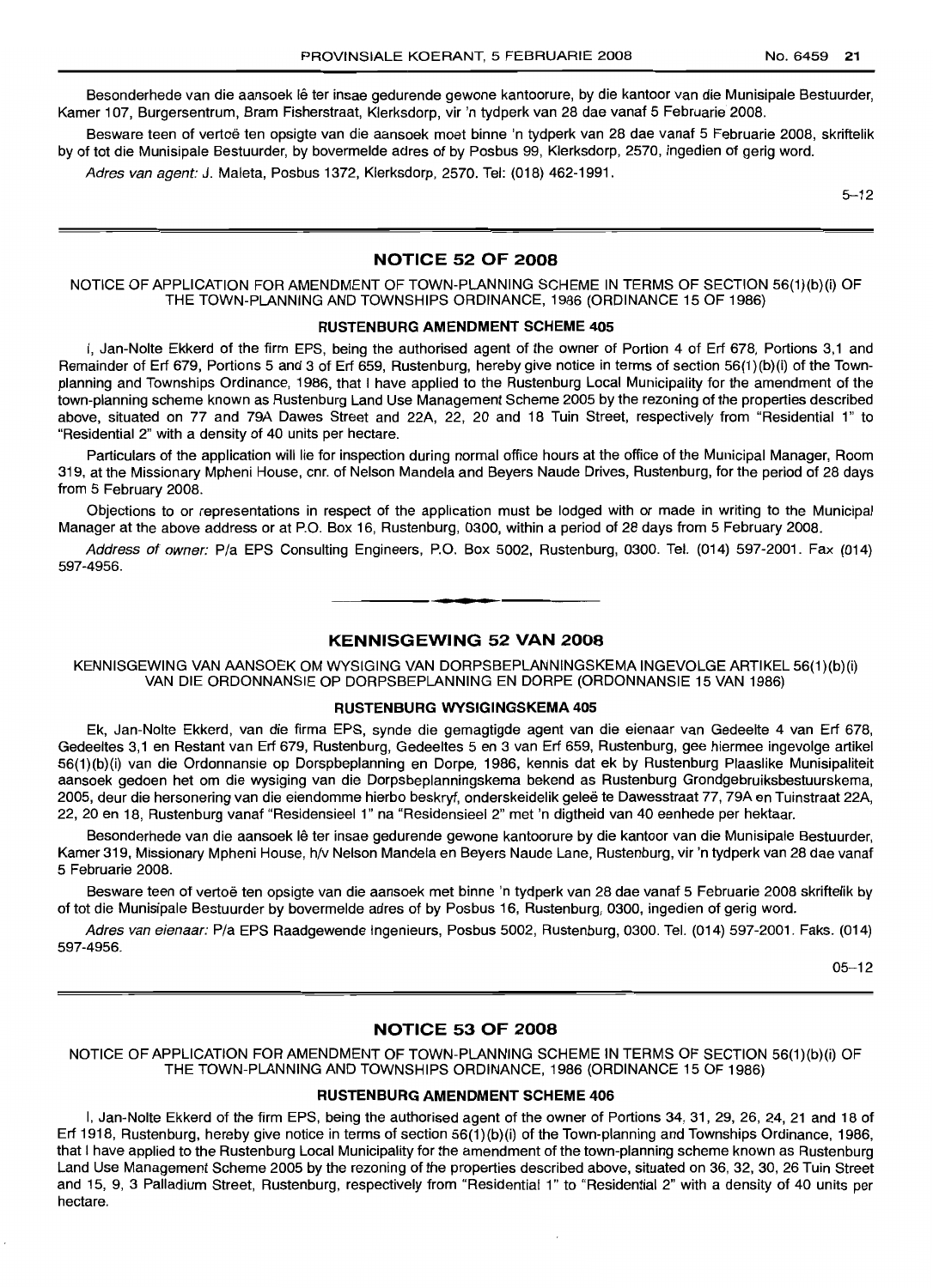Particulars of the application will lie for inspection during normal office hours at the office of the Municipal Manager, Room 319, at the Missionary Mpheni House, em. of Nelson Mandela and Beyers Naude Drives, Rustenburg, for the period of 28 days from 5 February 2008.

Objections to or representations in respect of the application must be lodged with or made in writing to the Municipal Manager at the above address or at P.O. Box 16, Rustenburg, 0300, within a period of 28 days from 5 February 2008.

Address of owner: Pia EPS Consulting Engineers, P.O. Box 5002, Rustenburg, 0300. Tel. (014) 597-2001. Fax (014) 597-4956.

**• •**

## **KENNISGEWING 53 VAN 2008**

KENNISGEWING VAN AANSOEK OM WYSIGING VAN DORPSBEPLANNINGSKEMA INGEVOLGE ARTIKEL 56(1)(b)(i) VAN DIE ORDONNANSIE OP DORPSBEPLANNING EN DORPE (ORDONNANSIE 15 VAN 1986)

#### **RUSTENBURG WYSIGINGSKEMA 406**

Ek, Jan-Nolte Ekkerd, van die firma EPS, synde die gemagtigde agent van die eienaar van Gedeeltes 34, 31, 29, 26, 24, 21 en 18 van Erf 1918, Rustenburg, gee hiermee ingevolge artikel 56(1)(b)(i) van die Ordonnansie op Dorspbeplanning en Dorpe, 1986, kennis dat ek by Rustenburg Plaaslike Munisipaliteit aansoek gedoen het om die wysiging van die Dorpsbeplanningskema bekend as Rustenburg Grondgebruiksbestuurskema, 2005, deur die hersonering van die eiendomme hierbo beskryf, onderskeidelik gelee te Tuinstraat 36, 32, 30, 26 en Palladiumstraat 15, 9 en 3, Rustenburg vanaf "Residensieel 1" na "Residensieel 2" met 'n digtheid van 40 eenhede per hektaar.

Besonderhede van die aansoek lê ter insae gedurende gewone kantoorure by die kantoor van die Munisipale Bestuurder, Kamer 319, Missionary Mpheni House, h/v Nelson Mandela- en Beyers Naude Lane, Rustenburg, vir 'n tydperk van 28 dae vanaf 5 Februarie 2008.

Besware teen of vertoe ten opsigte van die aansoek met binne 'n tydperk van 28 dae vanaf 5 Februarie 2008 skriftelik by of tot die Munisipale Bestuurder by bovermelde adres of by Posbus 16, Rustenburg, 0300, ingedien of gerig word.

Adres van eienaar: Pia EPS Raadgewende Ingenieurs, Posbus 5002, Rustenburg, 0300. Tel. (014) 597-2001. Faks (014) 597-4956.

05-12

#### **NOTICE 54 OF 2008**

NOTICE OF APPLICATION FOR AMENDMENT OF TOWN-PLANNING SCHEME IN TERMS OF SECTION 56(1)(b)(i) OF THE TOWN-PLANNING AND TOWNSHIPS ORDINANCE, 1986 (ORDINANCE 15 OF 1986)

## **RUSTENBURG AMENDMENT SCHEME 407**

I, Jan-Nolte Ekkerd of the firm EPS, being the authorised agent of the owner of Portions 16, 14, 11, 6, 4 and 1 of Erf 1918 and Portion 1 of Erf 713, Rustenburg, hereby give notice in terms of section 56(1)(b)(i) of the Town-planning and Townships Ordinance, 1986, that I have applied to the Rustenburg Local Municipality for the amendment of the town-planning scheme known as Rustenburg Land Use Management Scheme 2005 by the rezoning of the properties described above, situated on 16, 12 and 6 Palladium Street and 33, 29A, 27 and 30 Kock Street, Rustenburg, respectively from "Residential 1" to "Residential 2" with a density of 40 units per hectare.

Particulars of the application will lie for inspection during normal office hours at the office of the Municipal Manager, Room 319, at the Missionary Mpheni House, em. of Nelson Mandela and Beyers Naude Drives, Rustenburg, for the period of 28 days from 5 February 2008.

Objections to or representations in respect of the application must be lodged with or made in writing to the Municipal Manager at the above address or at P.O. Box 16, Rustenburg, 0300, within a period of 28 days from 5 February 2008.

Address of owner: Pia EPS Consulting Engineers, P.O. Box 5002, Rustenburg, 0300. Tel. (014) 597-2001. Fax (014) 597-4956.

#### **KENNISGEWING 54 VAN 2008**

**•**

KENNISGEWING VAN AANSOEK OM WYSIGING VAN DORPSBEPLANNINGSKEMA INGEVOLGE ARTIKEL 56(1)(b)(i) VAN DIE ORDONNANSIE OP DORPSBEPLANNING EN DORPE (ORDONNANSIE 15 VAN 1986)

#### **RUSTENBLIRG WYSIGINGSKEMA 407**

Ek, Jan-Nolte Ekkerd, van die firma EPS, synde die gemagtigde agent van die eienaar van Gedeeltes 16, 14, 11, 6, 4 en 1 van Erf 1918, asook Gedeelte 1 van Erf 713, Rustenburg, gee hiermee ingevolge artikel 56(1)(b)(i) van die Ordonnansie op Dorspbeplanning en Darpe, 1986, kennis dat ek by Rustenburg Plaaslike Munisipaliteit aansoek gedoen het om wysiging van die Dorpsbeplanningskema bekend as Rustenburg Grondgebruiksbestuurskema, 2005, deur die hersonering van die eiendomme hierbo beskryf, onderskeidelik geleë te Palladiumlaan 16, 12, 6 en Kockstraat 33, 29A, 27 en 30, Rustenburg, vanaf "Residensieel 1" na "Residensieel 2" met 'n digtheid van 40 eenhede per hektaar.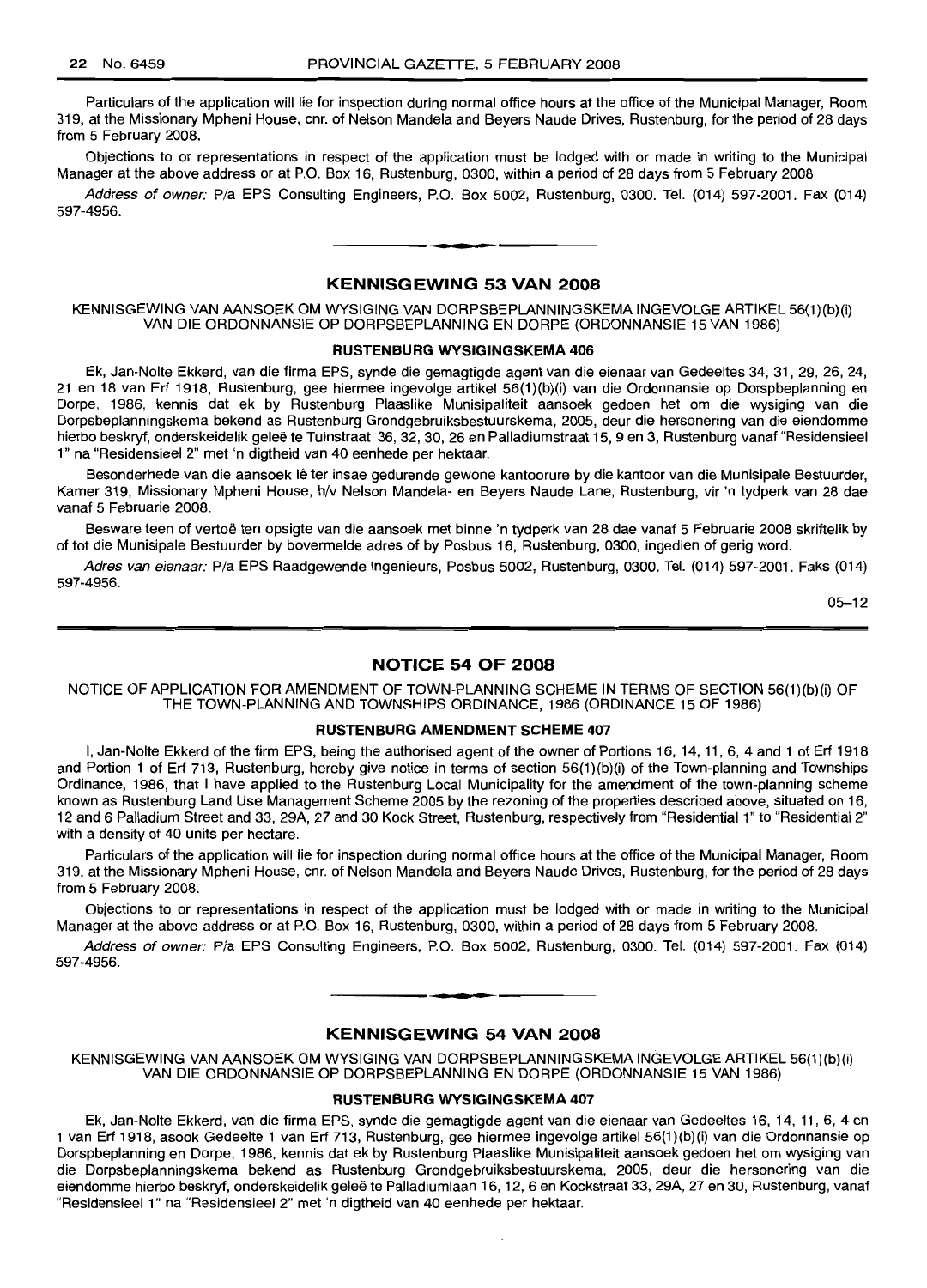Besonderhede van die aansoek lê ter insae gedurende gewone kantoorure by die kantoor van die Munisipale Bestuurder, Kamer 319, Missionary Mpheni House, h/v Nelson Mandela en Beyers Naude Lane, Rustenburg, vir 'n tydperk van 28 dae vanaf 5 Februarie 2008.

Besware teen of vertoë ten opsigte van die aansoek met binne 'n tydperk van 28 dae vanaf 5 Februarie 2008 skriftelik by of tot die Munisipale Bestuurder by bovermelde adres of by Posbus 16, Rustenburg, 0300, ingedien of gerig word.

Adres van eienaar: P/a EPS Raadgewende Ingenieurs, Posbus 5002, Rustenburg, 0300. Tel. (014) 597-2001. Faks. (014) 597-4956.

05-12

## **NOTICE 55 OF 2008**

#### NOTICE OF APPLICATION FOR AMENDMENT OF TOWN-PLANNING SCHEME IN TERMS OF SECTION 56 (1) (b) (i) OF THE TOWN-PLANNING AND TOWNSHIPS ORDINANCE, 1986 (ORDINANCE 15 OF 1986)

#### **RUSTENBURG AMENDMENT SCHEME 408**

I, Jan-Nolte Ekkerd of the firm EPS, being the authorised agent of the owner of Portions 1, 2, 3 and the Remainder of Erf 598 and Portions 2 and 3 of Erf 617, Rustenburg, hereby give notice in terms of section 56 (1) (b) (i) of the Town-planning and Townships Ordinance, 1986, that I have applied to the Rustenburg Local Municipality for the amendment of the town-planning scheme known as Rustenburg Land Use Management Scheme, 2005, by the rezoning of the properties described above, situated on 7A, 7, 5A, 5, 10 and 1OAKock Street, Rustenburg, respectively from "Residential 1"to "Residential 2" with a density of 40 units per hectare.

Particulars of the application will lie for inspection during normal office hours at the office of the Municipal Manager, Room 319, at the Missionary Mpheni House, cnr, of Nelson Mandela and Beyers Naude Drives, Rustenburg, for a period of 28 days from 5 February 2008.

Objections to or representations in respect of the application must be lodged with or made in writing to the Municipal Manager at the above address or at P.O. Box 16, Rustenburg, 0300, within a period of 28 days from 5 February 2008.

Address of owner: C/o EPS Consulting Engineers, P.O. Box 5002, Rustenburg, 0300. Tel. (014) 597-2001. Fax (014) 597-4956.

**- .**

#### **KENNISGEWING 55 VAN 2008**

KENNISGEWING VAN AANSOEK OM WYSIGING VAN DORPSBEPLANNINGSKEMA INGEVOLGE ARTIKEL 56 (1) (b) (i) VAN DIE ORDONNANSIE OP DORPSBEPLANNING EN DORPE, 1986 (ORDONNANSIE 15 VAN 1986)

#### **RUSTENBURG WYSIGINGSKEMA 408**

Ek, Jan-Nolte Ekkerd, van die firma EPS, synde die gemagtigde agent van die eienaar van Gedeeltes 1, 2, 3 en die Restant van Erf 598 en Gedeeltes 2 en 3 van Erf 617, Rustenburg, gee hiermee ingevolge artikel 56 (1) (b) (i) van die Ordonnansie op Dorspbeplanning en Dorpe, 1986, kennis dat ek by die Rustenburg Plaaslike Munisipaliteit aansoek gedoen het om die wysiging van die Dorpsbeplanningskema bekend as Rustenburg Grondgebruiksbestuurskema, 2005, deur die hersonering van die eiendomme hierbo beskryf, onderskeidelik geleë te Kockstraat 7A, 7, 5A, 5, 10 en 10A, Rustenburg vanaf "Residensiee! 1" na "Residensieel 2" met 'n digtheid van 40 eenhede per hektaar.

Besonderhede van die aansoek lê ter insae gedurende gewone kantoorure by die kantoor van die Munisipale Bestuurder, Kamer 319, Missionary Mpheni House, h/v Nelson Mandela- en Beyers Naudelaan, Rustenburg, vir 'n tydperk van 28 dae vanaf 5 Februarie 2008.

Besware teen of vertoë ten opsigte van die aansoek moet binne 'n tydperk van 28 dae vanaf 5 Februarie 2008 skriftelik by of tot die Munisipale Bestuurder by bovermelde adres of by Posbus 16, Rustenburg, 0300, ingedien of gerig word.

Adres van eienaar: P/a EPS Raadgewende Ingenieurs, Posbus 5002, Rustenburg, 0300. Tel. (014) 597-2001. Faks (014) 597-4956.

5-12

#### **NOTICE 56 OF 2008**

NOTICE OF APPLICATION FOR AMENDMENT OF TOWN-PLANNING SCHEME IN TERMS OF SECTION 56 (1) (b) (i) OF THE TOWN-PLANNING AND TOWNSHIPS ORDINANCE, 1986 (ORDINANCE 15 OF 1986)

#### **RUSTENBURG AMENDMENT SCHEME 409**

I, Jan-Nolte Ekkerd, of the firm EPS, being the authorised agent of the owner of Portions 3 and 1 of Erf 577, Portions 3, 2, 1 and the Remainder of Erf 596, Rustenburg, hereby give notice in terms of section 56 (1) (b) (i) of the Town-planning and Townships Ordinance, 1986, that I have applied to the Rustenburg Local Municipality for the amendment of the town-planning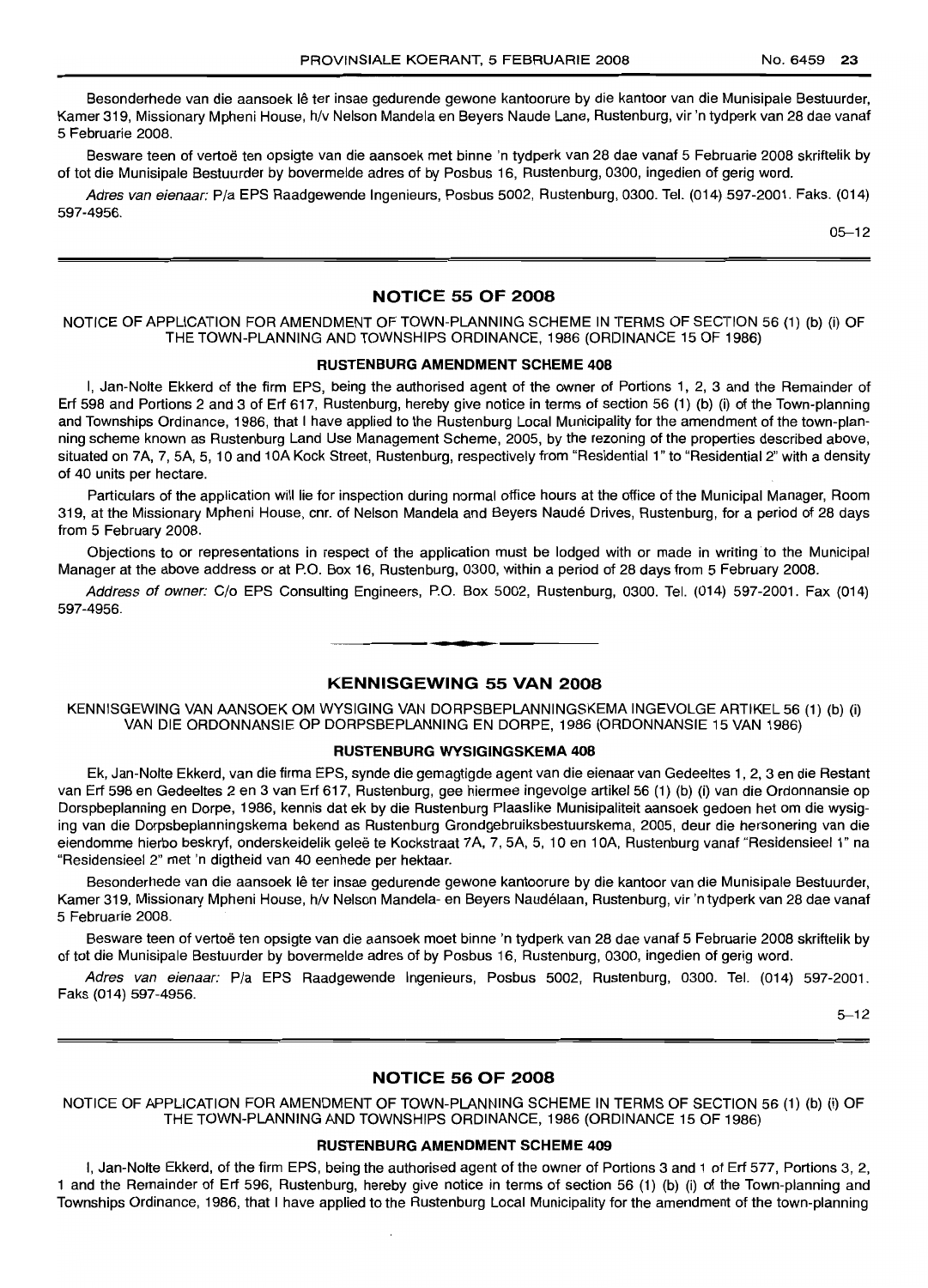scheme known as Rustenburg Land Use Management Scheme, 2005, by the rezoning of the properties described above, situated on 2 Kock Street, 68 Buiten Street, 7, 5A, 5 and 3A Beyers Naude Drive, Rustenburg, respectively from "Residential 1" to "Residential 2" with a density of 40 units per hectare.

Particulars of the application will lie for inspection during normal office hours at the office of the Municipal Manager, Room 319, at the Missionary Mpheni House, em. of Nelson Mandela and Beyers Naude Drives, Rustenburg, for the period of 28 days from 5 February 2008.

Objections to or representations in respect of the application must be lodged with or made in writing to the Municipal Manager at the above address or at P.O. Box 16, Rustenburg, 0300, within a period of 28 days from 5 February 2008.

Address of owner: C/o EPS Consulting Engineers, P.O. Box 5002, Rustenburg, 0300. Tel. (014) 597-2001. Fax (014) 597-4956.

## **KENNISGEWING 56 VAN 2008**

**•**

KENNISGEWING VAN AANSOEK OM WYSIGING VAN DORPSBEPLANNINGSKEMA INGEVOLGE ARTIKEL 56 (1) (b) (i) VAN DIE ORDONNANSIE OP DORPSBEPLANNING EN DORPE (ORDONNANSIE 15 VAN 1986)

#### **RUSTENBURG-WYSIGINGSKEMA 409**

Ek, Jan-Nolte Ekkerd, van die firma EPS, synde die gemagtigde agent van die eienaar van Gedeeltes 3 en 1 van Erf 577, die Restant van Erf 596, Gedeeltes 3, 2, 1 van Erf 596, Rustenburg, gee hiermee ingevolge artikel 56 (1) (b) (i) van die Ordonnansie op Dorspbeplanning en Darpe, 1986, kennis dat ek by die Rustenburg Plaaslike Munisipaliteit aansoek gedoen het om die wysiging van die Dorpsbeplanningskema bekend as Rustenburg Grondgebruiksbestuurskema, 2005, deur die hersonering van die eiendomme hierbo beskryf, onderskeidelik geleë te Kockstraat 2, Buitenstraat 68, Beyers Naudérylaan 7, 5A, 5 en 3A, Rustenburg vanaf "Residensieel 1" na "Residensieel 2" met 'n digtheid van 40 eenhede per hektaar.

Besonderhede van die aansoek lê ter insae gedurende gewone kantoorure by die kantoor van die Munisipale Bestuurder, Kamer 319, Missionary Mpheni House, h/v Nelson Mandela en Beyers Nauderylaan, Rustenburg, vir 'n tydperk van 28 dae vanaf 5 Februarie 2008.

Besware teen of vertoë ten opsigte van die aansoek moet binne 'n tydperk van 28 dae vanaf 5 Februarie 2008 skriftelik by of tot die Munisipale Bestuurder by bovermelde adres of by Posbus 16, Rustenburg, 0300, ingedien of gerig word.

Adres van eienaar: Pia EPS Raadgewende Ingenieurs, Posbus 5002, Rustenburg, 0300. Tel. (014) 597-2001. Faks. (014) 597-4956.

5-12

## **NOTICE 57 OF 2008**

NOTICE OF APPLICATION FOR AMENDMENT OF TOWN-PLANNING SCHEME IN TERMS OF SECTION 56(1)(b)(i) OF THE TOWN-PLANNING AND TOWNSHIPS ORDINANCE, 1986 (ORDINANCE 15 OF 1986)

#### **RUSTENBURG AMENDMENT SCHEME 410**

I, Jan-Nolte Ekkerd, of the firm EPS, being the authorised agent of the owner of the Remainder of Portions 4, 3, 2, 1 of Erf 610, Rustenburg, hereby give notice in terms of section 56(1)(b)(i) of the Town-planning and Townships Ordinance, 1986, that I have applied to the Rustenburg Local Municipality for the amendment of the town-planning scheme known as Rustenburg Land Use Management Scheme 2005 by the rezoning of the properties described above, situated on 43A, 43, 41, Oos-Street, 9A and 9 Kruger Street, Rustenburg, respectively from "Residential 1" to "Residential 2" with a density of 40 units per hectare.

Particulars of the application will lie for inspection during normal office hours at the office of the Municipal Manager, Room 319, at the Missionary Mpheni House, em. of Nelson Mandela and Beyers Naude Drives, Rustenburg, for the period of 28 days from 5 February 2008.

Objections to or representations in respect of the application must be lodged with or made in writing to the Municipal Manager at the above address or at P.O. Box 16, Rustenburg, 0300, within a period of 28 days from 5 February 2008.

Address of owner: Pia EPS Consulting Engineers, P.O. Box 5002, Rustenburg, 0300. Tel. (014) 597-2001. Fax (014) 597-4956.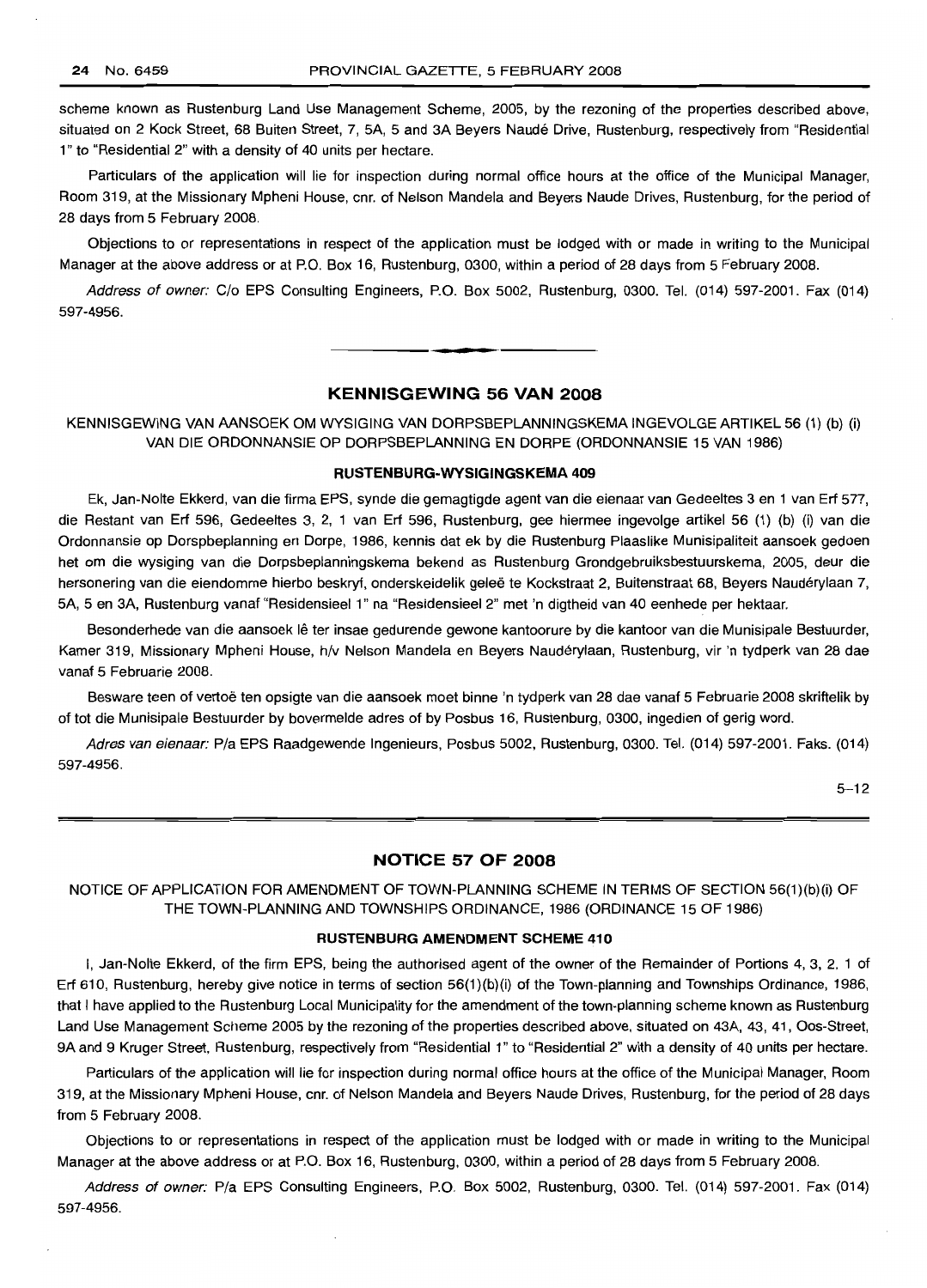#### **KENNISGEWING 57 VAN 2008**

KENNISGEWING VAN AANSOEK OM WYSIGING VAN DIE DORPSBEPLANNINGSKEMA INGEVOLGE ARTIKEL 56(1)(b)(i) VAN DIE ORDONNANSIE OP DORPSBEPLANNING EN DORPE (ORDONNANSIE 15 VAN 1986)

#### **RUSTENBURG-WYSIGINGSKEMA 410**

Ek, Jan-Nolte Ekkerd, van die firma EPS, synde die gemagtigde agent van die eienaar van die Restant van asook Gedeeltes 4, 3, 2 en 1 van Erf 610, Rustenburg, gee hiermee ingevolge artikel 56(1)(b)(i) van die Ordonnansie op Dorspbeplanning en Dorpe, 1986, kennis dat ek by Rustenburg Plaaslike Munisipaliteit aansoek gedoen het om die wysiging van die Dorpsbeplanningskema bekend as Rustenburg Grondgebruiksbestuurskema, 2005, deur die hersonering van die eiendomme hierbo beskryf, onderskeidelik geleë te Oosstraat 43A, 43 en 41, asook Krugerstraat 9A en 9, Rustenburg vanaf "Residensieel 1" na "Residensieel 2" met 'n digtheid van 40 eenhede per hektaar.

Besonderhede van die aansoek lê ter insae gedurende gewone kantoorure by die kantoor van die Munisipale Bestuurder, Kamer 319, Missionary Mpheni House, h/v Nelson Mandela en Beyers Naude Lane, Rustenburg, vir 'n tydperk van 28 dae vanaf 5 Februarie 2008.

Besware teen of vertoe ten opsigte van die aansoek moet binne 'n tydperk van 28 dae vanaf 5 Februarie 2008 skriftelik by of tot die Munisipale Bestuurder by bovermelde adres of by Posbus 16, Rustenburg, 0300, ingedien of gerig word.

Adres van eienaar: Pia EPS Raadgewende Ingenieurs, Posbus 5002, Rustenburg, 0300. Tel. (014) 597-2001. Faks. (014) 597-4956.

05-12

## **NOTICE 58 OF 2008**

#### **RUSTENBURG AMENDMENT SCHEME 268**

Notice is hereby given in terms of the provisions of section 57 (1) (a) of the Town-planning and Townships Ordinance, 1986, that the Rustenburg Local Municipality has approved the amendment of the Rustenburg Land Use Management Scheme, 2005, by the rezoning of Portion 3 of Erf 1245, Rustenburg, from "Residential 1" to "Special" for the purposes of offices, medical consulting rooms and service enterprises.

Map 3 and scheme clauses of the amendment scheme are filed with the Regional Director, North West Provincial Administration, Private Bag X1213, Potchefstroom, 2520, and the Municipal Manager, Room 620, Missionary Mpheni House, Beyers Naude Drive, Rustenburg, and are open for inspection at all reasonable times.

This amendment is known as Rustenburg Amendment Scheme 268 and shall come into operation on the date of the publication hereof.

#### **MR A.** BOSHOFF, **MUNICIPAL MANAGER**

Missionary Mpheni House, PO Box 16, Rustenburg, 0300.

## **KENNISGEWING 58 VAN 2008**

**• •**

#### **RUSTENBURG-WYSIGINGSKEMA 268**

Kennis geskied hiermee ingevolge die bepalings van artikel 57 (1) (a) van die Ordonnansie op Dorpsbeplanning en Dorpe, 1986, dat die Rustenburg Plaaslike Munisipaliteit die wysiging van die Rustenburg Grondgebruiksbeheer Skema, 2005, goedgekeur het deur die hersonering van Gedeelte 3 van Erf 1245, Rustenburg, vanaf "Residensieël 1" na "Spesiaal" vir kantore, mediese spreekkamers en diensbedrywe.

Kaart 3 en die skemaklousules van die wysigingskema word in bewaring gehou deur die Streekdirekteur, Noordwes Provinsiale Administrasie, Privaatsak X1213, Potchefstroom, 2520, en die Munisipale Bestuurder, Kamer 620, Missionary Mpheni House, Beyers Naude Drive, Rustenburg, en is te aile redelike tye ter insae beskikbaar.

Hierdie wysiging staan bekend as Rustenburg-wysigingskema 268 en sal in werking tree op die datum van publikasie hiervan.

#### **MNR. A. BOSHOFF, MUNISIPALE BESTUURDER**

Missionary Mpheni House, Posbus 16, Rustenburg, 0300.

## **NOTICE 59 OF 2008**

#### **RUSTENBURG AMENDMENT SCHEME 325**

Notice is hereby given in terms of the provisions of section 57 (1) (a) of the Town-planning and Townships Ordinance, 1986, that the Rustenburg Local Municipality has approved the amendment of the Rustenburg Land Use Management Scheme, 2005, by the rezoning of Portion 2 of Erf 691 and Remainder of Erf 691, Rustenburg, from "Residential 1" to "Residential 2".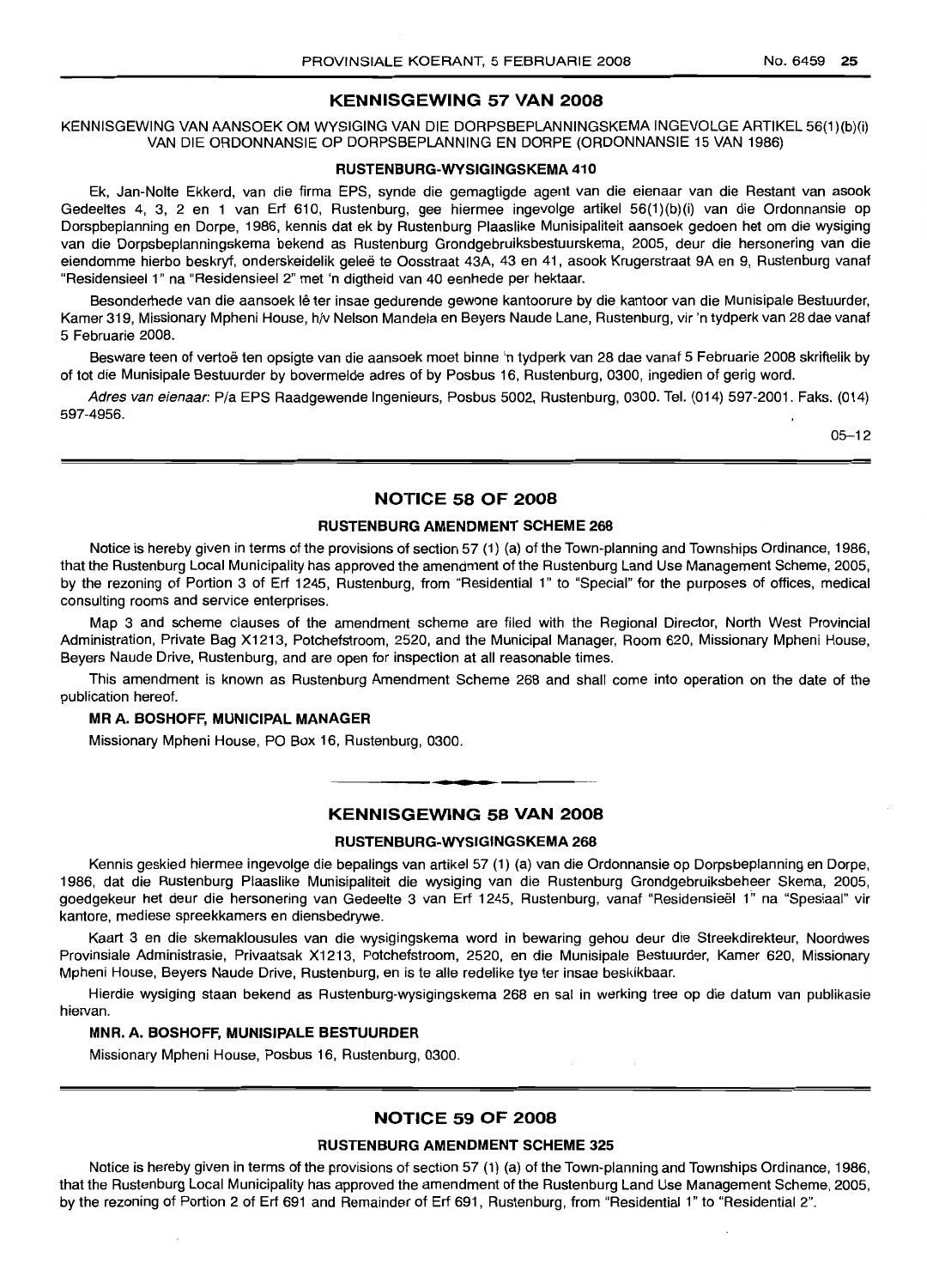Map 3 and scheme clauses of the amendment scheme are filed with the Regional Director, North West Provincial Administration, Private Bag X1213, Potchefstroom, 2520, and the Municipal Manager, Room 620, Missionary Mpheni House, Beyers Naude Drive, Rustenburg, and are open for inspection at all reasonable times.

This amendment is known as Rustenburg Amendment Scheme 325 and shall come into operation on the date of the publication hereof.

#### **MR A.** BOSHOFF, **MUNICIPAL MANAGER**

Missionary Mpheni House, PO Box 16, Rustenburg, 0300 .

## **KENNISGEWING 59 VAN 2008**

**•**

#### **RUSTENBURG-WYSIGINGSKEMA 325**

Kennis geskied hiermee ingevolge die bepalings van artikel 57 (1) (a) van die Ordonnansie op Dorpsbeplanning en Dorpe, 1986, dat die Rustenburg Plaaslike Munisipaliteit die wysiging van die Rustenburg Grondgebruiksbeheer Skema, 2005, goedgekeur het deur die hersonering van Gedeelte 2 van Erf 691 en Restant van Erf 691, Rustenburg, vanaf "Besidensieel 1" na "Residensieel 2".

Kaart 3 en die skemaklousules van die wysigingskema word in bewaring gehou deur die Streekdirekteur, Noordwes Provinsiale Administrasie, Privaatsak X1213, Potchefstroom, 2520, en die Munisipale Bestuurder, Kamer 620, Missionary Mpheni House, Beyers Naude Drive, Rustenburg, en is te aile redelike tye ter insae beskikbaar.

Hierdie wysiging staan bekend as Rustenburg-wysigingskema 325 en sal in werking tree op die datum van publikasie hiervan.

#### **MNR. A. BOSHOFF, MUNISIPALE BESTUURDER**

Missionary Mpheni House, Posbus 16, Rustenburg, 0300.

#### **NOTICE 60 OF 2008**

#### **RUSTENBURG AMENDMENT SCHEME 329**

Notice is hereby given in terms of the provisions of section 57 (1) (a) of the Town-planning and Townships Ordinance, 1986, that the Rustenburg Local Municipality has approved the amendment of the Rustenburg Land Use Management Scheme, 2005, by the rezoning of the Remaining Extent of Portion 1 of Erf 1291, Rustenburg, from "Residential 1" to "Residential 2" with a density of 40 units per hectare.

Map 3 and scheme clauses of the amendment scheme are filed with the Regional Director, North West Provincial Administration, Private Bag X1213, Potchefstroom, 2520, and the Municipal Manager, Room 620, Municipal Offices, Beyers Naude Drive, Rustenburg, and are open for inspection at all reasonable times.

This amendment is known as Rustenburg Amendment Scheme 329 with Annexure 612, and shall come into operation on the date of the publication hereof.

#### **MR A. BOSHOFF, ACTING MUNICIPAL MANAGER**

Municipal Offices, PO Box 16, Rustenburg, 0300.

#### **KENNISGEWING 60 VAN 2008**

**•**

#### **RUSTENBURG-WYSIGINGSKEMA 329**

Kennis geskied hiermee ingevolge die bepalings van artikel 57 (1) (a) van die Ordonnansie op Dorpsbeplanning en Dorpe, 1986, dat die Rustenburg Plaaslike Munisipaliteit die wysiging van die Rustenburg Grondgebruiksbeheer Skema, 2005, goedgekeur het deur die hersonering van die Resterende Gedeelte van Gedeelte 1 van Erf 1291, Rustenburg, vanaf "ResidensieeI1" na "Residensieel 2", met 'n digtheid van 40 eenhede per hektaar.

Kaart 3 en die skemaklousules van die wysigingskema word in bewaring gehou deur die Streekdirekteur, Noordwes Provinsiale Administrasie, Privaatsak X1213, Potchefstroom, 2520, en die Munisipale Bestuurder, Kamer 620, Stadskantore, Beyers Naude Drive, Rustenburg, en is te aile redelike tye ter insae beskikbaar.

Hierdie wysiging staan bekend as Rustenburg-wysigingskema 329 met Aanhangsel 612, en sal in werking tree op die datum van publikasie hiervan.

#### **MNR. A. BOSHOFF, WAARNEMENDE MUNISIPALE BESTUURDER**

Stadskantore, Posbus 16, Rustenburg, 0300.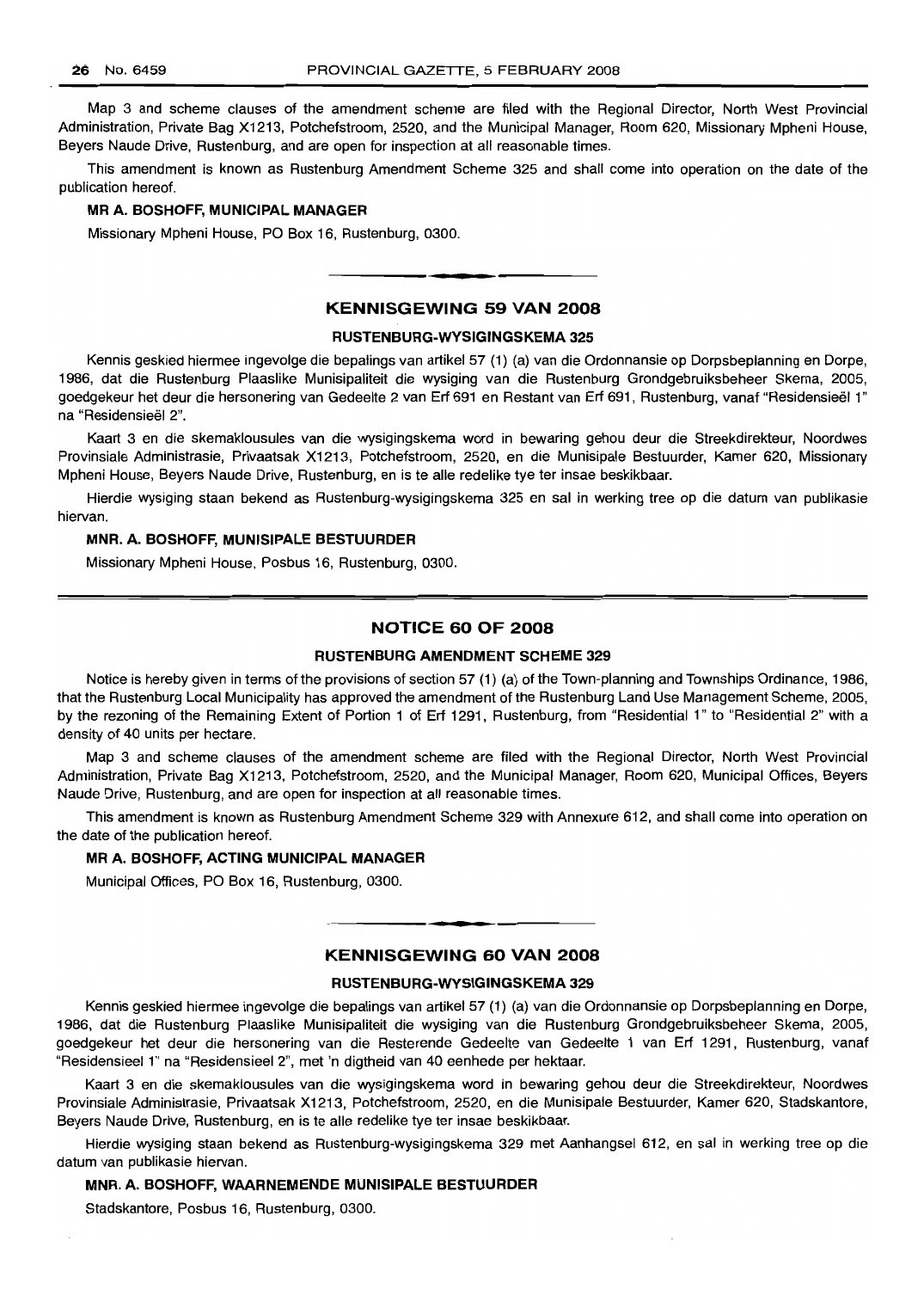## NOTICE 61 OF 2008

#### RUSTENBURG AMENDMENT SCHEME 293

Notice is hereby given in terms of the provisions of section 57 (1) (a) of the Town-planning and Townships Ordinance, 1986, that the Rustenburg Local Municipality has approved the amendment of the Rustenburg Land Use Management Scheme, 2005, by the rezoning of Erf 1493, Rustenburg Extension 1, from "Agriculture" to "Residential 2" with a maximum of 40 units on the stand.

Map 3 and scheme clauses of the amendment scheme are filed with the Regional Director, North West Provincial Administration, Private Bag X1213, Potchefstroom, 2520, and the Municipal Manager, Room 620, Municipal Offices, Beyers Naude Drive, Rustenburg, and are open for inspection at all reasonable times.

This amendment is known as Rustenburg Amendment Scheme 293 and shall come into operation on the date of the publication hereof.

#### MR A. BOSHOFF, MUNICIPAL MANAGER

Municipal Offices, PO Box 16, Rustenburg, 0300.

Notice No. 27/2008.

## KENNISGEWING 61 VAN 2008

**-**

## RUSTENBURG-WYSIGINGSKEMA 293

Kennis geskied hiermee ingevolge die bepalings van artikel 57 (1) (a) van die Ordonnansie op Dorpsbeplanning en Dorpe, 1986, dat die Rustenburg Plaaslike Munisipaliteit die wysiging van die Rustenburg Grondgebruiksbeheer Skema, 2005, goedgekeur het deur die hersonering van Erf 1493, Rustenburg Uitbreiding 1, vanaf "Landbou" na "Residensieel 2" met 'n maksimum van 40 eenhede op die erf.

Kaart 3 en die skemaklousules van die wysigingskema word in bewaring gehou deur die Streekdirekteur, Noordwes Provinsiale Administrasie, Privaatsak X1213, Potchefstroom, 2520, en die Munisipale Bestuurder, Kamer 620, Stadskantore, Beyers Naude Drive, Rustenburg, en is te aile redelike tye ter insae beskikbaar.

Hierdie wysiging staan bekend as Rustenburg-wysigingskema 293 en sal in werking tree op die datum van publikasie hiervan.

#### MNR. A. BOSHOFF, MUNISIPALE BESTUURDER

Stadskantore, Posbus 16, Rustenburg, 0300.

Kennisgewing No. 27/2008.

## NOTICE 62 OF 2008

REMOVAL OF RESTRICTIONS ACT, 1967

#### AMENDMENT NOTICE

## REMOVAL OF RESTRICTIONS ON THE REMAINDER OF HOLDING 5 OF THE VYFHOEK AGRICULTURAL HOLDINGS 457 IQ: PROPOSED TOWNSHIP VAN DER HOFF PARK EXTENSION 25

#### Notice No. 525 of 2006 is herewith replaced by the following:

It is hereby notified in terms of section 2 (1) of the Removal of Restrictions Act, 1967 (Act No. 84 of 1967), that the Premier has approved the following:

• The removal of conditions I.A. 1--3, I.C. (a)-(i) and II in Deed of Title T130923/04 for the purpose of township establishment.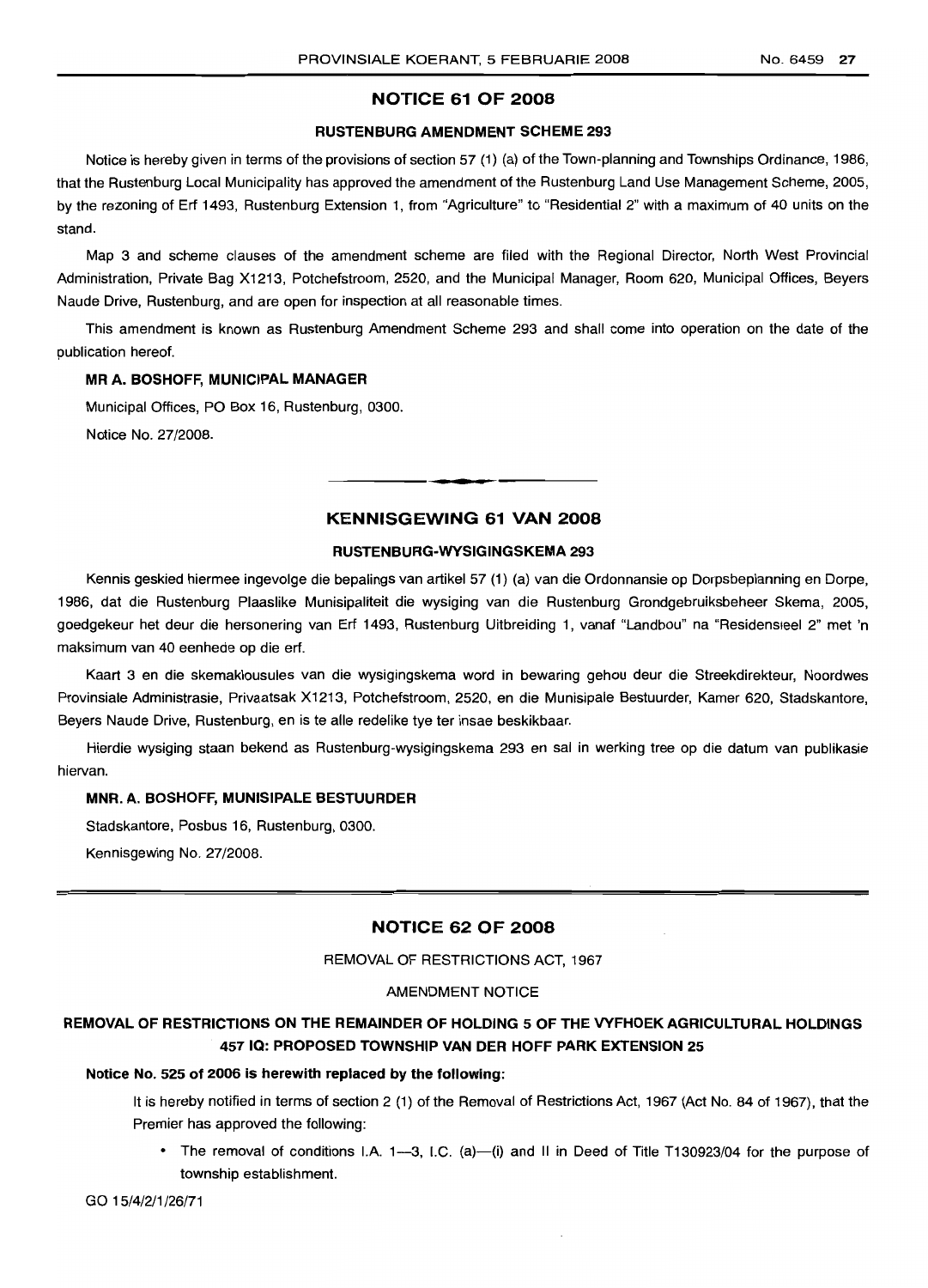#### KENNISGEWING 62 VAN 2008

WET OP OPHEFFING VAN BEPERKINGS, 1967

REGSTELLINGSKENNISGEWING

## DIE OPHEFFING VAN TITEL VOORWAARDES VAN DIE RESTERENDE GEDEELTE VAN HOEWE 5 VAN VYFHOEK LANDBOUHOEWES 457 IQ: VOORGESTELDE DORP VAN DER HOFFPARK UITBREIDING 25

## Hiermee word Kennisgewing No. 525 van 2006 vervang deur die volgende:

Hierby word bekendgemaak dat ingevolge die bepalings van artikel 2 (1) van die Wet op Opheffing van Beperkings, 1967 (Wet No. 84 van 1967) dat die Premier die volgende goedgekeur het:

• Die opheffing van voorwaardes I. A. 1-3, I. C. (a)--(i) en II in Akte van Transport T130923/04 met die doel om dorp te stig.

GO 15/4/2/1/26/71

## NOTICE 63 OF 2008

REMOVAL OF RESTRICTIONS ACT, 1967

AMENDMENT NOTICE

## REMOVAL OF RESTRICTIONS ON PORTION 1 OF HOLDING 5 OF THE VYFHOEK AGRICULTURAL HOLDINGS 457 IQ: PROPOSED TOWNSHIP VAN DER HOFF PARK EXTENSION 26

#### Notice No. 526 of 2006 is herewith replaced by the following:

It is hereby notified in terms of section 2 (1) of the Removal of Restrictions Act, 1967 (Act No. 84 of 1967), that the Premier has approved the following:

• The removal of conditions IA 1-3, I.C. (a)-(i) and II in Deed of Title T130925/04 and T130924/04 for the purpose of township establishment.

GO 15/4/2/1/26/72

#### KENNISGEWING 63 VAN 2008

**-.**

WET OP OPHEFFING VAN BEPERKINGS, 1967

#### REGSTELLINGSKENNISGEWING

## DIE OPHEFFING VAN TITELVOORWAARDES VAN GEDEELTE 1 VAN HOEWE 5 VAN VYFHOEK LANDBOUHOEWES 457 IQ: VOORGESTELDE DORP VAN DER HOFFPARK UITBREIDING 26

## Hiermee word Kennisgewing No. 526 van 2006 vervang met die volgende:

Hierby word ooreenkomstig die bepalings van artikel 2 (1) van die Wet op Opheffing van Beperkings, 1967 (Wet No. 84 van 1967), bekendgemaak dat die Premier die volgende goedgekeur het:

> • Die opheffing van voorwaardes IA 1-3, I.C. (a)-(i) en II in Aktes van Transport T130925/04 en T130924/04 met die doel om dorp te stig.

GO 15/4/2/1/26/72

#### NOTICE 64 OF 2008

REMOVAL OF RESTRICTIONS ACT, 1967

## REMOVAL OF RESTRICTIONS ON PORTION 46 OF THE FARM VYFHOEK 428 IQ: PROPOSED TOWNSHIP BAILLIE PARK EXTENSION 31

It is hereby notified in terms of section 2 (1) of the Removal of Restrictions Act, 1967 (Act No. 84 of 1967), that the Premier has approved the following:

> The removal of conditions A.1; A.2; A.3; A.4; A.5 (a) to A.5 (f) in Deed of Transfer T87634/2001 for the pupose of township establishment.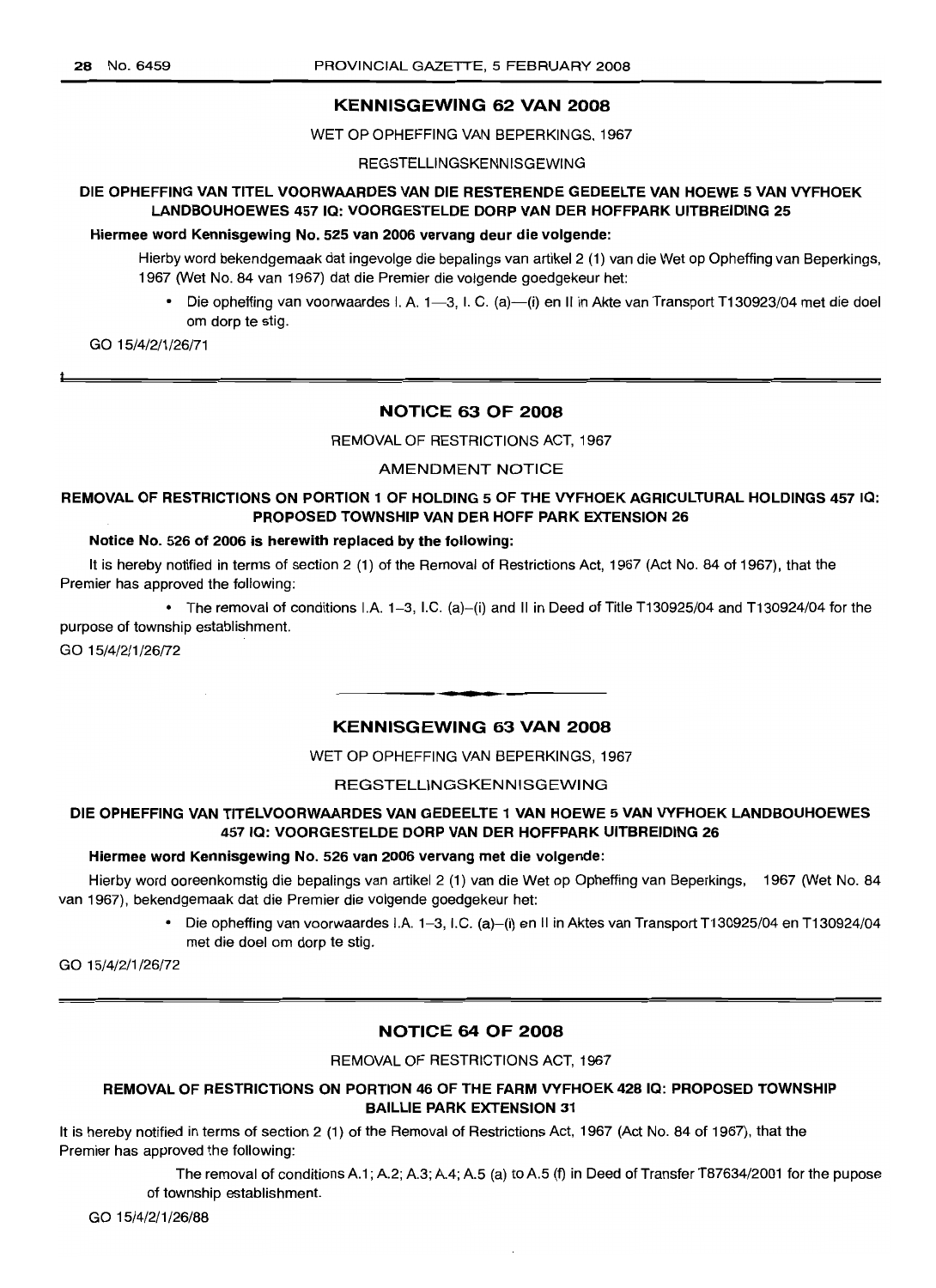## KENNISGEWING 64 VAN 2008

WET OP OPHEFFING VAN BEPERKINGS, 1967

#### DIE OPHEFFING VAN TITELVOORWAARDES VAN GEDEELTE 46 VAN DIE PLAAS VYFHOEK 428 10: VOORGESTELDE DORP BAILLIE PARK UITBREIDING 31

Hierby word ooreenkomstig die bepalings van artikel 2 (1) van die Wet op Opheffing van Beperkings, 1967 (Wet No. 84 van 1967), bekendgemaak dat die Premier die volgende goedgekeur het:

> Die opheffing van voorwaardes A.1; A.2; A.3; A.4; A.5 (a) tot A.5 (f) in Akte van Transport T87634/2001 met die doel om dorp te stig.

GO 15/4/2/1/26/88

## NOTICE 65 OF 2008

## REMOVAL OF RESTRICTIONS ACT, 1967

#### REMOVAL OF RESTRICTIONS ON PORTIONS 52, 58 & 60 (PROPOSED REMAINING PORTION OF PORTION 1167) OF THE FARM VYFHOEK 428 IQ: PROPOSED TOWNSHIP BAILLIE PARK EXTENSION 36

It is hereby notified that application has been made in terms of section 3 (1) of the Removal of Restrictions Act, 1967 (Act No. 84 of 1967) by Welwyn Town and Regional Planners, Potchefstroom, for the removal of conditions paragraph A p.3-4; paragraph B p.5 and paragraph C p.5-6 in Deed of Transfer T97020/1998 and paragraph 1 p.3; paragraph 2 p.3; paragraph 3 p.3; paragraph 4 p.3; paragraph 5 p.4; paragraph 6 p.4; paragraph A p.5; paragraph B p.6 and paragraph C p.6 in Deed of Transfer T17928/1982 for the purpose of township establishment.

The application and relative documents are open for inspection at the offices of the Acting Manager, Department Developmental Local Government and Housing, c/o Albert Luthuli and Gerrit Maritz Streets, and the office of the Municipal Manager, Tlokwe City Council for a period of 28 days from 5 February 2008.

Objections to the application may be lodged in writing with the Acting Manager, Department of Developmental Local Government and Housing at the above address or to Private Bag X1213, Potchefstroom, 2520, on or before 4 March 2008 and shall reach this office not later than 14:00 on the said date.

GO 15/4/2/1/26/103

## **•** KENNISGEWING 65 VAN 2008

#### WET OP OPHEFFING VAN BEPERKINGS, 1967

DIE OPHEFFING VAN TITELVOORWAARDES VAN GEDEELTES 52, 58 & 60 (VOORGESTELDE RESTERENDE GEDEELTE VAN GEDEELTE 1167) VAN DIE PLAAS VYFHOEK 428 IQ: VOORGESTELDE DORP BAILLIE PARK UITBREIDING 36

Hierby word bekend gemaak dat ingevolge die bepalings van artikel 3 (1) van die Wet op Opheffing van Beperkings, 1967 (Wet No. 84 van 1967) aansoek gedoen is deur Welwyn Stads- en Streekbeplanners, Potchefstroom, vir die opheffing van voorwaardes paragraaf A p.3-4; paragraaf B p.5 en paragraaf C p.5-6 in Akte van Transport T97020/1998; paragraaf 1 p.3, paragraaf 2 p.3, paragraaf 3 p.3; paragraaf 4 p.3; paragraaf 5 p.4; paragraaf 6 p.4; paragraaf A p.5; paragraaf B p.6 en paragraaf C p.6 in Akte van Transport T17928/1982 met die doel om dorp te stig.

Die aansoek en die betrokke dokumentasie is ter insae by die kantoor van die Waarnemende Bestuurder, Departement Ontwikkellende Plaaslike Regering en Behuising, h/v Albert Luthuli- en Gerrit Maritzstraat, Potchefstroom en in die kantoor van die Munisipale Bestuurder, Tlokwe Stadsraad, vir 'n tydperk van 28 dae vanaf 5 Februarie 2008.

Besware teen die aansoek kan skriftelik by die Waarnemende Bestuurder, Departement Ontwikkellende Plaaslike Regering en Behuising by bovermelde adres of Privaatsak X1213, Potchefstroom, 2520, voor of op 4 Maart 2008 ingedien word en moet die kantoor nie later as 14:00 op genoemde datum bereik nie.

GO 15/4/2/1/26/103

#### NOTICE 66 OF 2008

## REMOVAL OF RESTRICTIONS ACT, 1967

REMOVAL OF RESTRICTIONS ON PORTION 187 OF THE FARM VYFHOEK 428 IQ: PROPOSED TOWNSHIP BAILLIE PARK EXTENSION 37

It is hereby notified that application has been made in terms of section 3 (1) of the Removal of Restrictions Act, 1967 (Act No. 84 of 1967), by Welwyn Town and Regional Planners, Potchefstroom, for the removal of conditions paragraph 1 p.2; paragraph 2 p.2; paragraph 3 p.2 and p.3 and paragraph 4 p.3; paragraph 5 p.3 and paragraph 6 p.3 in Deed of Transfer T149016/2004 for the purpose of township establishment.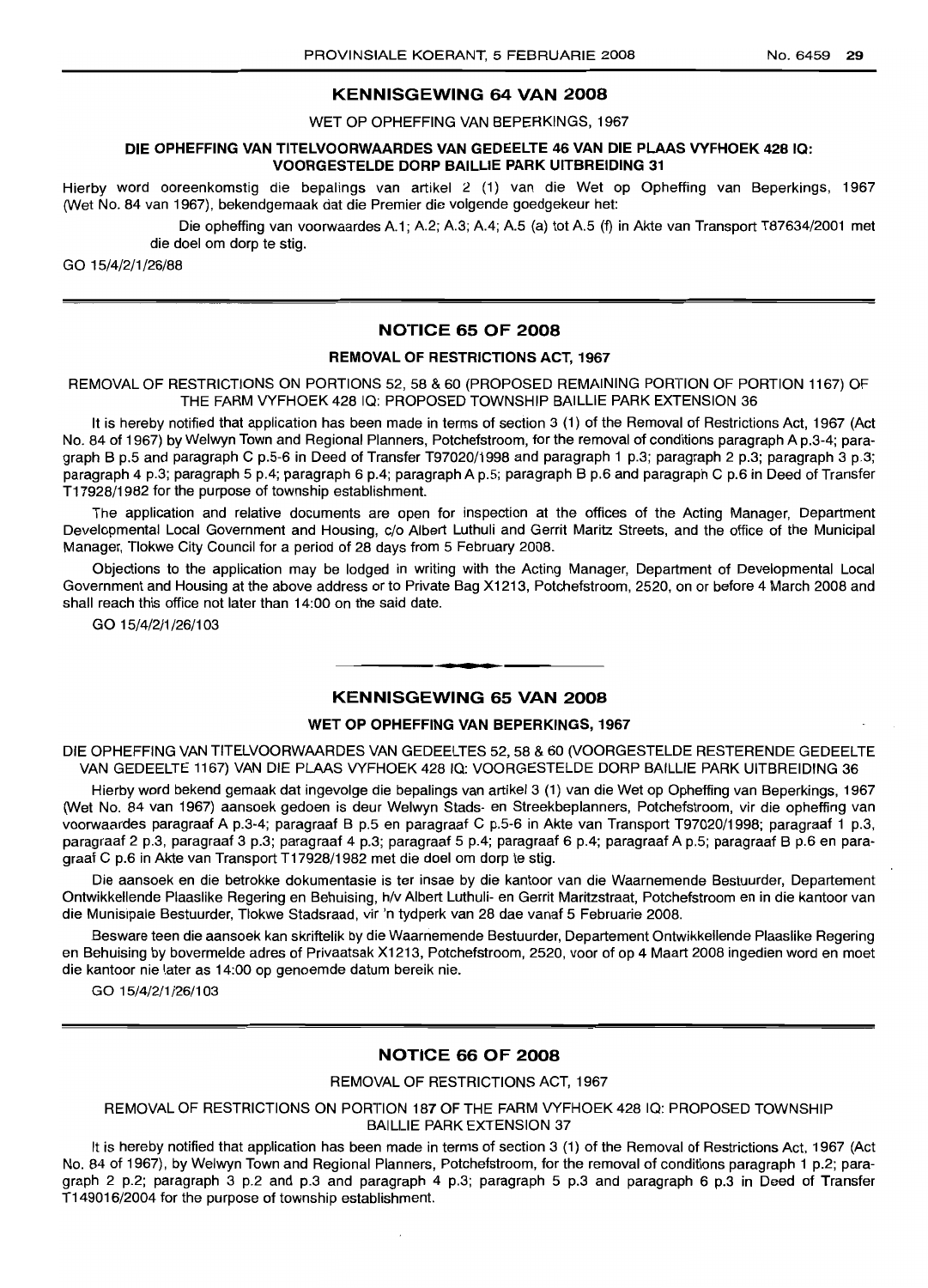The application and relative documents are open for inspection at the offices of the Acting Manager, Department Developmental Local Government and Housing, c/o Albert Luthuli and Gerrit Maritz Streets, and the office of the Municipal Manager, Tlokwe City Council for a period of 28 days from 5 February 2008.

Objections to the application may be lodged in writing with the Acting Manager, Department of Developmental Local Government and Housing at the above address or to Private Bag X1213, Potchefstroom, 2520, on or before 4 March 2008 and shall reach this office not later than 14:00 on the said date.

GO 15/4/2/1/26/100

#### **KENNISGEWING 66 VAN 2008**

**•**

#### WET OP OPHEFFING VAN BEPERKINGS, 1967

OPHEFFING VAN TITELVOORWAARDES VAN GEDEELTE 187 VAN DIE PLAAS VYFHOEK 42810: VOORGESTELDE DORP BAILLIE PARK UITBREIDING 37

Hierby word bekend gemaak dat ingevolge die bepalings van artikel 3 (1) van die Wet op Opheffing van Beperkings, 1967 (Wet No. 84 van 1967), aansoek gedoen is deur Welwyn Stads- en Streekbeplanners, Potchefstroom, vir die opheffing van voorwaardes paragraaf 1 p.2; paragraaf 2 p.2; paragraaf 3 p.2 en p.3 en paragraaf 4 p.3; paragraaf 5 p.3 en paragraaf 6 p.3 in Akte van Transport T149016/2004 met die doel om dorp te stig.

Die aansoek en die betrokke dokumentasie is ter insae by die kantoor van die Waarnemende Bestuurder, Departement Ontwikkellende Plaaslike Regering en Behuising, h/v Albert Luthuli- en Gerrit Maritzstraat, Potchefstroom en in die kantoor van die Munisipale Bestuurder, Tlokwe Stadsraad, vir 'n tydperk van 28 dae vanaf 5 Februarie 2008.

Besware teen die aansoek kan skriftelik by die Waarnemende Bestuurder, Departement Ontwikkellende Plaaslike Regering en Behuising by bovermelde adres of Privaatsak X1213, Potchefstroom, 2520, voor of op 4 Maart 2008 ingedien word en moet die kantoor nie later as 14:00 op genoemde datum bereik nie.

GO *15/4/2/1/26/100*

## **LOCAL AUTHORITY NOTICES PLAASLIKE BESTUURSKENNISGEWINGS**

## **LOCAL AUTHORITY NOTICE 12**

NOTICE OF INTENTION TO ESTABLISH A TOWNSHIP BY LOCAL AUTHORITY

#### **THABA ITHILE**

The Madibeng Local Municipality hereby gives notice in terms of section 69(6)(a) read in conjunction with section 96(3) of the Town-planning and Townships Ordinance, 1986 (Ordinance 15 of 1986), that an application to establish the township referred to in the Annexure attached hereto, has been received by it.

The particulars of the application will be open for inspection during normal office hours at the office of the Municipal Manager at the municipal offices of the Madibeng Local Municipality, situated at 53 Van Velden Street, Brits, for a period of 28 (twenty-eight) days from 29 January 2008.

Objections to or representations in respect of the application must be lodged with or made in writing and in duplicate to the Municipal Manager at the above address or at PO Box 106, Brits, 0250, within a period of 28 (twenty-eight) days from 29 January 2008.

Closing date for objections/representations: 26 February 2008.

Date of first publication: 29 January 2008.

Date of second publication: 5 February 2008.

#### **ANNEXURE**

Name of township: **Thaba Ithile.**

Name of applicant: JM Enslin / W G Groenewald of Urban Perspectives Town & Regional Planning CC.

Number of erven in proposed township: 207 erven to be zoned:

"Residential 1" (one dwellings per ert): 186.

"Residential 1" (two dwellings per erf): 2.

"Special" for dwelling units (25 units per hectare): 5.

"Special" for access, access control and services: 2.

"Special": for Municipal Services: 1.

"Special" for Private Open Space: 11.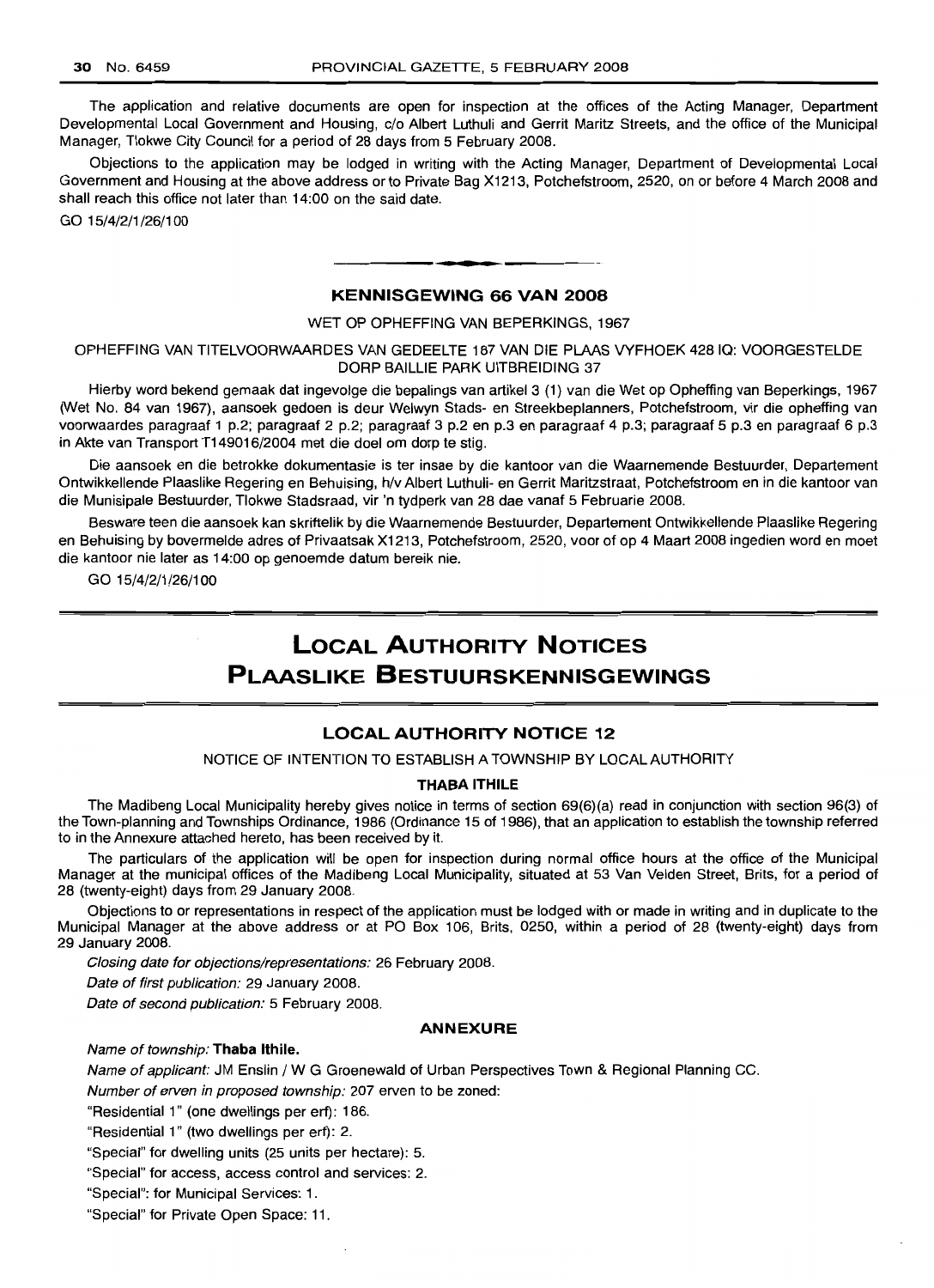Description of property: Parts of the Remainder of Portions 83 and 84 of the farm Hartebeestfontein, 445-JQ.

Locality of township: The application site is situated between Brits in the north and the Hartebeestpoortdam in the south, on the northern slopes of the Magaliesberg Mountain, approximately 12 kilometers from Brits. The Hartebeestpoortdam, Schoemansville, Melody and Ifafi are all located on the southern side of the Magaliesberg Mountain. Road R511 linking Brits and Hartebeestpoortdam passes the application site further to the east and Road P106-1 passes the application site to the north. Access to the proposed township development will be obtained from Road P106-1, via a 25 metre access road.

Authorised agent: Urban Perspectives Town & Regional Planning CC, PO Box 11633, Centurion, 0046. Tel: (012) 667-4773. Fax: (012) 667-4450. Our Ref. T-06-170. .**- .**

## **PLAASLIKE BESTUURSKENNISGEWING 12**

KENNISGEWING VAN VOORNEME DEUR PLAASLIKE BESTUUR OM DORP TE STIG

#### **THABA ITHILE**

Madibeng Plaaslike Munisipaliteit gee hiermee kennis ingevolge artikel 69(6) (a) saamgelees met artikel 96(3) van die Ordonnansie op Dorpsbeplanning en Dorpe, 1986 (Ordonnansie 15 van 1986), kennis dat 'n aansoek om die dorp in die Bylae, hierby genoem, te stig, deur hom ontvang is.

Besonderhede van die aansoek lê ter insae gedurende kantoorure by die kantoor van die Munisipale Bestuurder: Munisipale Kantore van Madibeng Plaaslike Munisipaliteit, Van Veldenstraat 53, Brits, vir 'n tydperk van 28 (agt-en-twintig) dae vanaf 29 Januarie 2008.

Besware teen of vertoë ten opsigte van die aansoek moet binne 'n tydperk van 28 (agt-en-twintig) dae vanaf 29 Januarie 2008, skriftelik en in tweevoud by die Munisipale Bestuurder, by bovermelde adres of by Posbus 106, Brits, ingedien of gerig word.

Sluitingsdatum vir besware/vertoë: 26 Februarie 2008.

Datum van eerste publikasie: 29 Januarie 2008.

Datum van tweede publikasie: 5 Februarie 2008.

#### **BYLAE**

Naam van dorp: **Thaba Ithile.**

Naam van applikant: JM Enslin / WG Groenewald van Urban Perspectives Town & Regional Planning CC.

Aantal erwe in die beoogde dorp: 207 erwe met sonering.

"Residensieel 1" (een woonhuis per ert): 186.

"Residensieel 1" (twee woonhuise per erf): 2.

"Spesiaal" vir wooneenhede (25 eenhede per hektaar): 5.

"Spesiaal" vir toegang, toegangsbeheer en dienste: 2.

"Spesiaal" vir Munisipale dienste: 1.

"Spesiaal" vir Privaat Oop Ruimtes: 11.

Beskrywing van eiendom: Gedeelte van die Restant van Gedeeltes 83 and 84 van die plaas Hartebeestfontein, 445-JQ.

Ligging van die eiendom: Die eiendom is geleë tussen Brits in die noorde en die Hartebeestpoortdam in die suide, op die noordelike hange van die Magaliesberge, ongeveer 12 kilometer vanaf Brits. Die Hartebeestpoortdam, Schoemansville, Melody en Ifafi is geleë aan die suidekant van die Magaliesberge. Die R511 pad wat Brits en Hartebeestpoortdam verbind loop verder oos van die eiendom en die P106-1 pad loop verder noord daarvandaan verby. Toegang na die voorgestelde dorp sal verkry word vanaf die P106-1 pad, via a 25 meter toegangspad.

Gemagtigde agent: Urban Perspectives Town & Regional Planning CC, Posbus 11633, Centurion, 0046. Tel: (012) 667-4773. Faks: (012) 667-4450. Ons Verwysing: T-06-170.

29-5

#### **PLAASLIKE BESTUURSKENNISGEWING 25**

#### VERKLARING TOT GOEDGEKEURDE DORP

Ingevolge artikel 69 van die Ordonnansie op Dorpsbeplanning en Dorpe, 1965 (Ordonnansie 25 van 1965), verklaar die Premier hierby die dorp Meiringspark Uitbreiding 7 tot 'n goedgekeurde dorp onderworpe aan die voorwaardes uiteengesit in die bygaande Bylae.

#### **BYLAE**

STAAT VAN VOORWAARDES WAAROP DIE AANSOEK GEDOEN DEUR BENKEN ONTWIKKELING (PROPRIETARy) LIMITED, REGISTRASIENOMMER 1987/004130/07 (HIERNA DIE DORPSTIGTER/DORPSEIENAAR GENOEM) INGEVOLGE DIE BEPALINGS VAN HOOFSTUK 3 VAN DIE ORDONNANSIE OP DORPSBEPLANNING EN DORPE, 1965 (ORDONNANSIE 25 VAN 1965), OM TOESTEMMING OM 'N DORP TE STIG OP DIE RESTERENDE GEDEELTE VAN GEDEELTE 558 ('N GEDELTE VAN GEDEELTE 405) VAN DIE PLAAS ELANDSHEUVEL 402 IP, TOEGESTAAN IS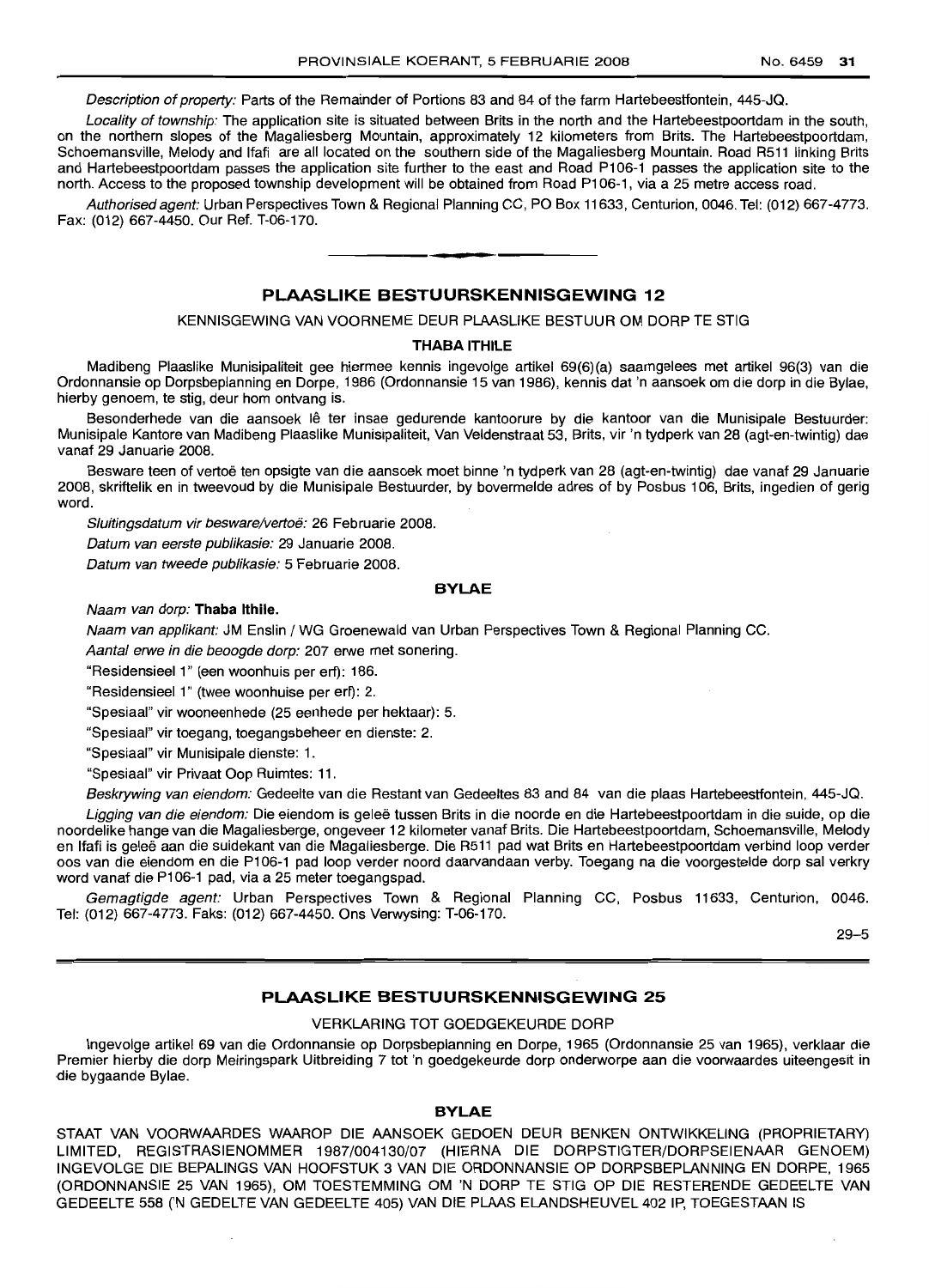#### 1. STIGTINGSVOORWAARDES

 $(1)$  NAAM

Die naam van die dorp is Meiringspark Uitbreiding 7.

(2) ONTWERP

Die dorp bestaan uit erwe en strate soos aangedui op Aigemene Plan LG A8689/85.

- (3) STORMWATERDREINERING EN STRAATBOU
	- (a) Die dorpseienaar moet op versoek van die plaaslike regering aan sodanige regering 'n gedetailleerde skema, volledig met planne, deursneë en spesifikasies, opgestel deur 'n siviele ingenieur wat deur die plaaslike regering goedgekeur is, vir die opgaar en afvoer van stormwater deur die hele dorp deur middel van behoorlike aangelegde werke en vir die aanle, teermaeadamisering, beranding en kanalisering van die strate daarin, tesame met die verskaffing van sodanige keermure as wat die plaaslike regering nodig ag, vir goedkeuring voorle,

Verder moet die skema die roete en helling aandui deur middel waarvan elke ert toegang tot die aangrensende straat verkry.

- (b) Die dorpseienaar moet, wanneer die plaaslike regering dit vereis, die goedgekeurde skema op eie koste namens en tot bevrediging van die plaaslike regering, onder toesig van 'n siviele ingenieur deur die plaaslike regering goedgekeur, uitvoer.
- (e) Die dorpseienaar is verantwoordelik vir die instandhouding van die strate tot bevrediging van die plaaslike regering totdat die strate ooreenkomstig subklousule (b) gebou is.
- (d) Indien die dorpseienaar versuim om aan die bepalings van paragrawe (a), (b) en (e) hiervan te voldoen, is die plaaslike regering geregtig om die werk op koste van die dorpseienaar te doen.
- (4) BEGIFTIGING

Die dorpseienaar moet kragtens die bepalings van artikel 63 (1) (b) van die Ordonnansie op Dorpsbeplanning en Dorpe, 1965, aan die plaaslike regering as begiftiging 'n bedrag gelykstaande met 15% van die grondwaarde van erwe in die dorp, betaal welke bedrag deur die plaaslike regering aangewend moet word vir die bou van strate en/of stormwaterdreinering in of om die dorp.

(5) BESKIKKING OOR BESTAANDE TITELVOORWAARDES

Aile erwe moet onderworpe gemaak word aan bestaande voorwaardes en serwitute, as daar is, met inbegrip van die voorbehoud van die regte op minerale, maar uitgesonderd die volgende regte wat nie aan die erwe in die dorp oorgedra moet word nie.

(6) TOEGANG

Geen ingang van Provinsiale Pad P146 tot die dorp en geen uitgang tot Provinsiale Pad P146 uit die dorp word toegelaat nie.

#### (7) ONTVANGS EN VERSORGING VAN STORMWATER

Die dorpseienaar moet die stormwaterdreinering van die dorp so reel dat dit inpas by die van Pad P146 en moet die stormwater wat van die pad afloop of afgelei word, ontvang en versorg.

#### 2. TITELVOORWAARDES

Die erwe hieronder genoem is onderworpe aan die voorwaardes soos aangedui, opqele deur die Administrateur ingevolge die bepalings van die Ordonnansie op Dorpsbeplanning en Dorpe, 1965.

- (1) AIle erwe
	- (a) Die ert is onderworpe aan 'n serwituut 2 meter breed, vir riolerings- en ander munisipale doeleindes, ten gunste van die plaaslike regering, langs enige twee grense, uitgesonderd 'n straatgrens, en in die geval van 'n pypsteelert, 'n addisionele serwituut vir munisipale doeleindes 2 meter breed oor die toegangsgedeelte van die ert, indien en wanneer verlang deur die plaaslike regering: Met dien verstande dat die plaaslike regering van enige sodanige serwituut mag afsien.
	- (b) Geen geboue of ander struktuur mag binne die voornoemde serwituutgebied opgerig word nie en geen grootwortelbome mag binne die gebied van sodanige serwituut of binne 'n afstand van 2 meter daarvan geplant word nie.
	- (e) Die plaaslike regering is geregtig om enige materiaal wat deur hom uitgegrawe word tydens die aanleg, onderhoud of verwydering van sodanige rioolhoofpypleidings en ander werke wat hy volgens goeddunke noodsaaklik ag, tydelik te plaas op die grond wat aan die voornoemde serwituut grens en voorts is die plaaslike regering geregtig tot redelike toegang tot genoemde grond vir die voornoemde doel, onderworpe daaraan dat die plaaslike regering enige skade vergoed wat gedurende die aanleg, onderhoud of verwyderings van sodanige rioolhoofpypleidings en ander werke veroorsaak word.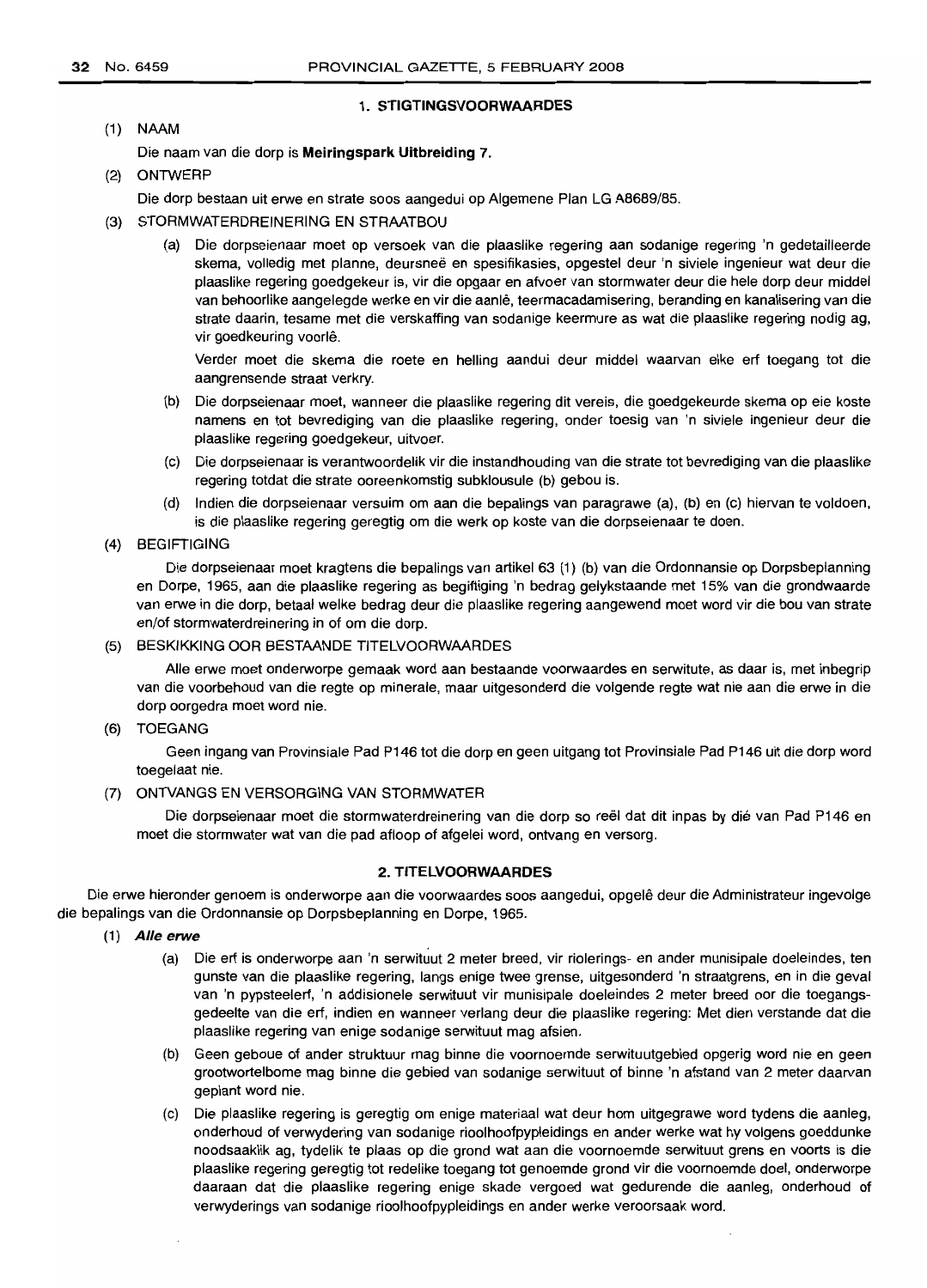## **VOORWAARDES WAT BENEWENS DIE BESTAANDE BEPALINGS VAN DIE DORPSBEPLANNINGSKEMA IN WERKING, INGEVOLGE ARTIKEL 89 VAN ORDONNANSIE 25 VAN 1965, IN DIE DORPSBEPLANNINGSKEMA INGELYF MOET WORD**

(1) ALGEMENE VOORWAARDE (van toepassing op aile erwe)

Die erf is geleë in 'n gebied met bodemeienskappe wat geboue en strukture nadelig kan beïnvloed en skade tot gevolg kan he. Bouplanne wat by die plaaslike regering ingedien word moet maatreels aantoon in ooreenstemming met aanbevelings bevat in die ingenieursgeologiese verslag wat vir die dorp opgestel is, om moontlike skade aan die geboue en strukture as gevolg van die ongunstige funderingstoestande te beperk, tensy bewys gelewer word aan die plaaslike regering dat sodanige maatreëls onnodig is of dieselfde doel met alternatiewe maatreëls bereik kon word.

(2) RESIDENSIEEL 1

Erwe 940 tot 993 moet "Residensieel 1" met 'n digtheid van "Een woonhuis per erf' gesoneer word.

(3) ERWE ONDERWORPE AAN SPESIALE VOORWAARDES

Benewens die betrokke voorwaardes hierbo uiteengesit, is Erwe 940 en 941 aan die volgende voorwaardes onderworpe:

- (a) Die geregistreerde eienaar van die erf moet 'n fisiese versperring bestaande uit 'n 2 meter hoe steen- of betonmuur, of 'n muur van sodanige ander materiaal as wat die plaaslike regering mag goedkeur voor of tydens ontwikkeling van die erf langs die grens daarvan aangrensend aan Provinsiale Pad P146 tot bevrediging van die plaaslike regering oprig en in stand hou: Met dien verstande dat die plaaslike regering die reg het om, na oorlegpleging met die Uitvoerende Direkteur, Tak Paaie van die Transvaalse Provinsiale Administrasie voorwaardelik toe te laat dat 'n 2 meter hoe sekuriteitsomheining opgerig word volgens die jongste standaarde van die Tak Paaie van die Transvaalse Provinsiale Administrasie: Voorts met dien verstande dat indien gemelde pad nog nie verklaar is nie, die betrokke fisiese versperring binne 'n tydperk van ses maande na verklaring van sodanige pad opgerig moet word.
- (b) Uitgesonderd die fisiese versperring genoem in klousule (a) hierbo, 'n swembad of enige noodsaaklike stormwaterdreineringstruktuur, moet geen gebou, struktuur of enigiets wat aan die grond verbonde is, al maak dit nie deel van daardie grond uit nie, opgerig word of enigiets onder of benede die oppervlakte van die erf binne 'n afstand van 16 meter van die reserwe grens van Pad P146 af gebou of gele word nie, en geen verandering of toevoeging tot enige bestaande struktuur of gebou wat binne sodanige afstand van sodanige grens geleë is, moet sonder die skriftelike toestemming van die Direkteur, Tak Paaie van die Transvaalse Provinsiale Administrasie aangebring word nie.
- (c) Ingang tot en uitgang van die erf moet nie langs die grens daarvan aangrensend aan Pad P146 toegelaat word nie. 'n Verslapping van hierdie voorwaarde kan slegs geskied met die skriftelike goedkeuring van die plaaslike regering na raadpleging van die Adjunk Direkteur-generaal: Paaie.

29-5

## **LOCAL AUTHORITY NOTICE 28**

#### **LOCAL MUNICIPALITY OF MADIBENG**

#### NOTICE OF APPLICATION FOR ESTABLISHMENT OF A TOWNSHIP

The Local Municipality of Madibeng hereby gives notice in terms of section 96, read with sectiion 69 (6) (a) of the Townplanning and Townships Ordinance, 1986 (Ordinance 15 of 1986), that an application to establish the township referred to in the Annexure attached hereto, has been received by it.

Particulars of the application will lie for inspection during normal office hours at the Municipal Offices, Van Velden Street, Brits, for a period of 28 days from 5 February 2008, being the date of first publication of thhis notice.

Objections to or representations in respect of the application must be lodged with or made in writing to the Municipal Manager, at the above address or at PO Box 106, Brits, 0250, within a period of 28 days from 5 February 2008.

## **ANNEXURE**

#### Name of township: **Brits Extension 133.**

Name of applicant: Plandev Town and Regional Planners on behalf Brits Town Council and Ngwenya River Estate (Pty) Ltd.

| Number of erven in proposed township:                                |           |  |  |
|----------------------------------------------------------------------|-----------|--|--|
| Special Residential:                                                 | 48 erven. |  |  |
| General Residential with a density of 20 units per hectare: 6 erven. |           |  |  |
| Private Open Space:                                                  | 1 erf.    |  |  |
| Special for private roads and engineering services:                  | 5 erven.  |  |  |
| <b>TOTAL:</b>                                                        | 60 erven  |  |  |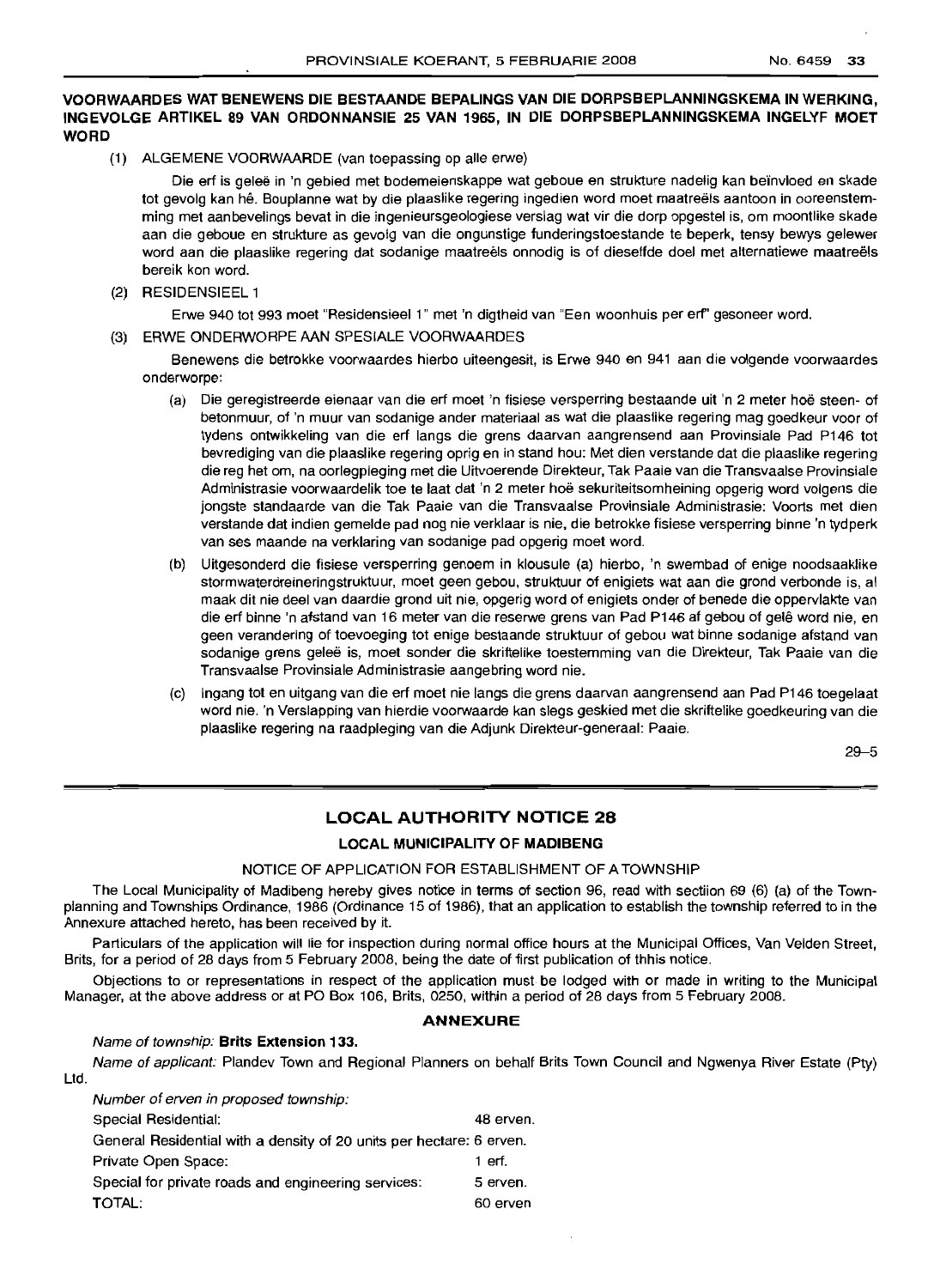Ltd.

Description of land on which the township is to be established: The Remainder of Portion 40, Portion 71 and a part of Portion 84 of the farm Krokodildrift 446-JQ.

Locality of proposed township: The township herewith proposed is situated north east of the Crocodile River and south east of the township of Primindia

Address of applicant: Plandev Town and Regional Planners, PO Box 7710, Centurion, 0046. Tel No. (012) 665-2330. Fax. (012) 665-2333. Ref: D1524.

**1\_.**

## **PLAASLIKE BESTUURSKENNISGEWING 28**

#### **PLAASLIKE MUNISIPALITEIT VAN MADIBENG**

#### KENNISGEWING VAN AANSOEK OM STIGTING VAN DORP

Die Plaaslike Munisipaliteit van Madibeng, gee hiermee ingevolge artikel 96, saamgelees met artikel 69(6)(a) van die Ordonnansie op Dorpsbeplanning en Dorpe, 1986, kennis dat 'n aansoek om die dorp in die Bylae, hierby genoem, te stig, deur hom ontvang is.

Besonderhede van die aansoek lê ter insae gedurende gewone kantoorure by Munisipale Kantore, Van Veldenstraat, Brits, vir 'n tydperk van 28 dae vanaf 5 Februarie 2008, synde die datum van eerste publikasie van hierdie kennisgewing.

Besware teen of vertoë ten opsigte van die aansoek moet binne 'n tydperk van 28 dae vanaf 5 Februarie 2008 (datum soos hierbo), skriftelik by of tot die Munisipale Bestuurder, by bovermelde adres of by Posbus 106, Brits, 0250, ingedien word.

#### **BYLAE**

#### Naam van dorp: **Brits Uitbreiding 133.**

Volle naam van aansoeker: Plandev Stads- en Streekbeplanners namens Brits Stadsraad en Ngwenya River Estate (Pty)

| Aantal erwe in voorgestelde dorp:                          |          |
|------------------------------------------------------------|----------|
| Spesiale woon:                                             | 48 erwe. |
| Algemene woon met 'n digtheid van 20 eenheede per hektaar: | 6 erwe.  |
| Privaat Oop Ruimte:                                        | 1 erf.   |
| Spesiaal vir private strate en inginieurs dienste:         | 5 erwe.  |
| TOTAAL:                                                    | 60 erwe. |
|                                                            |          |

Beskrywing van grond waarop dorp gestig staan te word: Die Restant van Gedeelte 40, Gedeelte 71 en 'n deel van Gedeelte 84 van die plaas Krokodildrift 446-JQ.

Ligging van die voorgestelde dorp: Die voorgestelde dorp is geleë noordoos van die Krokodil Rivier en suidoos van die dorp Primindia.

Adres van applikant: Plandev Stads- en Streekbeplanners, Posbus 7710, Centurion, 0046. Tel. (012) 665-2330. Faks. (012) 665-2333. Verw: D1524.

 $5 - 12$ 

## **LOCAL AUTHORITY NOTICE 29**

#### **MADIBENG LOCAL MUNICIPALITY**

NOTICE OF AMENDMENT OF TOWNSHIP ESTABLISHMENT APPLICATION

#### **MEERHOF EXTENSIONS BAND 9**

Madibeng Local Municipality hereby gives notice in terms of section 96 (6) (a) read together with section 69 (18) (a) (ii) of the Town-planning and Townships Ordinance, 1986 (Ordinance 15 of 1986), that an application to establish the township referred to in the Annexure attached hereto, has been received by it.

Particulars of the application will lie for inspection during normal office hours at the Municipal Offices, Van Velden Street, Brits, for a period of 28 days from 16 May 2006, being the date of first publication of this notice.

Objections to or representations in respect of the application must be lodged with or made in writing to the Municipal Manager, at the above address or at PO Box 106, Brits, 0250, within a period of 28 days from 5 February 2008.

## ANNEXURE A

Name of township: **Meerhof Extension B** (a phase of the already approved Meerhof Extension 4).

Name of applicant: Food Fair (Proprietary) Limited.

Number of erven in proposed township:

Residential 3 with a FAR of 0.6: 3 erven. TOTAL: 3 erven.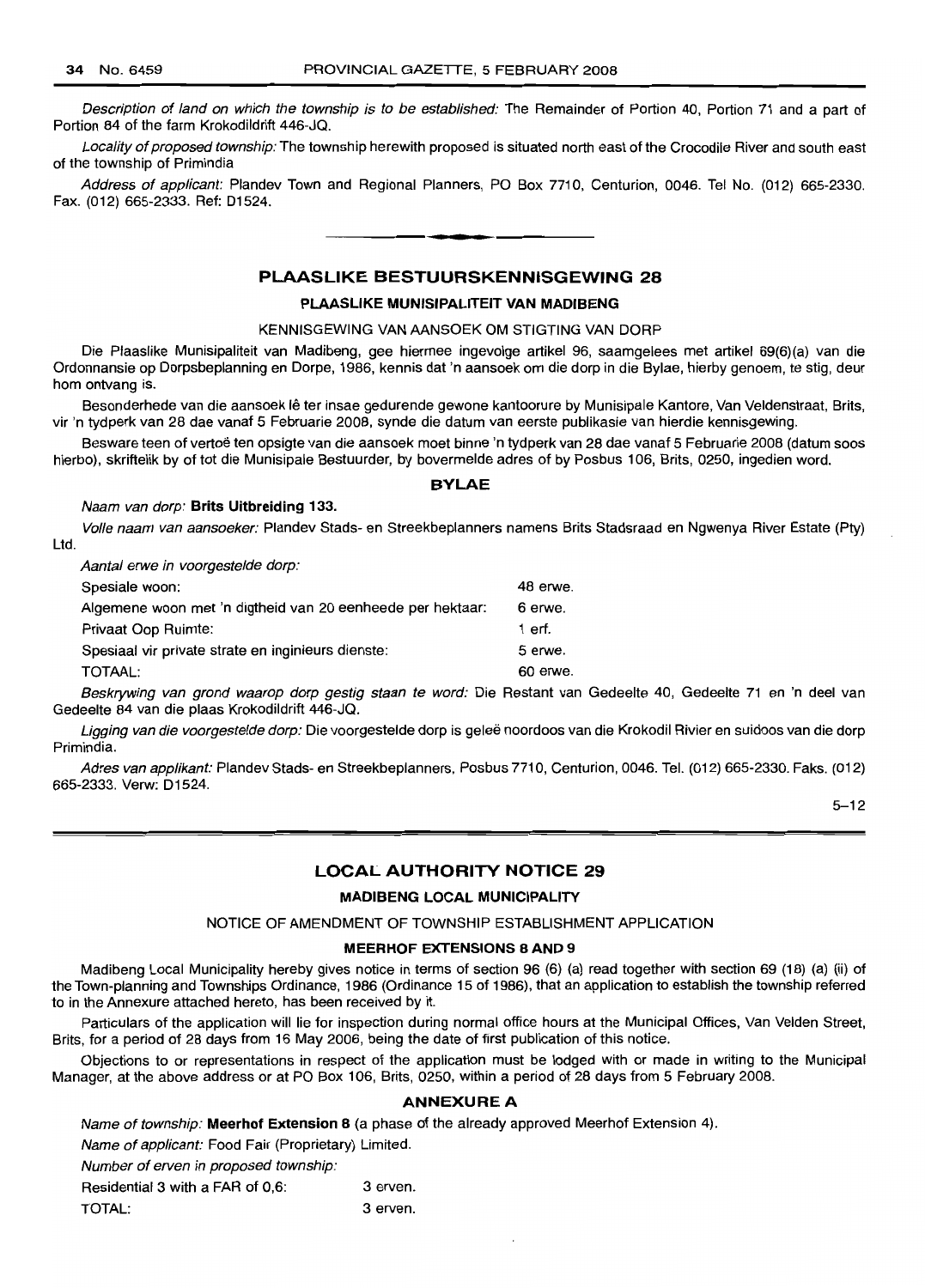Description of land on which the township is to be established: A part of the farm Glenogle 573-JQ.

Locality of proposed township: Meerhof Extension 8 will be situated west of and adjacent to Jasmyn Development and south of and adjacent of Jan Smuts Road.

#### **ANNEXURE B**

Name of township: **Meerhof Extension 9** (a phase of the already approved Meerhof Extension 4).

Name of applicant: Food Fair (Proprietary Limited.

Number of erven in proposed township:

Residential 3 with a FAR of 0,6: 2 erven.

TOTAL: 2 erven.

Description of land on which the township is to be established: A part of the farm Glenogle 573-JQ.

Locality of proposed township: Meerhof Extension 9 will be situated east of and adjacent to Meerhof Extension 3 and south of and adjacent of Jan Smuts Road.

Address of applicant: Plandev Town and Regional Planners, PO Box 7710, Centurion, 0046. Tel No. (012) 665-2330. Fax. (012)6665-2333. Ref: D1599 Notice.

**•**

#### **PLAASLIKE BESTULIRSKENNISGEWING 29**

## **MADIBENG PLAASLIKE MUNISIPALITEIT**

KENNISGEWING VAN WYSIGING VAN AANSOEK OM DORPSTIGTING

#### **MEERHOF-UITBREIDINGS B EN 9**

Madibeng Plaaslike Munisipaliteit, gee hiermee ingevolge artikel 96 (6) (a) saamgelees met artikel 69 (18) (a) (ii) van die Ordonnansie op Dorpsbeplanning en Dorpe, 1986 (Ordonnansie 15 van 1986), kennis dat 'n aansoek om die dorp in die Bylae hierby genoem, te wysig, deur hom ontvang is.

Besonderhede van die aansoek lê ter insae gedurende gewone kantoorure by Munisipale Kantore, Van Veldenstraat, Brits, vir 'n tydperk van 28 dae vanaf 16 Mei 2006, synde die datum van eerste publikasie van hierdie kennisgewing.

Besware teen of vertoë ten opsigte van die aansoek moet binne 'n tydperk van 28 dae vanaf 5 Februarie 2008, skriftelik by of tot die Munisipale Bestuurder, by bovermelde adres of by Posbus 106, Brits, 0250, ingedien word.

#### **BYLAEA**

Naam van dorp: Meerhof Uitbreiding 8 ('n fase van die reeds goedgekeurde Meerhof Uitbreiding 4).

Volle naam van aansoeker: Food Fair (Proprietary) Limited.

Aantal erwe in voorgestelde dorp:

Residensieel 3 met 'n VRV van 0,6: 3 erwe.

TOTAAL: 3 erwe.

Beskrywing van grond waarop dorp gestig staan te word: 'n Deel van die plaas Glenogle 573-JQ.

Ligging van die voorgestelde dorp: Meerhof Uitbreiding 8 sal geleë wees wes van en aangrensend aan die Jasmyn Ontwikkeling en suid van en aangrensend aan Jan Smutsweg.

#### **BYLAE B**

Naam van dorp: Meerhof Uitbreiding 9 ('n fase van die reeds goedgekeurde Meerhof Uitbreiding 4).

Volle naam van aansoeker: Food Fair (Proprietary) Limited.

Aantal erwe in voorgestelde dorp:

Residensieel 3 met 'n VRV van 0,6: 2 erwe.

TOTAAL: 2 erwe.

Beskrywing van grond waarop dorp gestig staan te word: 'n Deel van die plaas Glenogle 573-JQ.

Ligging van die voorgestelde dorp: Meerhof Uitbreiding 9 sal geleë wees oos van en aangrensend aan die Meerhof Uitbreiding 3 en suid van en aangrensend aan Jan Smutsweg.

Adres van applikant: Plandev Stads- en Streekbeplanners, Posbus 7710, Centurion, 0046. Tel. (012) 665-2330. Faks. (012) 665-2333. Verw: D1599Notice.

 $\alpha = \alpha$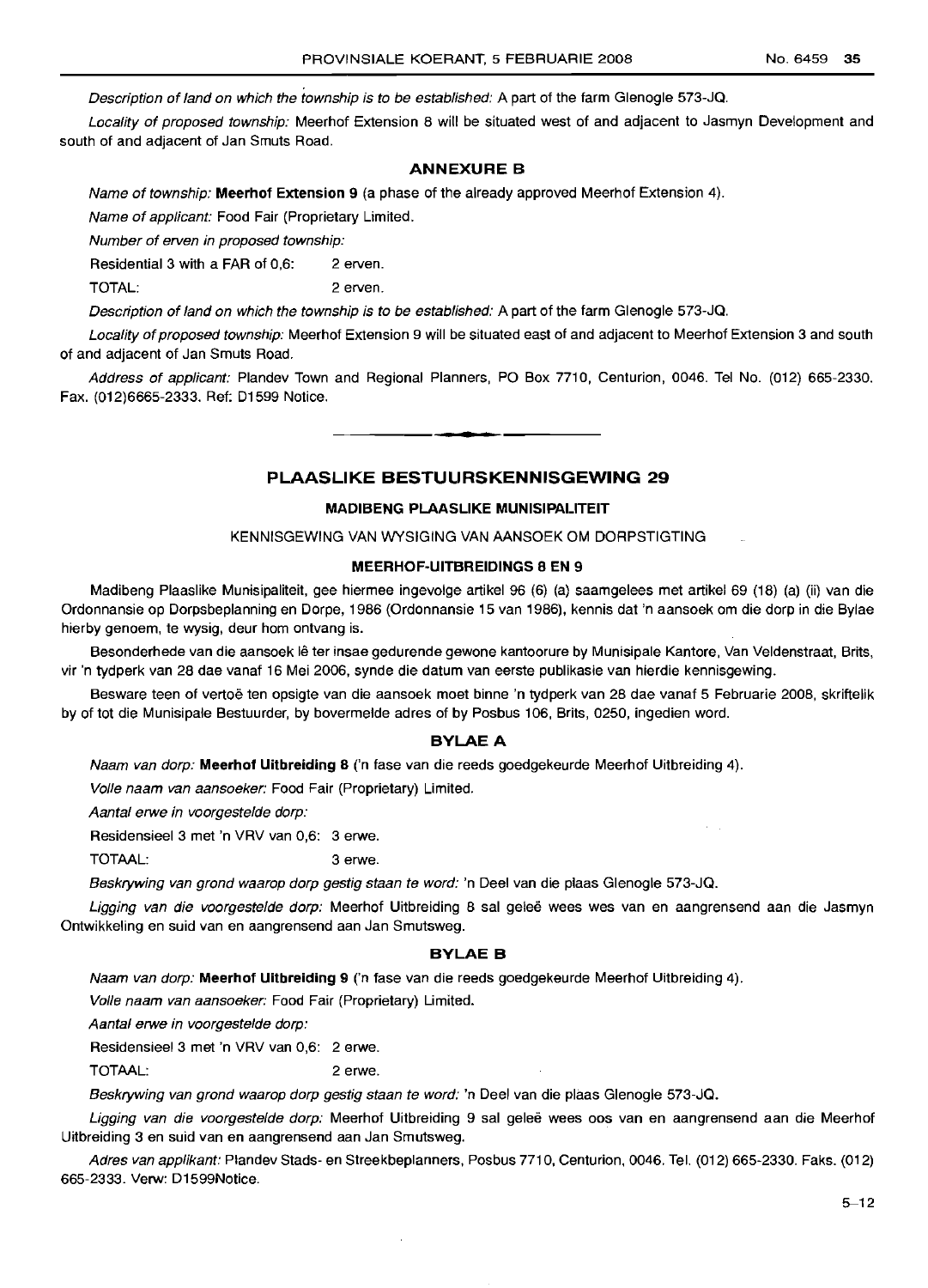## **LOCAL AUTHORITY NOTICE 30**

#### **LOCAL MUNICIPALITY OF MADIBENG**

#### **PERI-URBAN AREAS AMENDMENT SCHEME 2058**

Notice is hereby given in terms of the provisions of section 57 (1) (a) of the Town-planning and Townships Ordinance, 1986 (Ordinance 15 of 1986) that the Madibeng Local Municipality has approved the Amendment of the Peri-Urban Areas Townplanning Scheme, by the rezoning of **Erf** 1325, Pecanwood from "Private Open Space" to "Special".

The Map 3 documents and the scheme Clauses of the Amendment Scheme are filed at the offices of ther Local Municipality of the Madibeng and are open for inspection at normal office hours. This Amendment is known as Peri-Urban Areas Amendment Scheme, 2058 and shall come in operation on the date of publication of this notice.

#### P **M MAPULANE, Municipal Manager**

Municipal Offices, 53 Van Velden Street, Brits; P.O. Box 106, Brits, 0250.

Notice No. 9/2008

(Ref No. 15/2/2/3/254 HBPT.)

## **LOCAL AUTHORITY NOTICE 31**

#### **CITY OF MATLOSANA**

NOTICE CALLING FOR OBJECTIONS TO THE PROVISIONAL SUPPLEMENTARY VALUATION ROLL FROM 1 JULY 2006 TO 30 JUNE 2007

#### (Regulation 5)

Notice is hereby given in terms of section 36 of the Local Authorities Rating Ordinance, 1977 (Ordinance 11 of 1977), that the provisional supplementary valuation roll for the financial years 2006/2007 is open for inspection during normal office hours from 1 February 2008 to 29 February 2008 at the following offices in the Department of the Chief Financial Officer of the City of Matlosana:

- (1) Klerksdorp: Room 47, Mayibuye Centre, office of the Treasury Department, Klerksdorp;
- (2) Jouberton: Old pay point, Municipal Offices, Jouberton;
- (3) Alabama: Pay point, Municipal Offices, Alabama;
- (4) Orkney: Pay point, Rates Hall, Municipal Office, Orkney;
- (5) Kanana: Old pay point, Municipal Offices, Kanana;
- (6) Stilfontein: Pay point, Rates Hall, Municipal Offices, Stilfontein;
- (7) Khuma: Pay point, Municipal Offices, Khuma;
- (8) Hartbeesfontein: Pay point, Municipal Offices, Hartbeesfontein;
- (9) Tigane: Pay point, Municipal Offices, Tigane.

Any owner of ratable property or other person who so desires to lodge an objection with the Municipal Manager in respect of any matter, regarding: Additional improvements, new buildings, rezonings, subdivisions, consolidations, etc, recorded in the provisional supplementary valuation roll as contemplated in section 34 of the said Ordinance, including the question whether or not such property or portion thereof is subject to the payment of rates or is exempted therefrom or in respect of any omission of any matter from such roll, must do so within the said period.

The form prescribed for the lodging of an objection is obtainable at Room 47, Mayibuye Centre, Klerksdorp, an attention is specifically directed to the fact that no person is entitled to urge any objection before the Valuation Board unless he/she has timeously lodged an objection in the prescribed form.

#### M **M MOADIRA, Municipal Manager**

Civic Centre, Klerksdorp Notice No. 8/2008

#### **PLAASLIKE BESTUURSKENNISGEWING 31**

**-**

**CITY OF MATLOSANA**

KENNISGEWING WAT BESWARE TEEN DIE VOORLOPIGE AANVULLENDE WAARDERINGSLYS VANAF 1 JULIE 2006 TOT 30 JUNIE 2007 AANVRA

(Regulasie 5)

Kennis word hierby ingevolge artikel 36 van die Ordonnansie op Eiendomsbelasting van Plaaslike Besture, 1977 (Ordonnansie 11 van 1977), gegee dat die voorlopige aanvullende waarderingslys vir die finansiële jare 2006/2007 oop is vir inspeksie gedurende gewone kantoorure van 1 Februarie 2008 tot 29 Februarie 2008 by die volgende kantore in die Departement van die Bestuurder, Finansiele Dienste van die City of Matlosana: